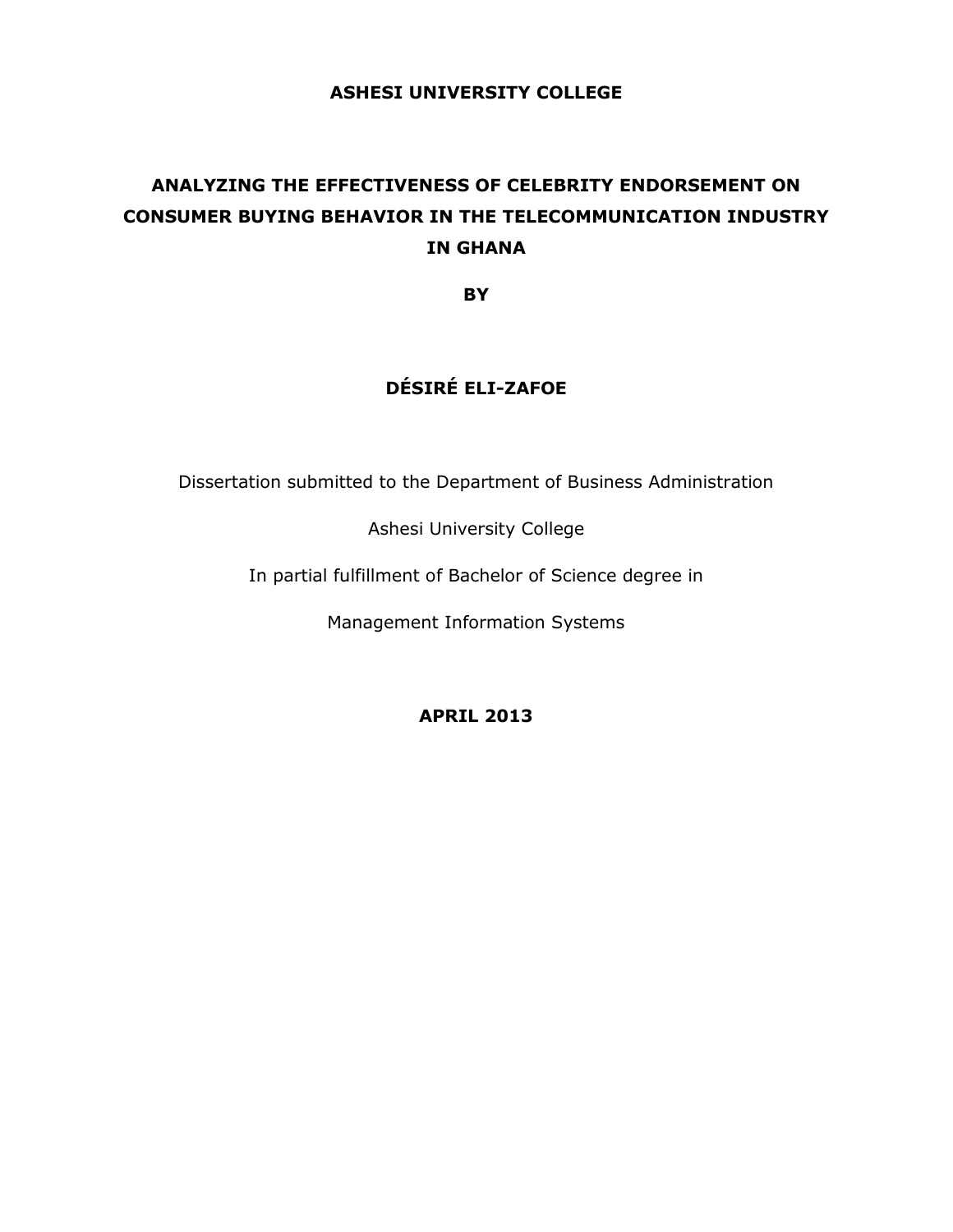## **DECLARATION**

I hereby declare that this dissertation is the result of my own original work and that no part of it has been presented for another degree in this university or elsewhere.

Candidate's Signature: ......................................................................

Candidate's Name: ………………..............................................................

Date:.........................................

I hereby declare that the preparation and presentation of the thesis were supervised in accordance with the guidelines on supervision of thesis laid down by Ashesi University College.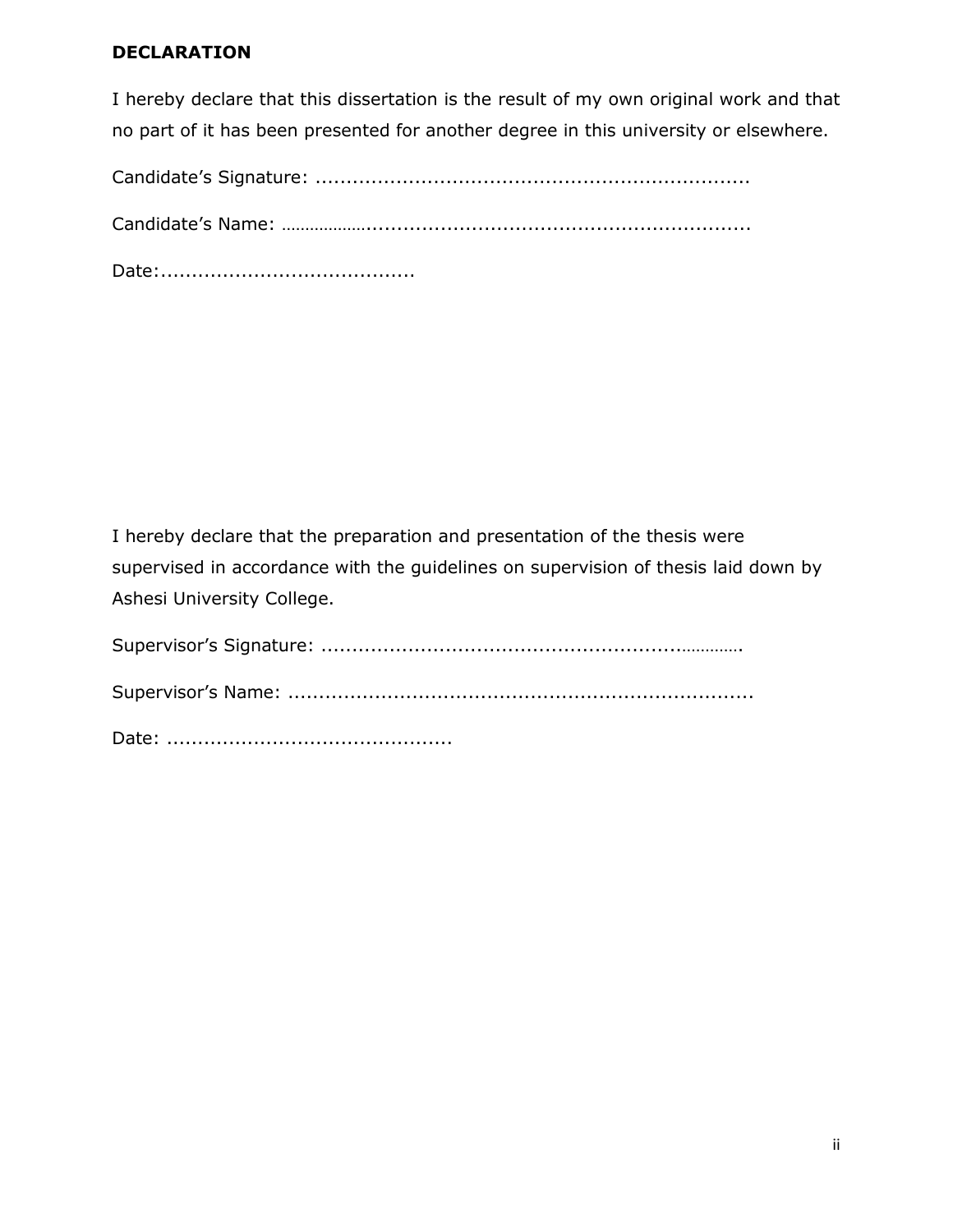## <span id="page-2-0"></span>**ACKNOWLEDGEMENT**

My foremost gratitude goes to my supervisor Mr. Anthony Ebow Spio for his guidance and support throughout this project. His corrections and suggestions have been key in the process of writing this thesis.

I wish also to express my profound gratitude to my parents, Mr. and Mrs. David and Dorothy Zafoe and my siblings Davidson Eli-Zafoe and Roseline Eli-Zafoe, for their undying support which they continue to show in numerous ways.

Finally, I would like to thank all those who contributed in diverse ways to make this work a success.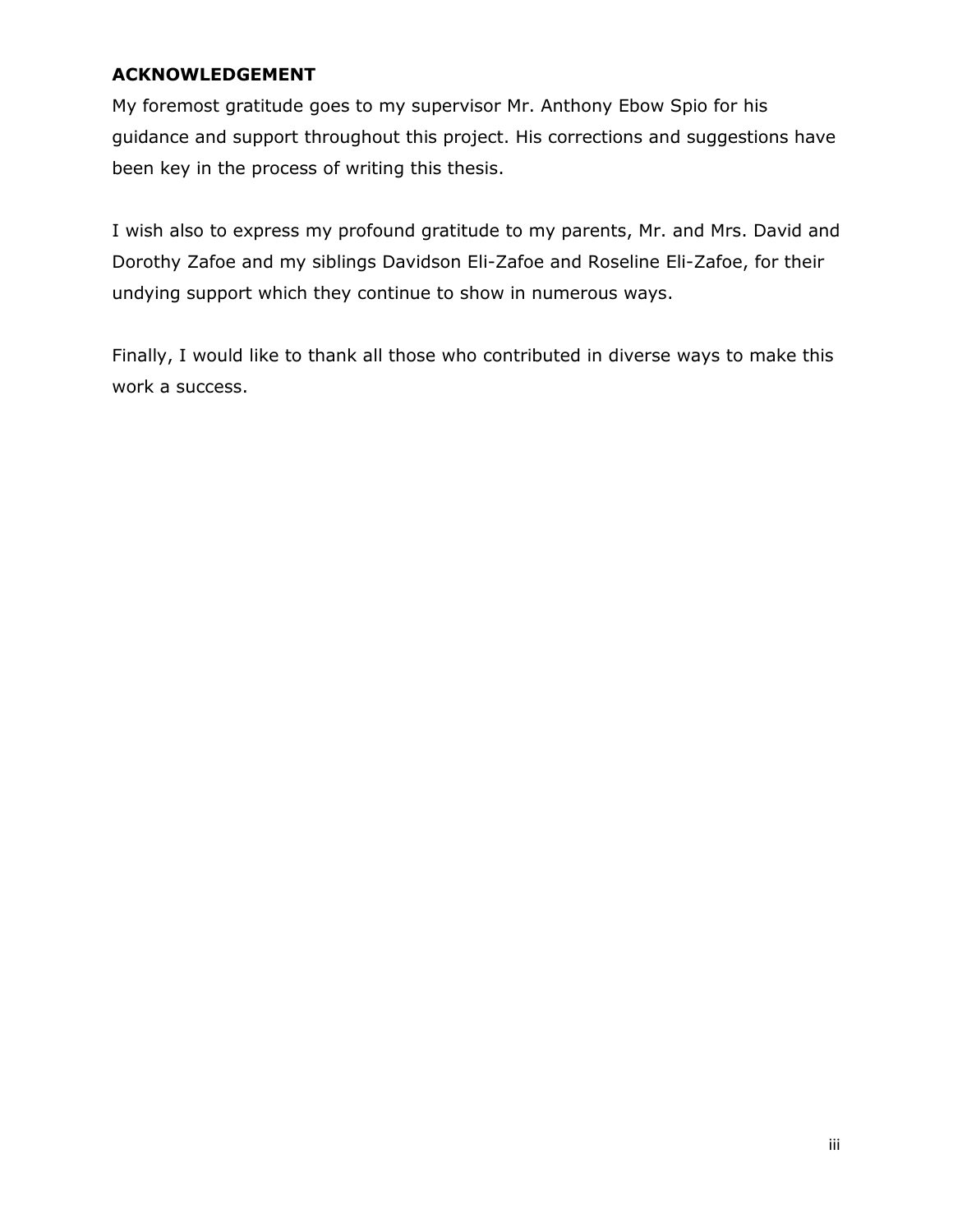## <span id="page-3-0"></span>**ABSTRACT**

This research paper investigates the effect of celebrity endorsements on buying behavior in the telecommunications industry in Ghana. The paper seeks to provide fresh insight on the use of celebrity endorsement as a marketing tool in Ghana.

The objectives of the studies are to examine how celebrity endorsements are being employed by firms in the telecommunication market in Ghana and its effect on marketing performance. It also analyzes how celebrity endorsements affect consumer behavior and purchasing decisions and make recommendations for the use of celebrity endorsements to promote brands.

The study involved both secondary and primary research. Secondary research entailed a critical review of the Literature on the subject of celebrity endorsement and involved the analysis of celebrity endorsement models such as the sourcecredibility model, source-attractiveness model, the meaning transfer model and celebrity/product fit concepts.

The primary research comprised a qualitative approach where a series of interviews were conducted with marketing executives in the telecommunication industry to gain insight into the choice of this mode of promoting brands. A survey was also conducted. This was targeted at university students in two leading universities in Ghana. The questionnaire constructed and used in the survey was based on an indepth interview conducted among marketing executives and on questionnaires developed and used by researchers and authors of the various celebrity models in India and the USA.

This study serves as a pioneer in research of celebrity endorsement and buyer behavior in Africa. The work should generate insights and provide guidance or principles that will direct the use of celebrity endorsement to promote brands in Africa.

**Key Concepts:** *Celebrity Endorsement, Consumer Buying Behavior, Source-Credibility Model, Source-Attractiveness Model, Meaning Transfer Model, Celebrity/Product Fit*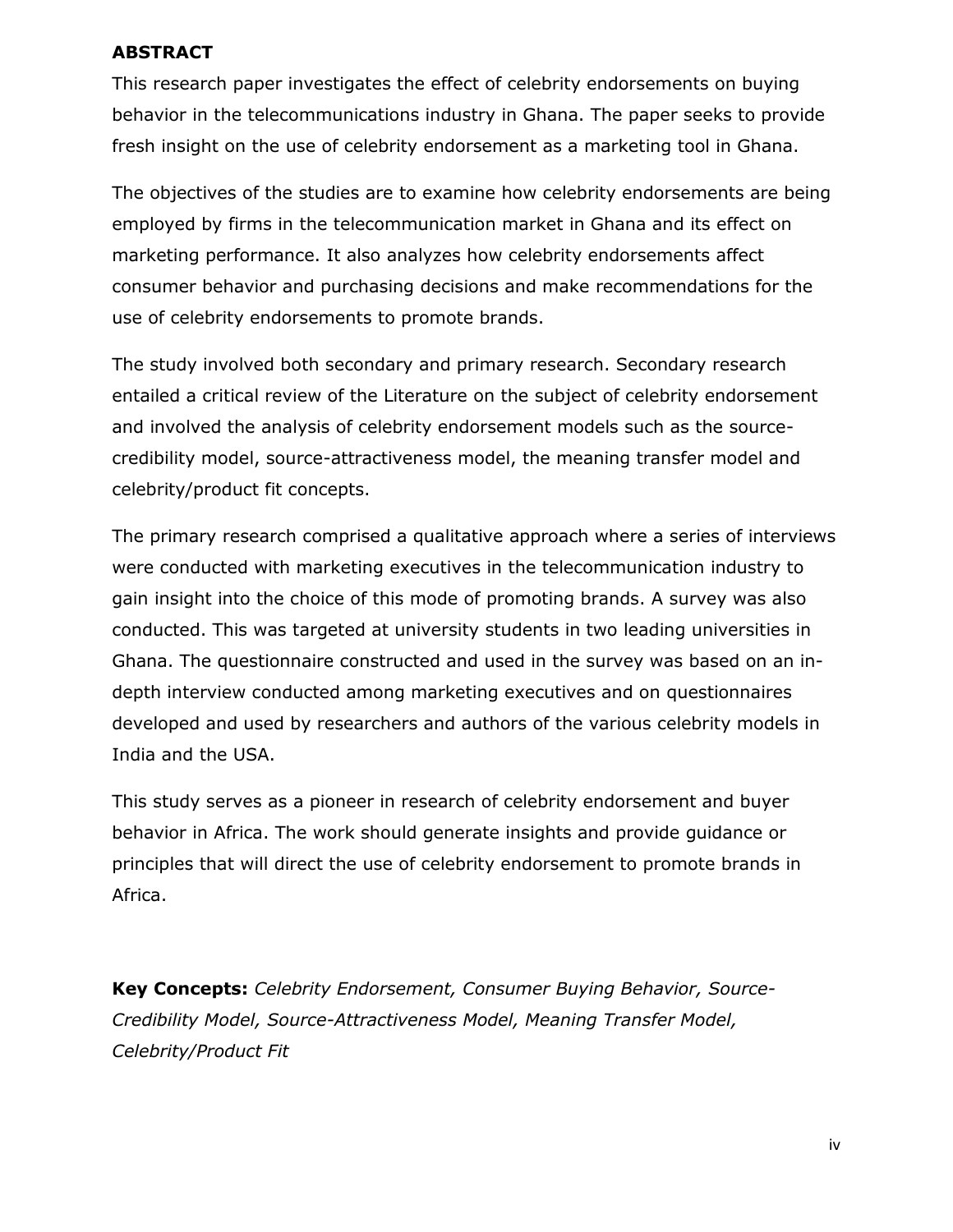| <b>Table of Contents</b>                                                          |  |
|-----------------------------------------------------------------------------------|--|
|                                                                                   |  |
|                                                                                   |  |
|                                                                                   |  |
|                                                                                   |  |
|                                                                                   |  |
|                                                                                   |  |
|                                                                                   |  |
|                                                                                   |  |
|                                                                                   |  |
|                                                                                   |  |
|                                                                                   |  |
|                                                                                   |  |
|                                                                                   |  |
|                                                                                   |  |
|                                                                                   |  |
|                                                                                   |  |
|                                                                                   |  |
|                                                                                   |  |
|                                                                                   |  |
|                                                                                   |  |
|                                                                                   |  |
|                                                                                   |  |
|                                                                                   |  |
|                                                                                   |  |
|                                                                                   |  |
|                                                                                   |  |
|                                                                                   |  |
|                                                                                   |  |
| 4.2.1 Interview with Airtel-Ghana's Brand Communication Executive - Lily Kwakye24 |  |
|                                                                                   |  |
|                                                                                   |  |
|                                                                                   |  |
|                                                                                   |  |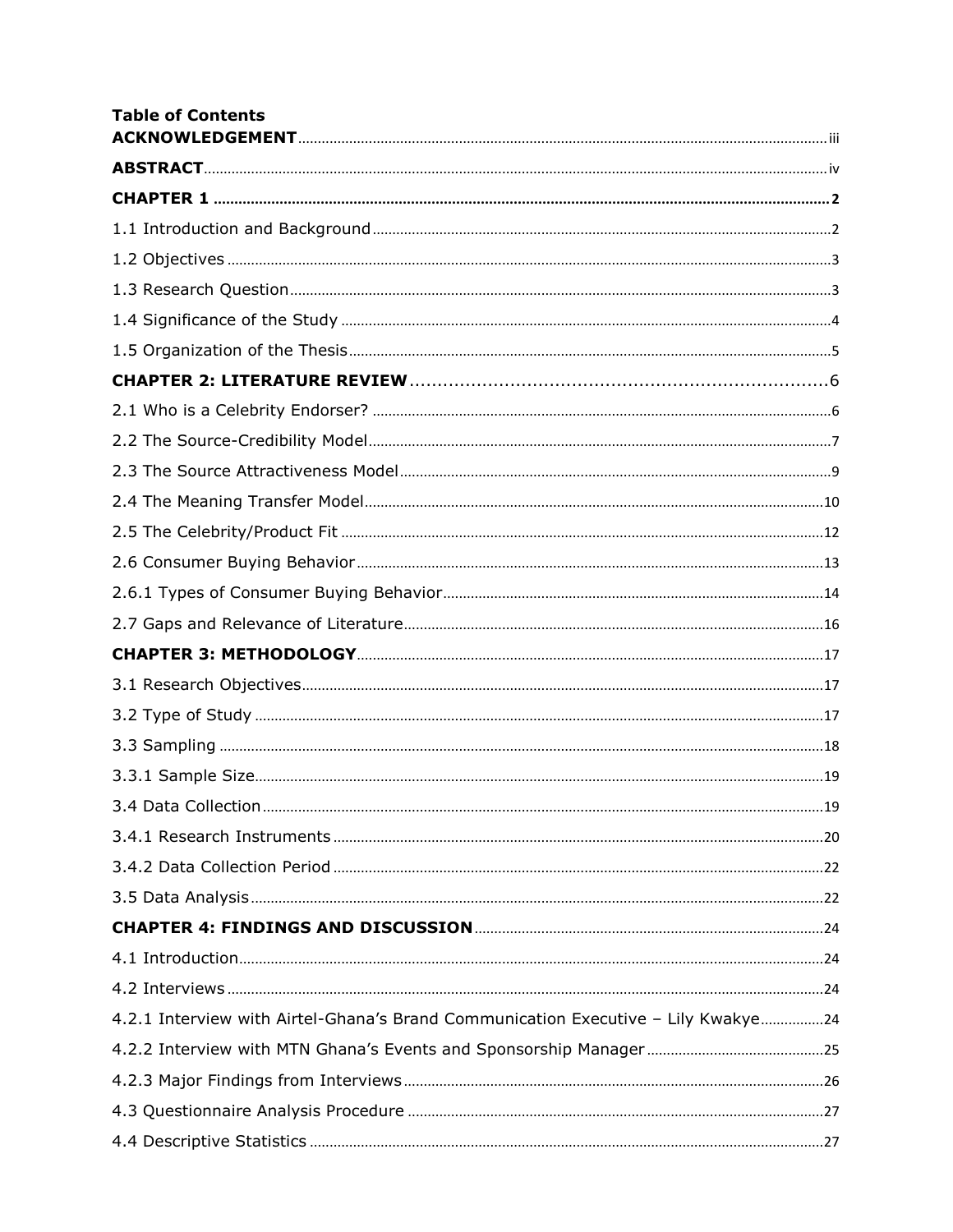<span id="page-5-0"></span>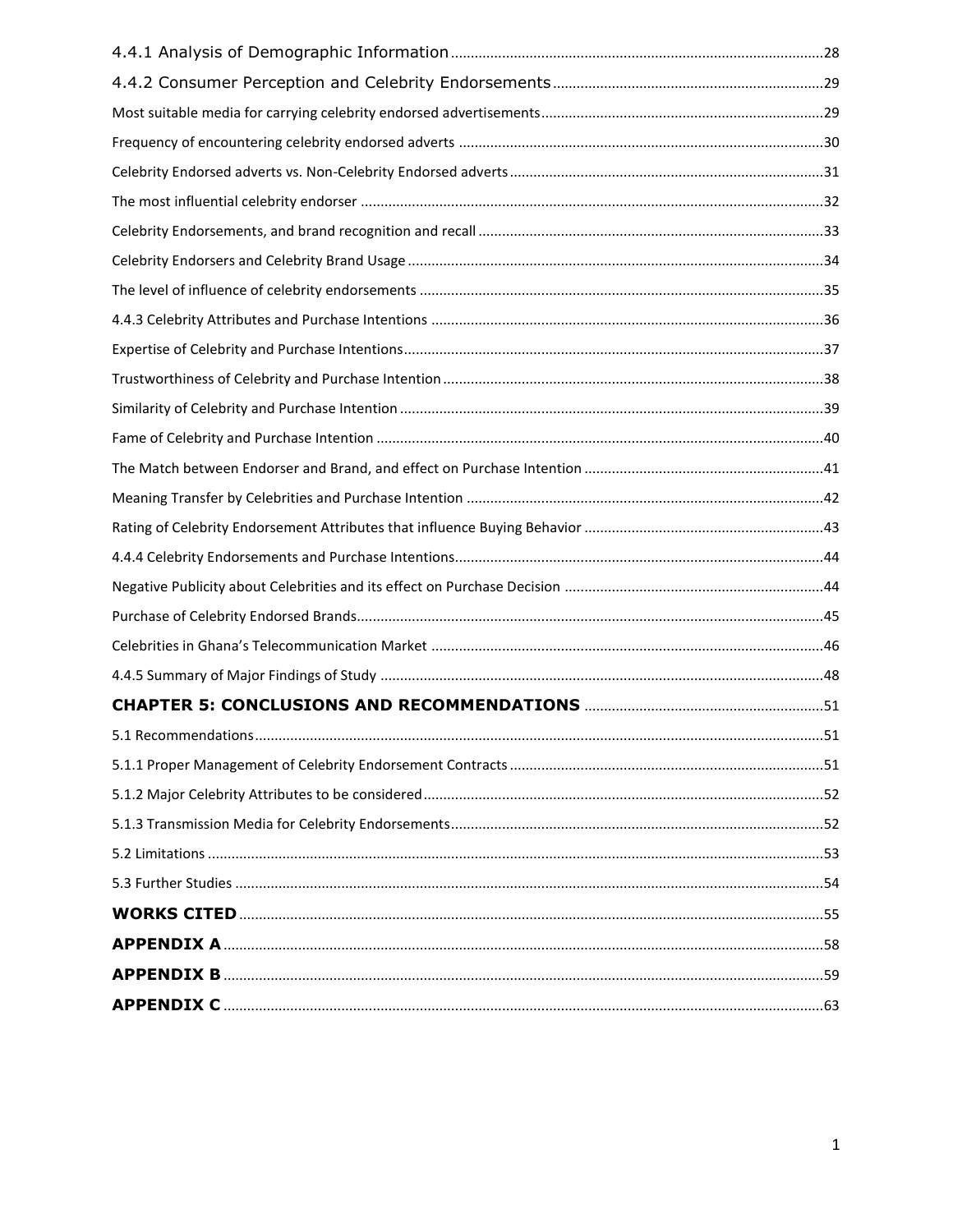#### <span id="page-6-0"></span>**CHAPTER 1**

#### **1.1 Introduction and Background**

Have you ever found yourself paying more for a product, or choosing a particular product out of a bunch because of a celebrity's association with that product? The effect of this can be easily overlooked but arguably, largely effective.

The fast-paced world coupled with current trends in consumer's short-attention span has given birth to a problem that advertisers and marketers alike are battling to resolve. This looming problem in brief: "How do you make your product stand out from others?" Generally, advertisers and businesses as a whole design and implement strategies that are aimed at attracting attention and distinguishing their products from competitors, with the ultimate intention of also influencing purchase in their favor. Here is where celebrities come into play. Celebrities associated with a product are used to attract attention from all the clutter. It is also expected that the qualities of a particular celebrity extends to the product thus making it more likeable by customers.

A celebrity endorser is thus someone who enjoys public recognition and who uses this recognition on behalf of a consumer good by appearing with it in an advertisement (McCracken, 1989).In the United States, industry sources report that a sizeable chunk of television and newspaper advertisements involve celebrity endorsements (Agrawal & Kamakura, 1995). A good 20% of television adverts feature a celebrity and as this number increases, so does the number and value of the celebrity contracts (Agrawal & Kamakura, 1995).

The intuitive approach to marketing suggests that consumers are expected to react favorably to endorsed goods.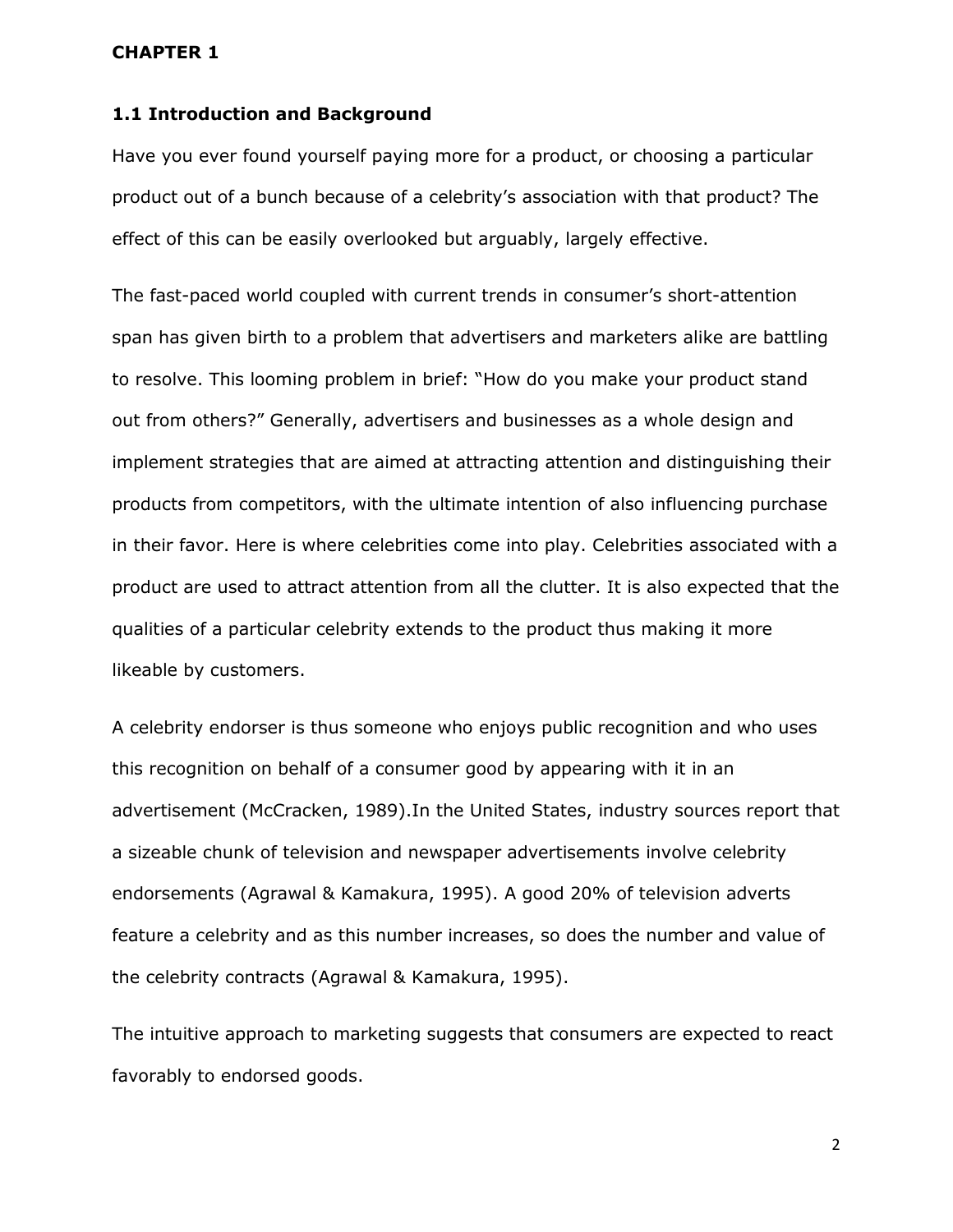This study thus seeks to explore the effect celebrity endorsements have on consumer buying behavior, lending it to the Ghanaian Telecommunication industry, where companies and organizations in general can capitalize upon to propel their brand.

## <span id="page-7-0"></span>**1.2 Objectives**

The concept of celebrity endorsements is indeed far-reaching, and depending on the amount of effort put into it will determine marketing success for firms. The focus of this study is thus to probe the following:

- i. To analyze how celebrity endorsements affect consumer behavior and purchasing decisions in the Telecommunication industry in Ghana
- ii. To examine how celebrity endorsements are being employed by the Telecommunication companies in Ghana and its effect on marketing performance
- iii. To generate recommendations as to how celebrity endorsements can be leveraged effectively by Ghanaian firms and organizations

## <span id="page-7-1"></span>**1.3 Research Question**

This study is geared towards exploring the effect celebrity endorsement has on consumer buying behavior in Ghana. The research question is thus:

"How do celebrity endorsements used in advertisements affect consumer buying behavior in Ghana's telecommunication industry?"

The findings encountered during this study will thus be used as a basis to recommend to companies and organizations in Ghana, as to how celebrity endorsements can be leveraged effectively as an advertisement tool.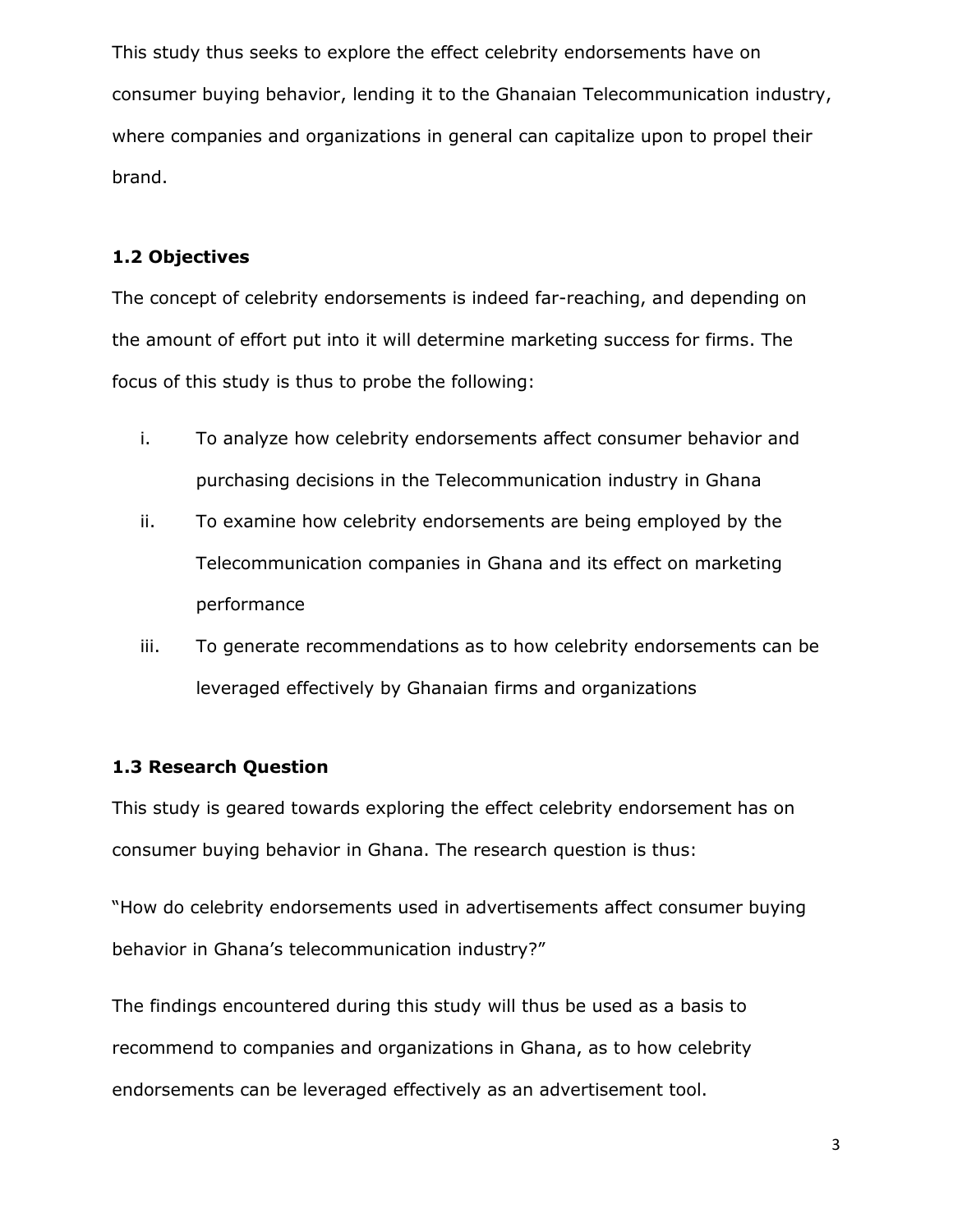## <span id="page-8-0"></span>**1.4 Significance of the Study**

In today's very competitive marketplace, the image portrayed by a business plays a major role in the securing of maximum returns. Over the years however, celebrity endorsers have aided businesses in boosting this image by lending their credibility to products or services. By the end of the year 2011, popular Hip-hop Producer and rapper in the United States, Dr. Dre gained \$110 million from sales of his pricey 'Beats by Dr.Dre' premium headphones which have become seemingly ubiquitous and are priced between \$150 and \$400 (Daily Mail, 2012). This huge success is attributed to endorsements from popular sportsmen and musicians such as Lady Gaga, Sean 'P.Diddy' Combs amongst several others (Daily Mail, 2012).

Essentially, the final aim of every advertising strategy is to instigate the actual behavior of the targeted audience, whether purchase intention or actual consumption (Sharma & Melfi, 2008). Celebrity endorsement strategies if used effectively, together with new tools that have come about because of the current developments, especially in information technology will ensure success in this highly digital and computerized marketplace.

Bearing in mind that several empirical studies have been conducted on celebrity endorsement as a marketing tool in countries such as the United States of America, India, China and many more, and few to none of such studies in Ghana, the need for this particular study was birthed.

Findings of this study will hence be helpful in understanding the perception and attitude of Ghanaian consumers towards celebrity endorsed goods and services in the Telecommunication industry which may reveal some interesting insights and directions for future research.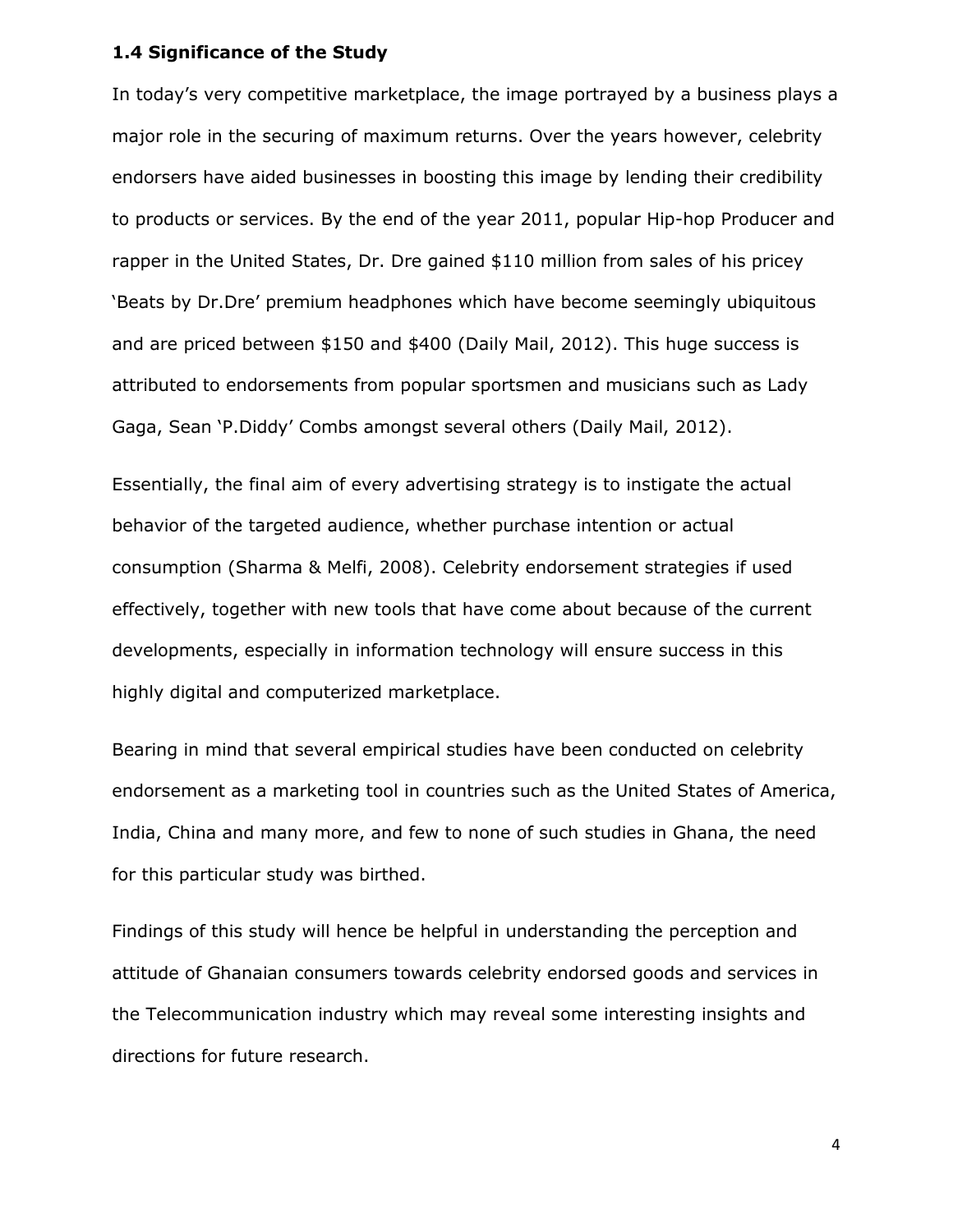The Telecommunication industry in Ghana is mainly of interest predominantly because of the heavy use of celebrities as brand endorsers and the general increase in activity in the industry as mentioned by the National Communications Authority (2013).

Recommendations made at the end of this study will also assist Ghanaian businesses in leveraging the advantages associated with celebrity endorsement strategies.

## <span id="page-9-0"></span>**1.5 Organization of the Thesis**

The thesis will be organized into the following 5 chapters.

1. Introduction: This chapter opens up the whole study, detailing the objectives and significance of the topic. The research question is also presented and introduced in this chapter.

2. Literature View: The literature review examines and analyses text and literature relating to trends in consumer behavior and theories and models surrounding celebrity endorsements.

3. Methodology: The methodology outlines the approach employed in gathering and analyzing research data to support the findings in the study.

4. Findings and Discussion: The research data gathered is presented here and analyzed.

5. Conclusions and Recommendations: This chapter presents conclusions drawn from the study as well as recommendations to businesses as to how celebrity endorsements can be leveraged effectively.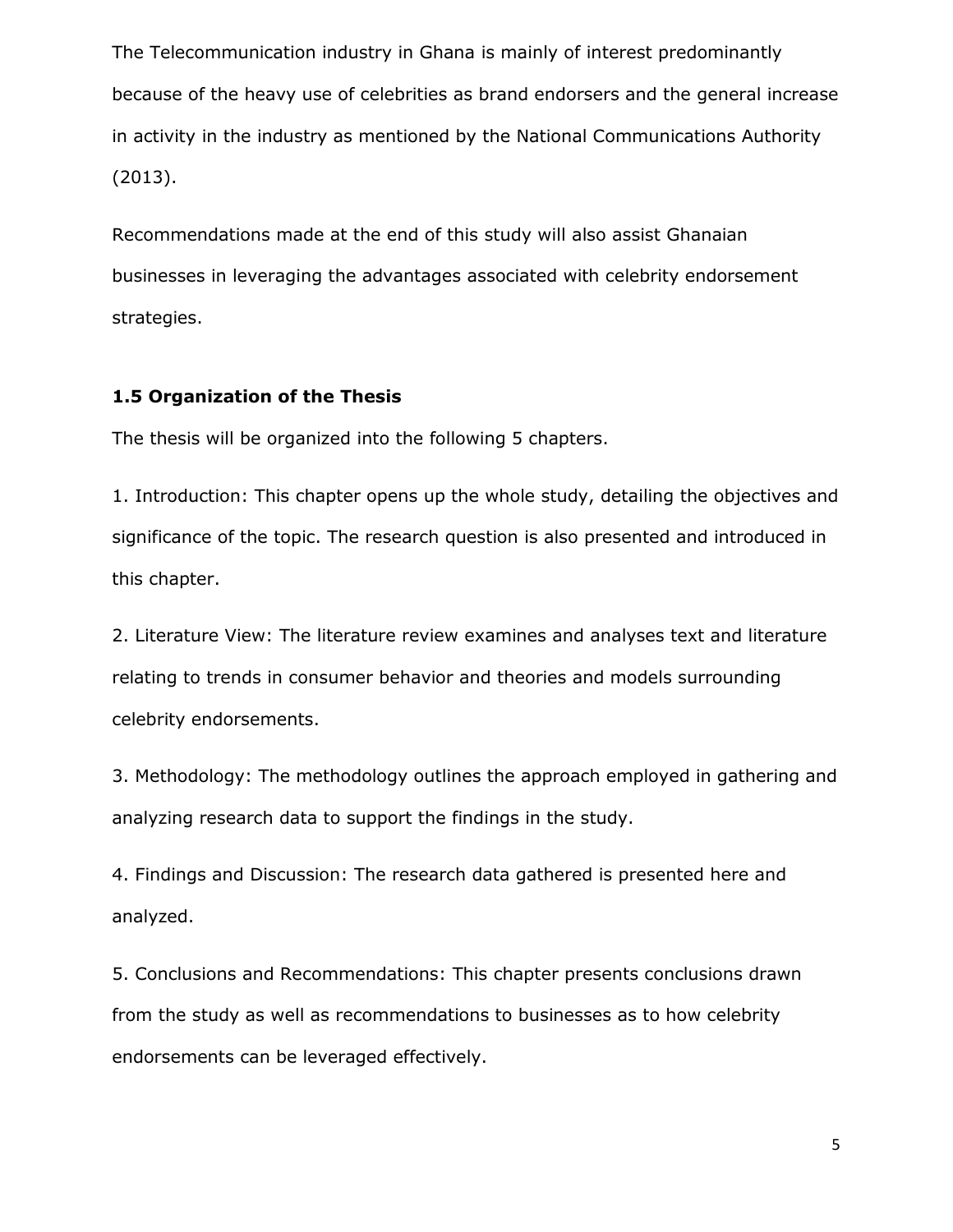## <span id="page-10-0"></span>**CHAPTER 2: LITERATURE REVIEW**

This chapter captures the marketing phenomenon known as celebrity endorsement and how it has been developed and used up until now. The chapter will thus shed light on the history of celebrity endorsements in relation to consumer behavior, while discussing certain key theories and models and how they have been applied and evolved over the years. The relevance of these revelations is further contextualized to fit the purpose of this paper.

#### <span id="page-10-1"></span>**2.1 Who is a Celebrity Endorser?**

The strategy of employing celebrity endorsements in advertising to increase message persuasiveness and thus influence buyer behavior is dated back to the 1800's (Knott & James, 2004). McCracken (1989) argues that celebrities tend to create a greater effect on the consumers' buying behavior; the celebrity endorser is a ubiquitous feature of modern marketing (McCracken, 1989). The question however still stands, who is a celebrity endorser?

Kamins et al (1989) put forward that a celebrity endorser is an individual (i.e., actor, sports figure, entertainer, etc.) who is known to the general public for his or her accomplishments in areas other than that of the product class endorsed.

McCracken however explains that "the celebrity endorser is defined as any individual who enjoys public recognition and who uses this recognition on behalf of a consumer good by appearing with it in an advertisement" (McCracken, 1989).

A celebrity in this case includes movie and television stars as well as individuals from the world of sport, politics, business, art and the military (McCracken, 1989).

Similarly, Canning & West (2006) describe a celebrity as an individual who is frequently in the public eye and typically has a high profile in, amongst others, the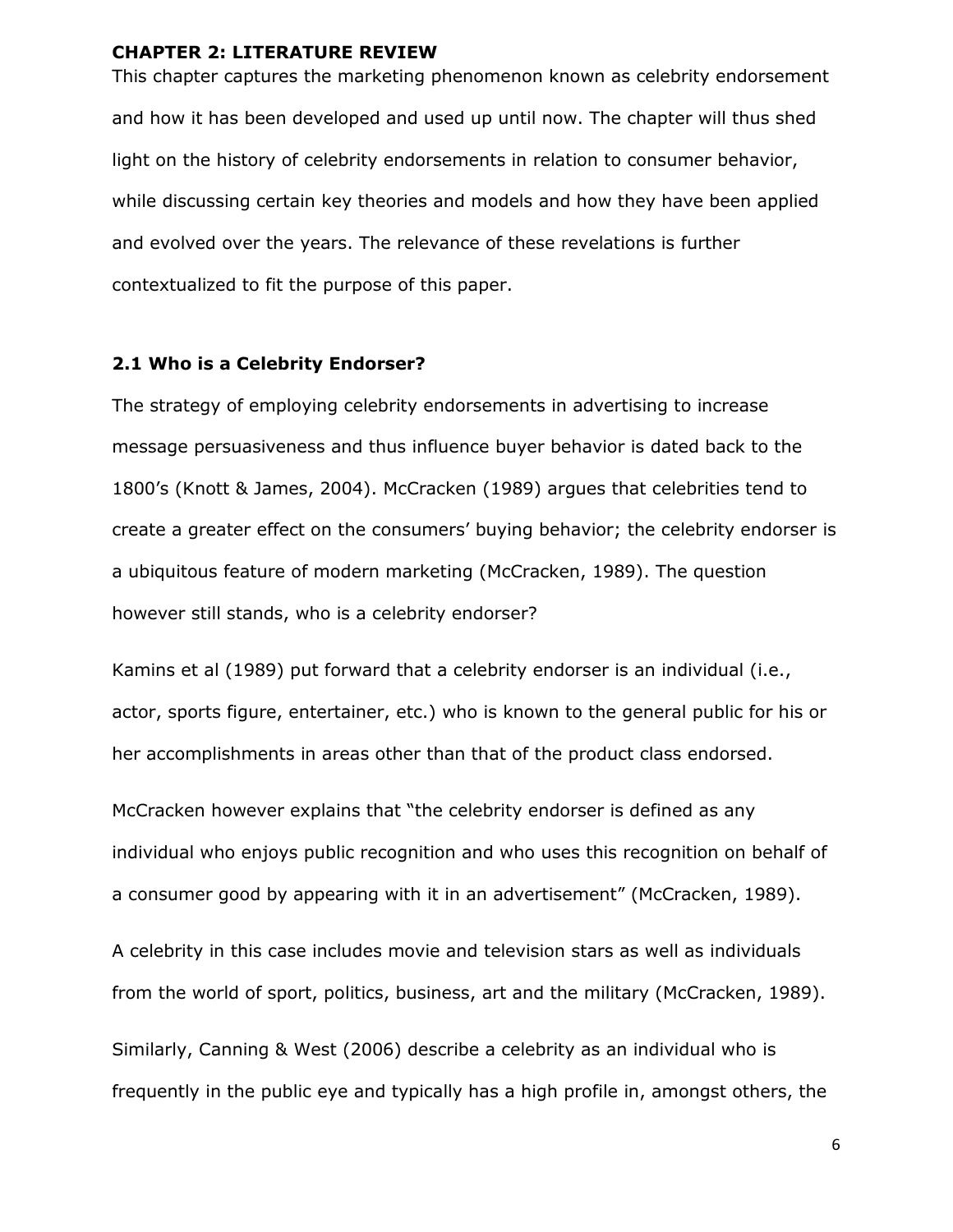sports and entertainment industries (Canning & West, 2006). However, in this fastmoving and highly versatile era of marketing, a celebrity may well be a popular caricature or even an animated character like Fred Flinstone (Kumar, 2010).

Celebrity endorsements are therefore used as strategic marketing tools that influence consumer behavior in favor of a particular product or brand by lending some of the celebrity's attributes to the particular product or brand.

Thus, the use of celebrity endorsements is a strategy that should enhance the marginal value of advertisement expenditures and create brand equity by means of the "secondary association" of a celebrity with a brand (Agrawal & Kamakura, 1995).

In order for this strategy to be effective, it is important for a celebrity to be credible enough for a consumer to want to be associated with the particular product or brand.

There are nonetheless established models that explain the effectiveness of celebrity endorsements and how they operate to stimulate consumer purchase behavior. These models are taken into consideration when selecting a celebrity endorser.

#### <span id="page-11-0"></span>**2.2 The Source-Credibility Model**

Studies exploring celebrity endorsements are fundamentally grounded on the source-credibility and source-attractiveness models. These celebrity endorsers are generally viewed by consumers as credible sources of information about the particular product or firm they endorse (Amos, Holmes, & Strutton, 2008).

The source-credibility Model essentially refers to "a communicator's positive characteristics that affect the receiver's acceptance of a message" (Kumar, 2010).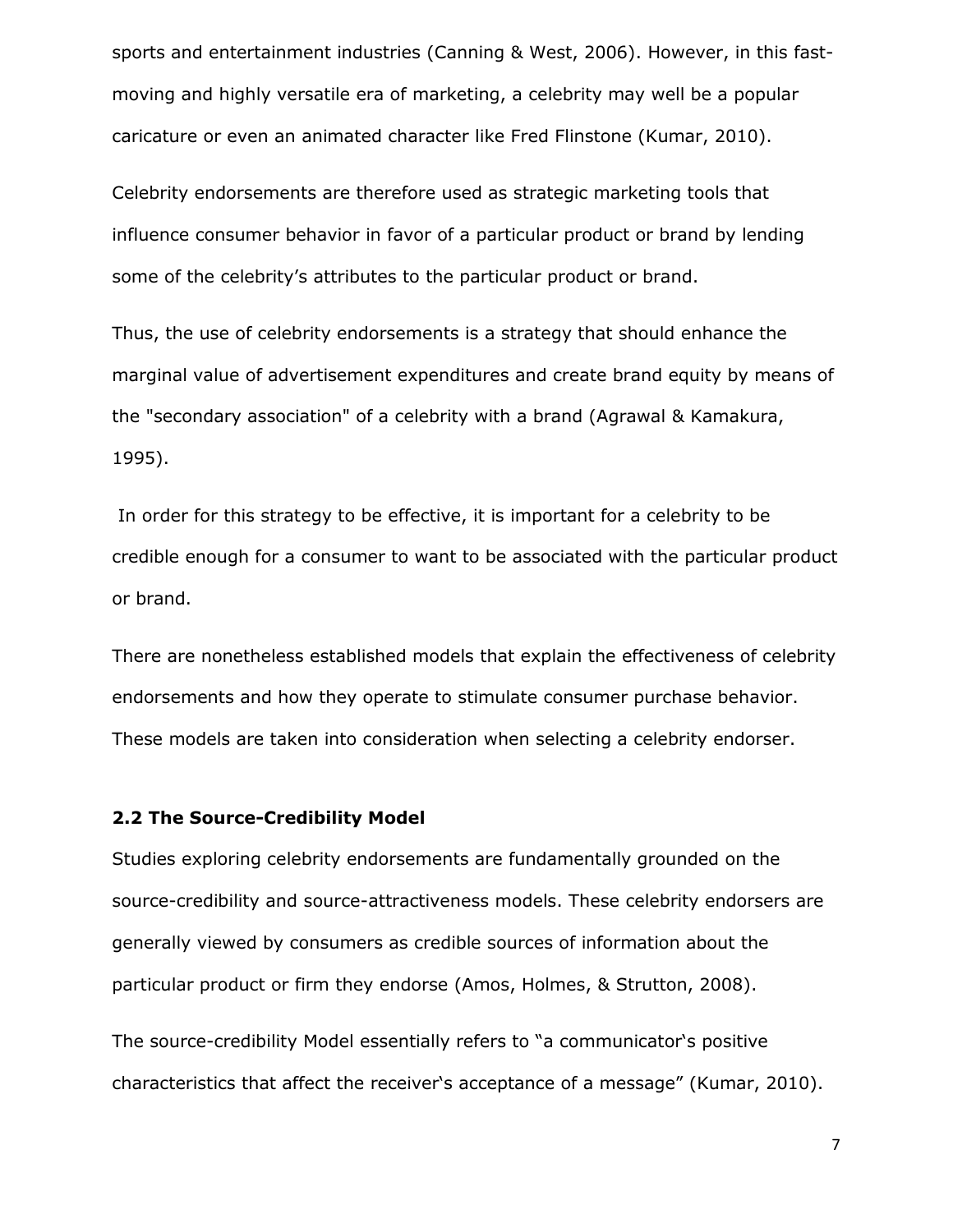Alternatively, Byrne et al (2003) suggest that source-credibility is the extent to which the recipient sees the source as having relevant knowledge, skill or experience and trusts the source to give unbiased, objective information. The source-credibility model hence contends that the effectiveness of a message depends upon the perceived level of expertise and trustworthiness associated with an endorser or communicator (Amos, Holmes, & Strutton, 2008).

Trustworthiness is disclosed by Ohanian (1990) as "the listener's degree of confidence in, and level of acceptance of, the speaker and the message." It can hence be said that trustworthiness plays an important role in influencing consumer behavior based on the explanation given by Ohanian. Furthermore, an experiment by Basehart & Miller (1990) revealed that if the perceived trustworthiness of the source is high, attitude change is more likely to occur. All these are factored in when the choice for a celebrity endorser is to be made.

Expertise on the other hand can be defined as the perceived ability of an endorser to make or provide valid assertions (Kumar, 2010). Kumar (2010) maintains further that "the expertise of an endorser includes the knowledge, experience and skills developed by the endorser while working in the same field." Putting this into perspective, Ohanian (1990) contended that the perceived expertise of celebrity endorsers is more important than their attractiveness and trustworthiness in influencing purchase intentions.

Information from a credible source influences beliefs, opinions, attitudes and behavior that go through a process called internalization, which occurs when the receiver adopts the opinion of the credible source, since their information is accurate (Byrne, Whitehead, & Breen, 2003).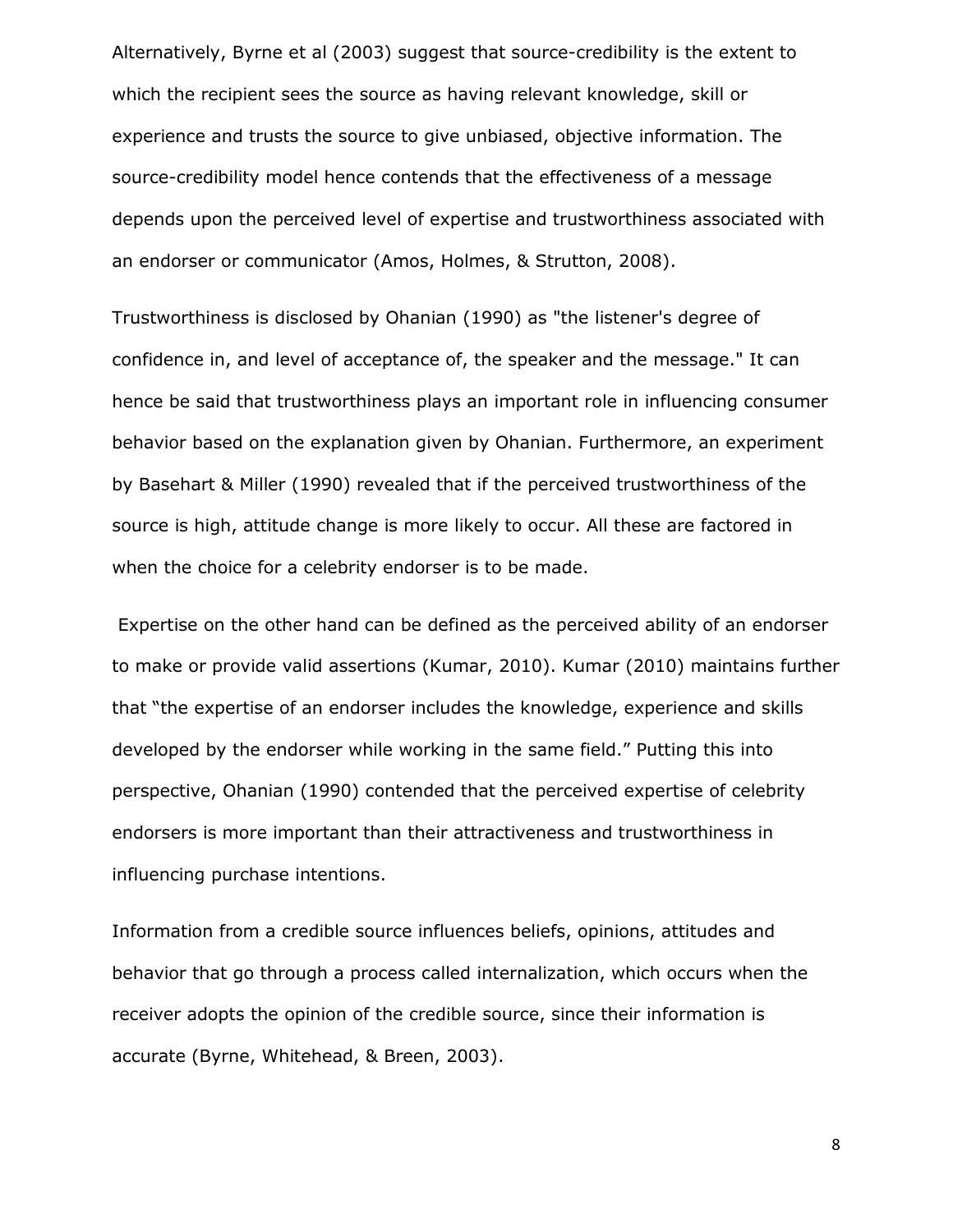As mentioned earlier, source credibility, even though a key factor in the celebrity endorser selection process should not be the only factor that should be considered.

#### <span id="page-13-0"></span>**2.3 The Source Attractiveness Model**

"The source-attractiveness model posits that the attractiveness of any source is determined by the communication receiver's perceptions of the source's similarity, familiarity and likeability (Amos, Holmes, & Strutton, 2008)."

Similarity is the supposed resemblance between the source and the receiver; familiarity arises through knowledge of the source via repeated exposure (Byrne, Whitehead, & Breen, 2003). It is further discussed that, if consumers perceive a celebrity endorser as being similar to them and that they are familiar with and like the celebrity, they will tend to find the celebrity more attractive (Amos, Holmes, & Strutton, 2008).

Likeability on the hand arises from affection for the source due to their physical appearance, behavior or other personal characteristics (Byrne, Whitehead, & Breen, 2003).

As hinted above, attractiveness, when discussed does not only entail physical attractiveness, it further encompasses characteristics such as personality and athletic ability (Amos, Holmes, & Strutton, 2008). Additional studies conducted around the source-attractiveness model, precisely, the impact of endorser attractiveness on opinion change, product evaluation and other measures of effectiveness established that attractive endorsers have a more positive bearing on the products they endorse than less attractive endorsers (Amos, Holmes, & Strutton, 2008).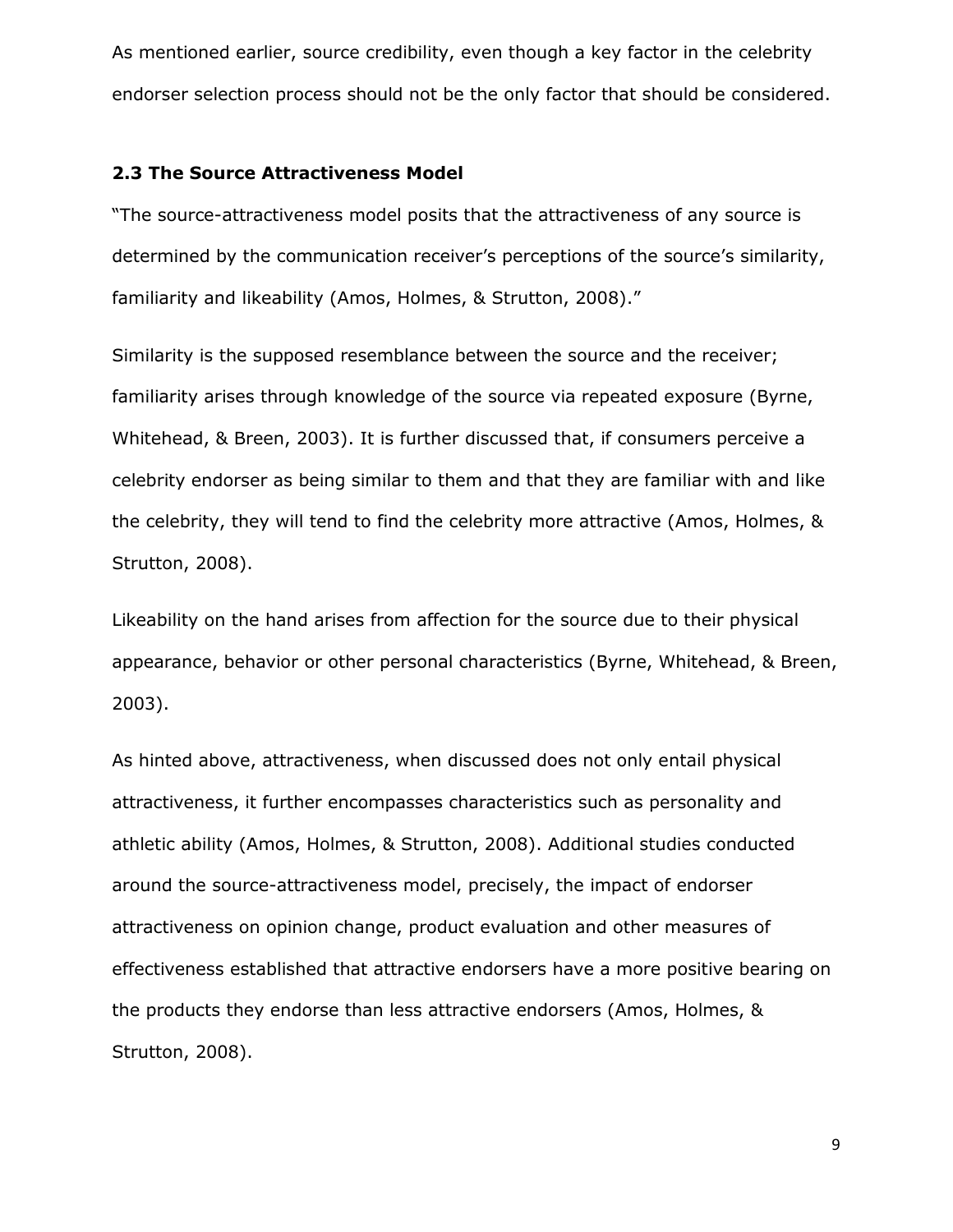Source-attractiveness principally leads to persuasion through a process of identification, whereby the receiver is motivated to seek a relationship with the source and assumes a similar position in terms of beliefs, attitudes, preferences or behavior (Byrne, Whitehead, & Breen, 2003).

There is no doubt that attractive celebrity endorsers enhance attitudes towards advertising and brands, but whether they are able to create repeat purchase intentions is less clear (Byrne, Whitehead, & Breen, 2003). Evidently, the sourceattractiveness model is not devoid of disparities.

There are however concerns that are raised about the full application of the sourcecredibility and source attractiveness models. The sole reliability on these models is questioned, as McCracken (1989) criticizes that "the source models tell us about degrees of attractiveness and credibility when what we need to know about is kinds of attractiveness and credibility".

In effect, the source models do not tell us why a particular celebrity will be successful in endorsing one product but not the other, and also these source models fail at explicitly revealing the differences amongst endorsers. These issues thus give rise to the development and introduction of the meaning transfer model.

## <span id="page-14-0"></span>**2.4 The Meaning Transfer Model**

McCracken proposed the meaning transfer model to prove that celebrities possess unique sets of meanings which might be transferable to the products endorsed by them (Kumar, 2010).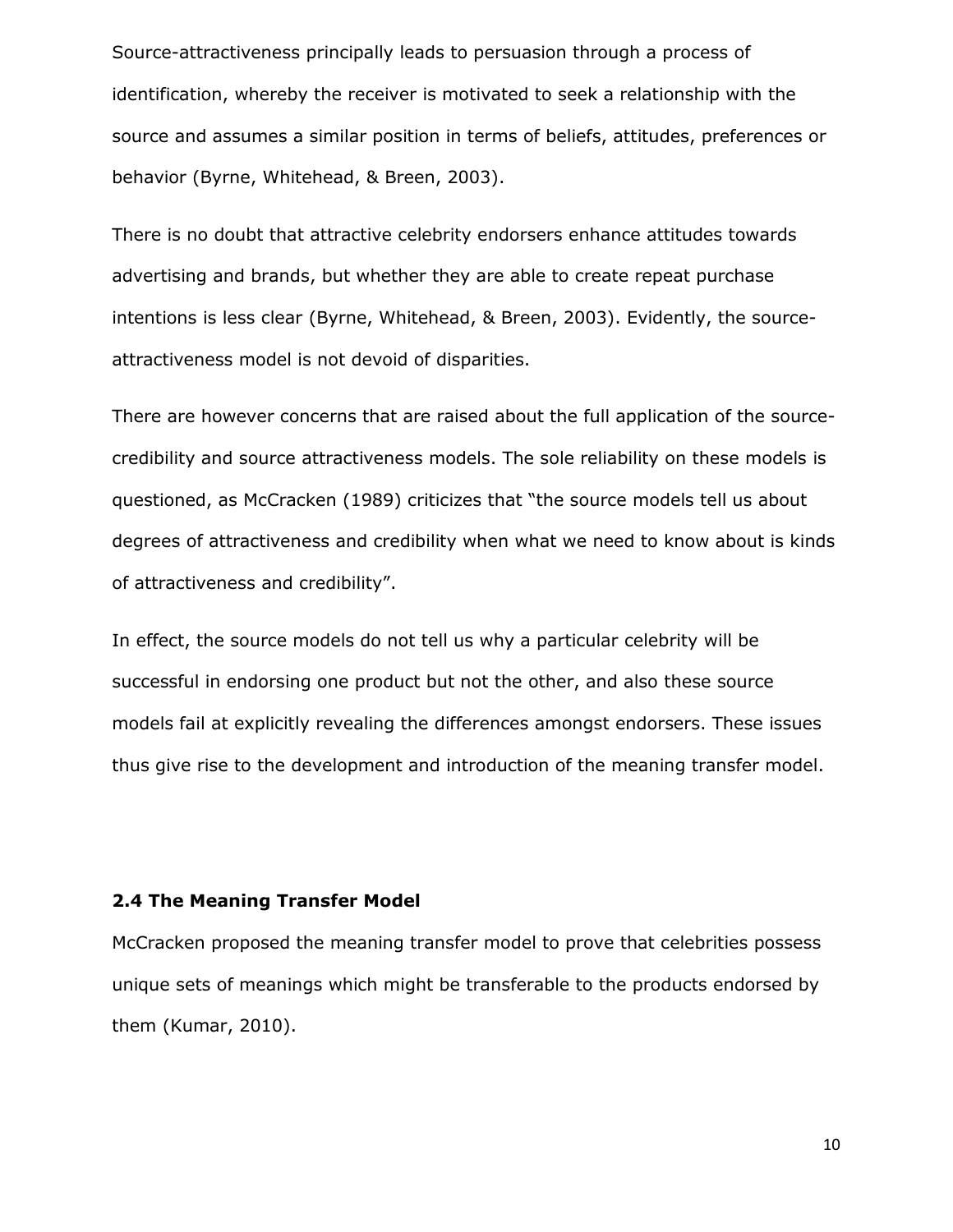As shown in the model presented in Figure 1, there is a conventional path for the movement of cultural meaning in consumer societies. Meaning begins as something resident in the culturally constituted world, in the physical and social world constituted by the categories and principles of the prevailing culture (McCracken, 1989). This meaning is then transferred to consumer goods or products and then finally to the consumer. It is further argued that the movement from the culturally constituted world to consumer goods is facilitated by advertising and the fashion system (McCracken, 1989).

In effect, the meaning transfer model suggests that celebrities develop a persona through the types of roles they play in society and how the media portrays them. The culturally constituted society then assigns meanings to celebrities. Effectively, when celebrities endorse a product, the meanings developed around them are transferred to the product. Purchase of the product by the consumer is usually after identification with the celebrity and in hope of claiming some these transferred meanings for their own lives (McCracken, 1989).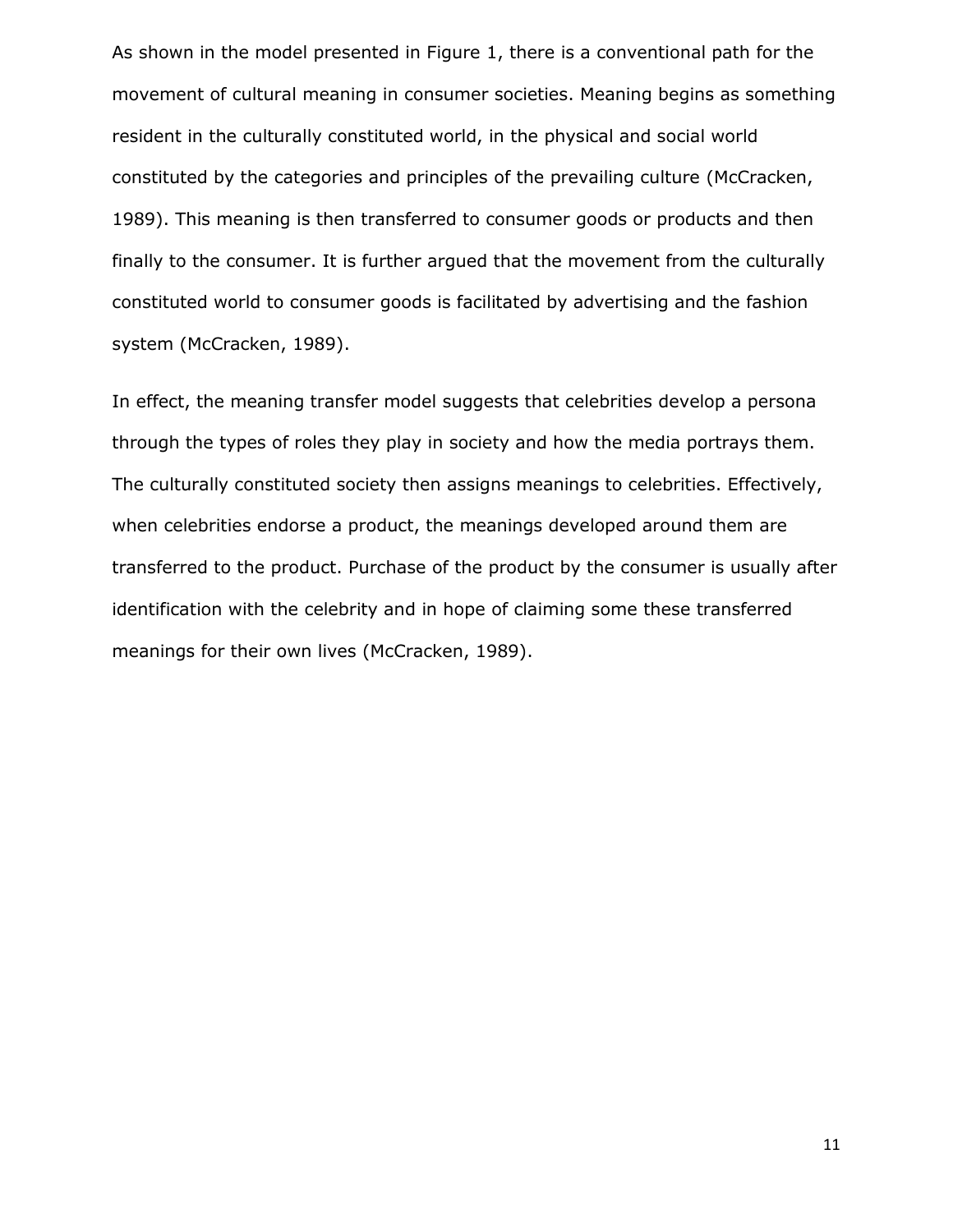

Fowles (1996) sums this model up succinctly by stating that "marketers employ celebrities in advertisements assuming that since people follow celebrities and try to look like them, they may also consume products associated with them."

## <span id="page-16-0"></span>**2.5 The Celebrity/Product Fit**

To ensure effective celebrity endorsement however, it is also important to pay attention to the connection between endorser, product and the target market, known as celebrity/product fit. This fit, as mentioned by (Till & Busler, 2000) and cited by Amos et al (2008) is referred to as the match-up hypothesis and discusses the harmony of the match between the celebrity endorser and the brand or product being endorsed.

Essentially, the match between the product and celebrity depends on the common attributes between product features and celebrity image (Kumar, 2010). Byrne et al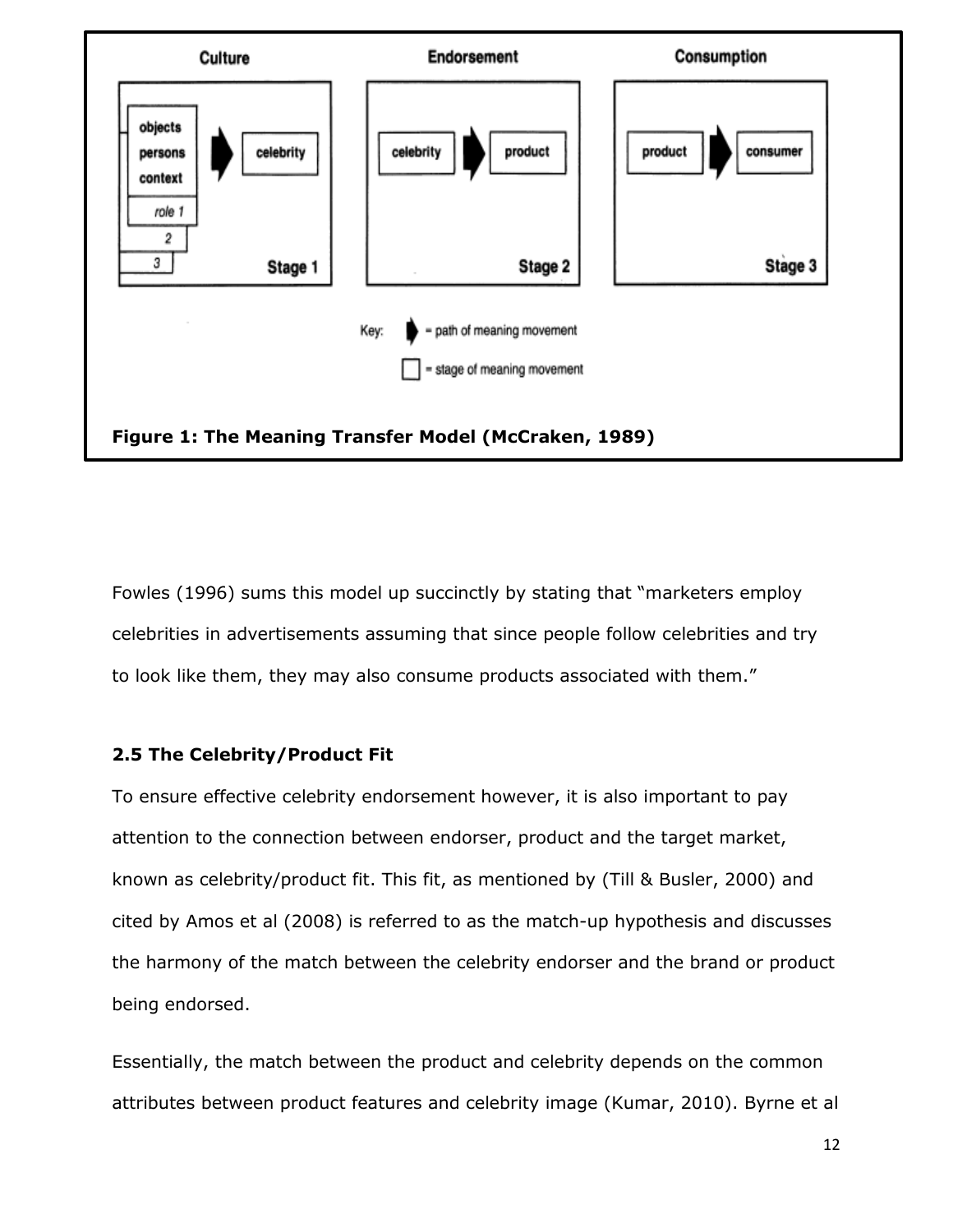(2003) further suggest that, to be successful, it is important to match the product or company's image, the characteristics of the target market, and the personality of the celebrity all in an effort to establish effective messages. In employing celebrity endorsements as a tool for advertising, the importance of establishing a fit cannot be overemphasized. Kumar (2010) agrees with this assertion and cites Erdogan (1999): "advertising through a celebrity with relatively high product compatibleness leads to effective advertising as compared to an advertisement featuring less compatible celebrity". As a matter of fact, it is critical to employ celebrities who directly resemble to the brand or product and are perceived to be experts by the target audiences (Byrne et al, 2003; Kumar, 2010).

Additionally, foregoing studies on this established hypothesis state that "customers make a perceived image about the product by comparing the qualities of the product and the celebrity" (Kumar, 2010). This argument is further discussed by Erdogan (1999), cited by Kumar (2010) that if there is no congruence, however, between the celebrity and the endorsed product, it will glare in the consumer's eye that the celebrity is obviously faking it. In this same vein, advertisers should steer clear off the "Vampire Effect", which is described by Evans (1989) and cited by Kumar (2010) as a situation where the celebrity overshadows the endorsed product and the pool of consumers remember only the celebrity and not the product.

#### <span id="page-17-0"></span>**2.6 Consumer Buying Behavior**

Businesses are essentially setup to fulfill consumer needs, which puts consumers at the central point of businesses. It is hence critical for businesses and marketers to be able to predict consumer buying behavior in relation to their product or service as these consumers are endlessly exposed to various competing brands through different marketing strategies.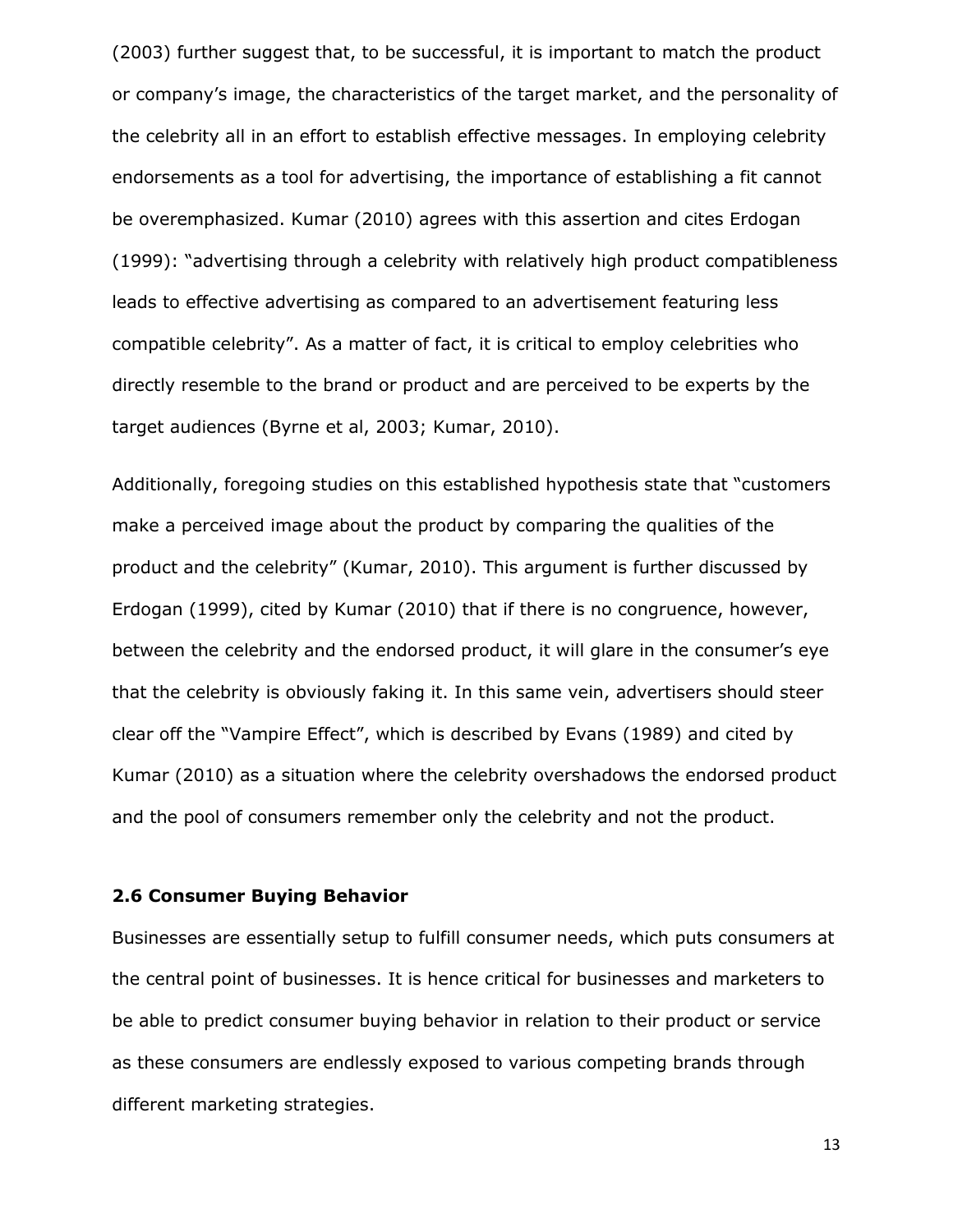Consumer behavior is defined as "the study of individuals, groups, or organizations and the processes they use to select, secure, use, and dispose of products, services, experiences, or ideas to satisfy needs and the impacts that these processes have on the consumer and society" (Kumar, 2010). In effect, the knowledge of consumer buying behavior is crucial to the development of business marketing strategies and advertising campaigns.

#### <span id="page-18-0"></span>**2.6.1 Types of Consumer Buying Behavior**

There are generally, four types of consumer buying behaviors that can affect the purchase decision making of a consumer.

These are largely based on the level of consumer-product involvement, interest in a product, situation and difference between the products available (Kumar, 2010). The types of consumer buying behavior are discussed here:

i. Complex buying behavior: This usually takes place when the customer is highly involved in the product purchase decision. This rather high product involvement occurs when the product to be bought is expensive, infrequently bought, and highly expressive (Kumar, 2010).

In relation to this type of behavior, businesses and marketers need to be strategic and differentiate properly their product from others.

ii. Dissonance-reducing buying behavior: This arises when the customer is highly involved with the product purchase and observes little difference among the options available (Kumar, 2010). It is only after acquiring the product that the customer gathers the product's favorable characteristics that validate the purchase decision.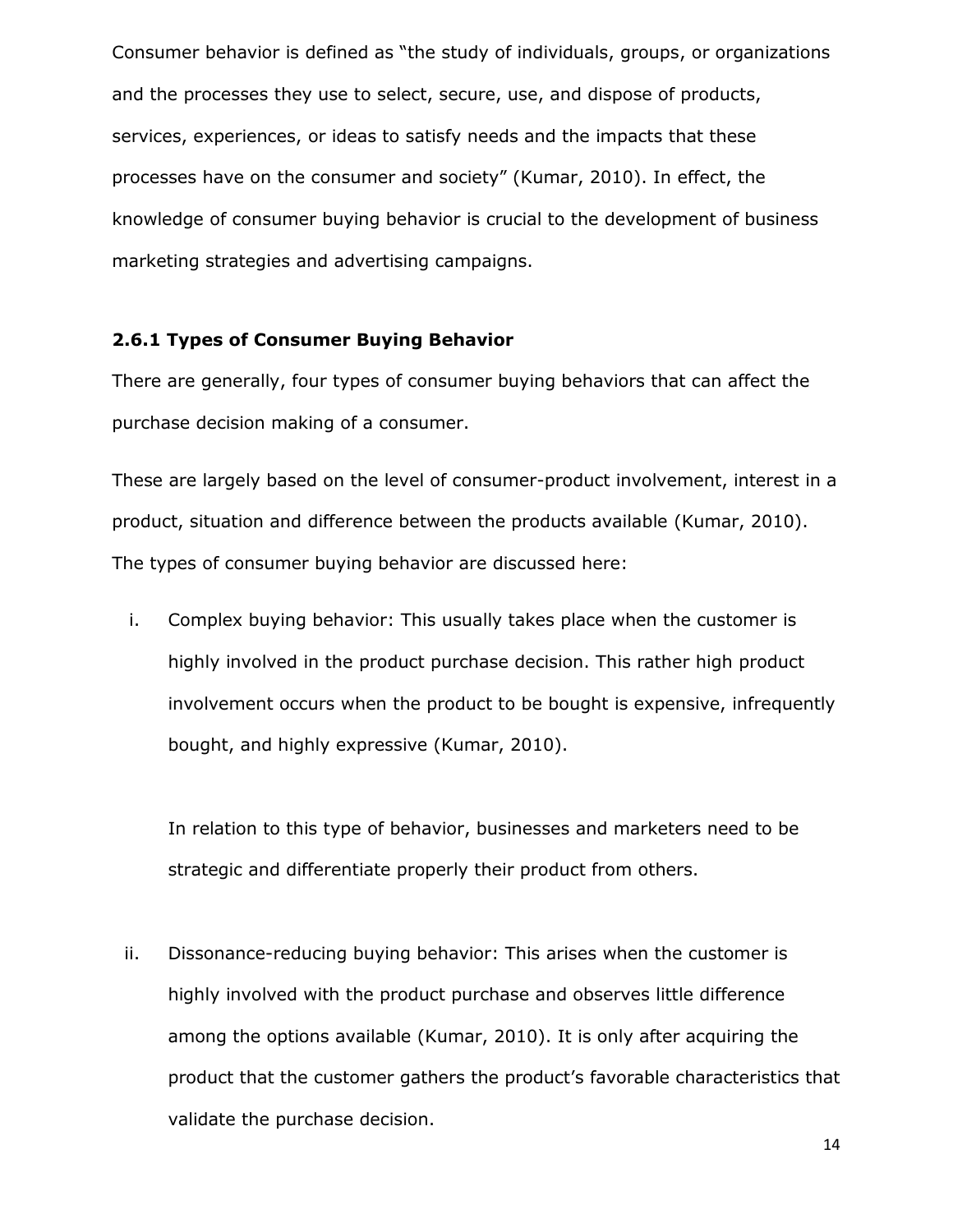This type of buying behavior implicates the creation of trust, belief and attitude towards a particular brand.

iii. Habitual buying behavior: As the name suggests, this ordinarily occurs when the customer buys the same product on a regular basis over a period of time. With this buying behavior, consumer-product involvement is low and there is little difference between the brands available (Kumar, 2010).

This thus suggests that the customers buy these products out of their habit or due to their trust or brand loyalty.

iv. Variety seeking buying behavior: This often arises if the customer is not happy with an earlier product purchase or just out of boredom. With this however, consumer–product involvement is low but the differences among the brands are significant (Kumar, 2010).

As stated by (Scott, 2007) and cited by (Kumar, 2010), this particular buying behavior is recognized as a key determinant factor for brand switching in consumer product category.

Consumer buying behavior is thus an essential and multifaceted area that must be taken into consideration by businesses, as different people have different needs and the meeting of these needs leads to profitability.

Taking consumer buying behavior into consideration, celebrity endorsements can be factored in effectively to stimulate purchase in favor of a particular product or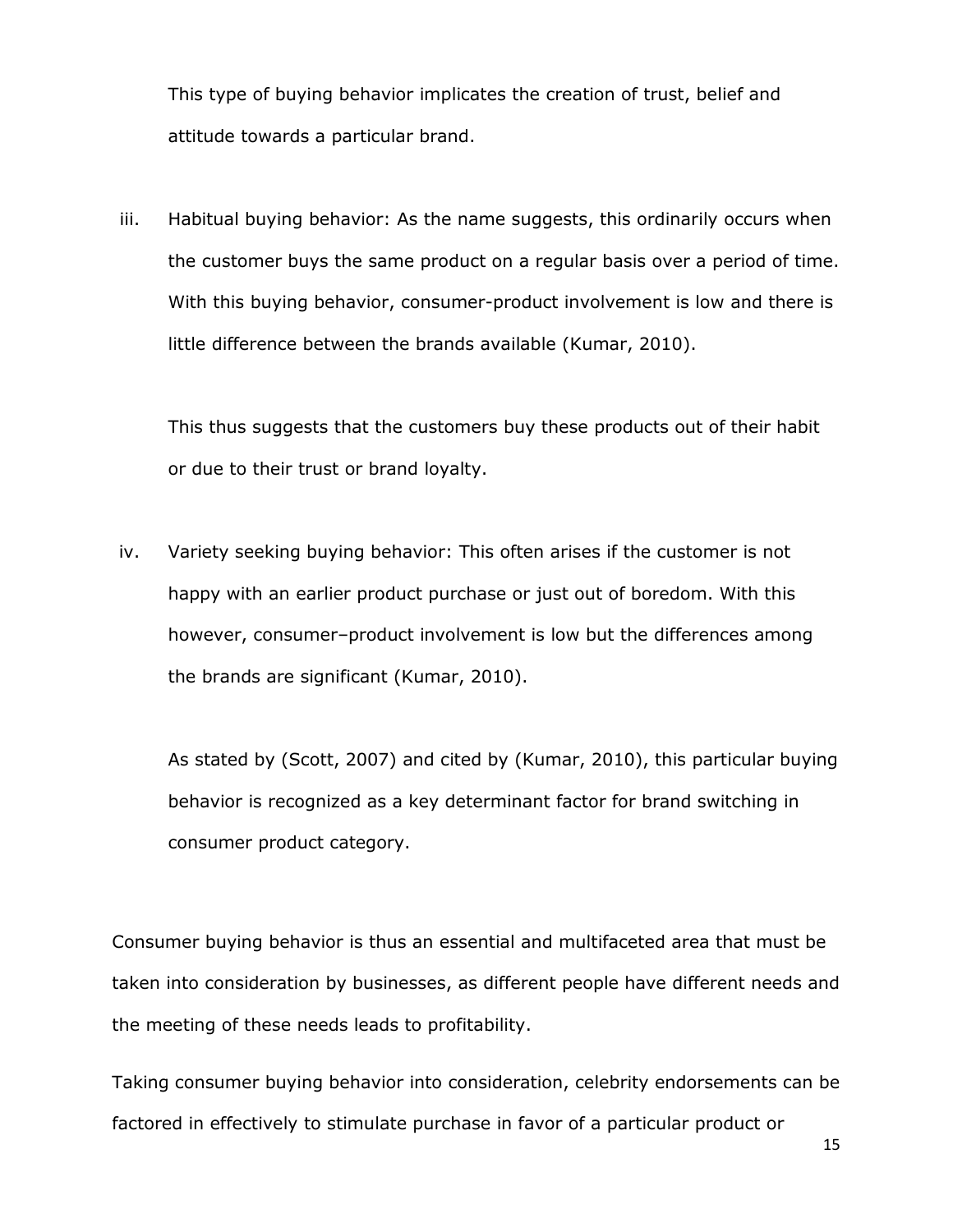service, and the effect may vary depending on the type of buying behavior that is being looked at.

#### <span id="page-20-0"></span>**2.7 Gaps and Relevance of Literature**

Prevailing literature on the effect of celebrity endorsement on the buying behavior of consumers specifies very little to no information on this situation in developing countries in Africa. This thus incites the need for research to be done in this area that can be of some contextual relevance.

The models and concepts discussed in the literature review reveal the intricacies of this phenomenon known as celebrity endorsement and how it can be used to attain marketing success in terms of influencing consumer buying behavior in favor of a product or service. This research will hence serve as a seminal study that analyses how these models will interact in an instance of a developing African country.

More specifically, this research focuses on the telecommunication industry in Ghana and studies how celebrity endorsements influence consumer buying behavior. As per the literature, consumer buying behavior in this industry can be mostly described as of the dissonance-reducing type and its niceties will be revealed as the study unravels.

The next chapter thus presents the process of data collection and accompanying appropriate justifications.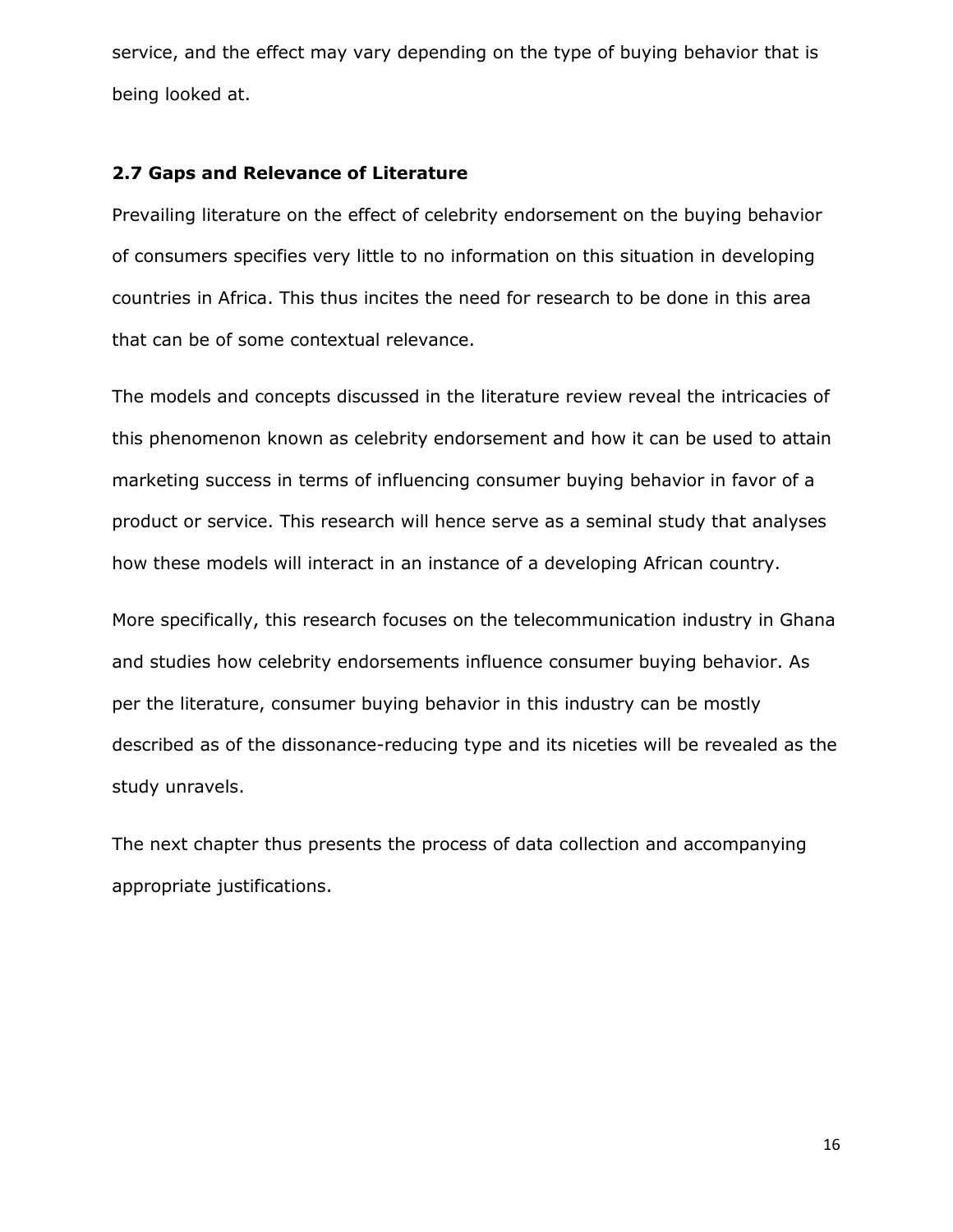## <span id="page-21-0"></span>**CHAPTER 3: METHODOLOGY**

The use of celebrity endorsements as a tool for marketing, as mentioned, is supposed to influence consumer buying behavior in favor of a particular product. This study thus seeks to explore this subject in Ghana and make recommendations as to how this tool can be utilized and leveraged effectively. This chapter explains into detail the processes used in the data gathering phase. The chapter thus documents the types of research methods, research instruments and data analyses that were used for fulfillment of the objectives the study.

## <span id="page-21-1"></span>**3.1 Research Objectives**

The study will look at these set objectives, critically:

- i. To analyze how celebrity endorsements affect consumer behavior and purchasing decisions in the Telecommunication industry in Ghana
- ii. To examine how celebrity endorsements are being employed by the Telecommunication companies in Ghana and its effect on marketing performance
- iii. To generate recommendations as to how celebrity endorsements can be leveraged effectively by Ghanaian firms and organizations

## <span id="page-21-2"></span>**3.2 Type of Study**

This study is an exploratory and descriptive research that explores and describes the use of celebrity endorsements as an advertisement tool in Ghana's telecommunication industry to affect consumer buying behavior and further recommends how Ghanaian firms can leverage it effectively to their advantage. The use of celebrity endorsers is a very popular trend in the Western world, which is of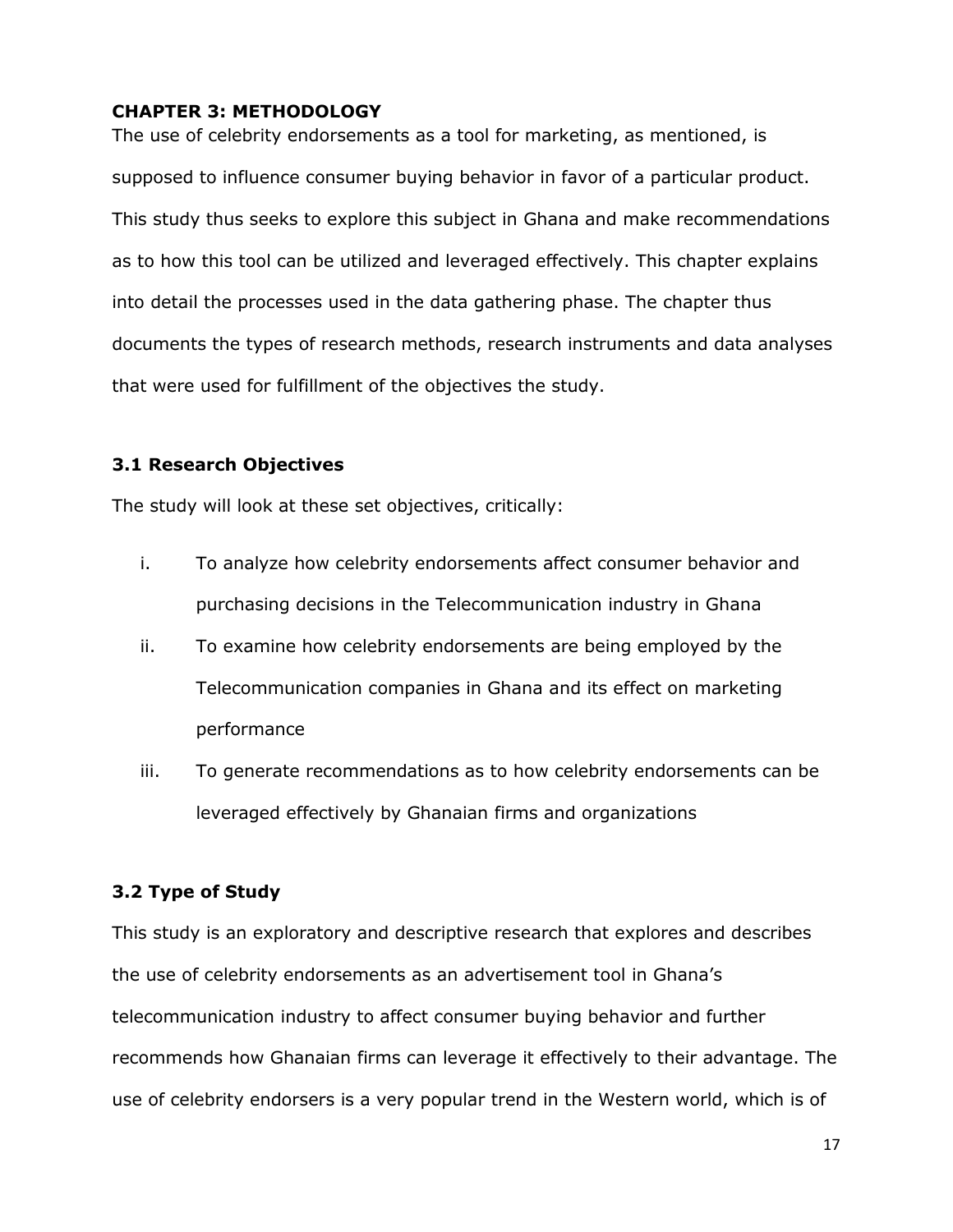course also gaining a lot of ground in Ghana. The study will critically look into how it is being employed in Ghana and how it can be used to influence buying behavior in favor of a particular brand.

## <span id="page-22-0"></span>**3.3 Sampling**

In picking samples for the study, two non-probability sampling methods were employed; purposive and convenience sampling. Churchill (1995) posits that nonprobability sampling methods are useful where the researcher wants to investigate the attitude and perceptions of people (Kumar, 2010), thus making it ideal for this particular study.

Furthermore, this method was deemed necessary while conducting the interviews because the participants had to have a certain level of expertise and experience in the field of marketing and advertising. To obtain responses from experts in the field, purposive sampling was employed where a sample of persons knowledgeable on the subject were interviewed. To facilitate the collection of standardized data which will be easy to compare and analyze coupled with the lack of time and unavailability of funds, the purposive sampling method employed for the interviews was limited to marketing executives in the telecommunication industry in Ghana.

Also, since certain telecommunication firms in the country employ celebrity endorsements as a marketing tool and others do not, it was important to hear from these experts on the effectiveness of this tool in their industry and their varying stance on the matter.

To administer questionnaires and get feedback from consumers and what affects their purchase intentions, convenience sampling was used. With this method, respondents were selected on the basis of proximity, ease of access and willingness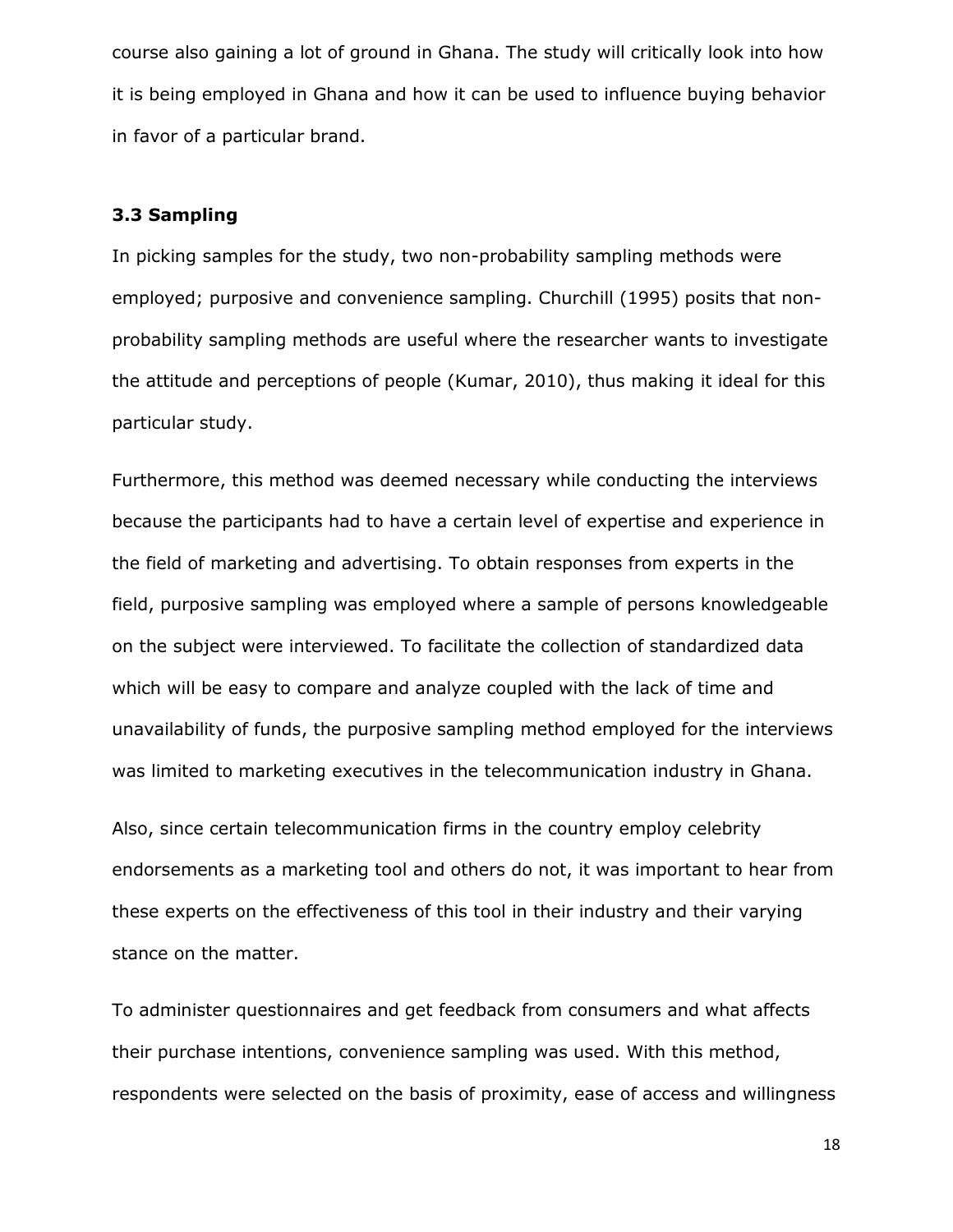to participate. This method of sampling facilitates easy and quick gathering of data from the targeted group of people. The questionnaires were thus sent to students of Ashesi University as well as students of Central University and also to friends, acquaintances and generally, anyone who is interested in the study through e-mail.

#### <span id="page-23-0"></span>**3.3.1 Sample Size**

As cited by (Kumar, 2010) and stated by (Saunders et al, 2009), the issue of sample size for all non-probability sampling techniques (except quota sampling) is ambiguous and, hence there are no rules.

The sampling frame as per the interviews to be conducted is defined as the Telecommunications providers (mainly the GSM Voice providers) in the country. Due to their proximity to the researcher, the marketing executives in MTN and Airtel were interviewed.

The sample size, as determined for administering the questionnaires was guided by (Crimp & Wright, 1995) who proposed that for this research method, sample size larger than 30 and below 500 can be deemed appropriate. Due to the limitation of time however, the sample size of questionnaire respondents was set at 50 for this particular study.

#### <span id="page-23-1"></span>**3.4 Data Collection**

To be able to make conclusive claims and establish or disprove facts, it is important for the necessary data for the particular study to be collected. For this study, the data collected will be both primary and secondary.

Secondary data will be obtained from relevant journals, texts, articles and from the internet. There has been substantial work carried out on the topic of celebrity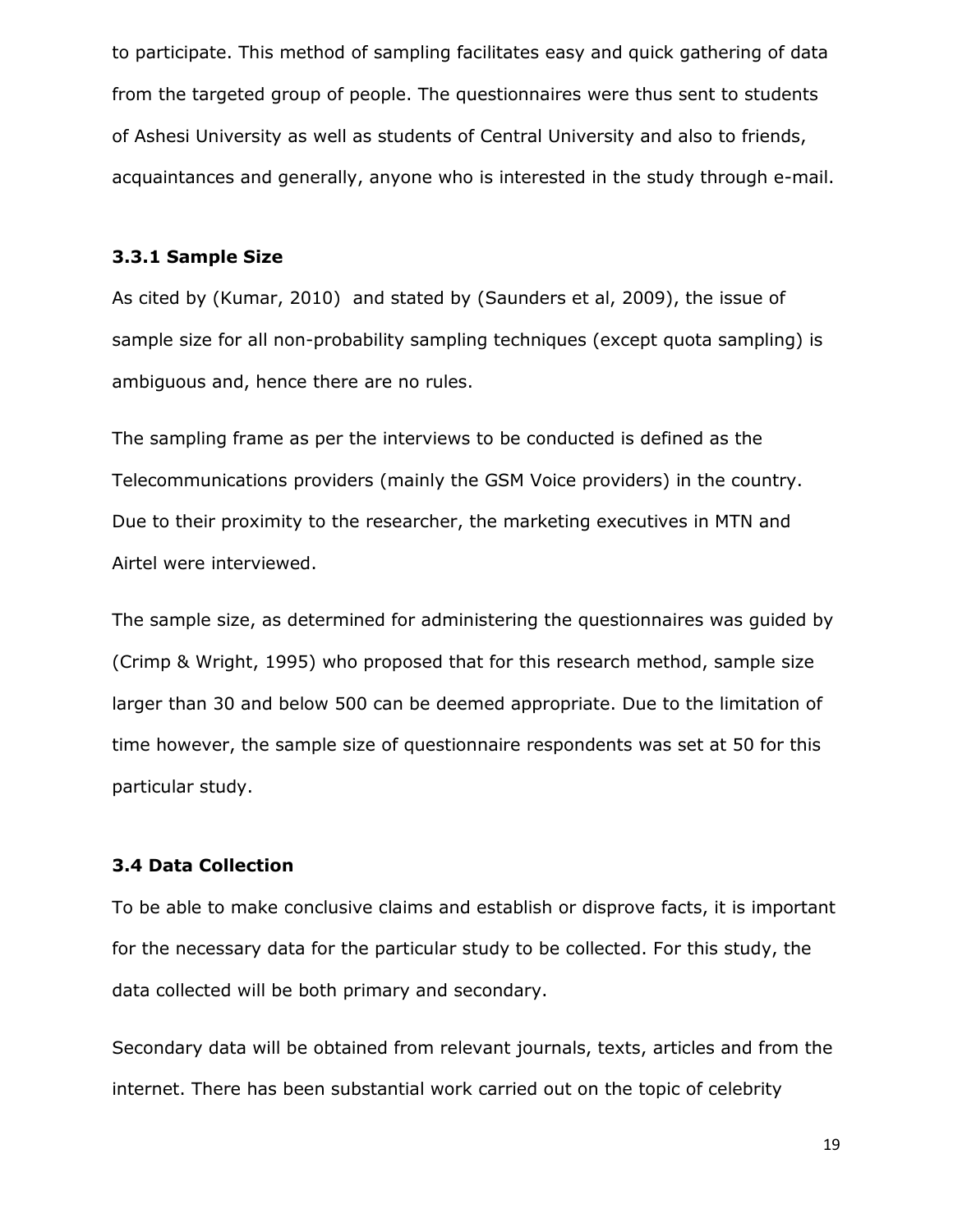endorsement worldwide especially in the U.S.A however, no extensive work has been carried out on how it plays out in Ghana. These bodies of work already carried out will thus be used as reference points in guiding this particular study.

Primary data on the other hand will entail the researcher going out to the field to collect raw data i.e. from questionnaires and personal interviews before proceeding to carry out analysis.

The individuals to be interviewed, as discussed in the previous subsections were the marketing executives who are knowledgeable on celebrity endorsements from the major telecommunication providers in the country, since most of these firms use celebrities as endorsers of their services. The questionnaires were also deployed based on the criteria spelled out in the previous subsections and contain questions that were guided by responses from the personal interviews.

#### <span id="page-24-0"></span>**3.4.1 Research Instruments**

The research instruments used for this study were depth interviews and questionnaires.

The depth interviews were used for extracting information from marketing executives in the telecommunication industry. A moderator's guide which contained questions was used to administer these interviews. The questions for these interviews were thus set around these major principles:

i. Celebrity Endorsement: A strategic marketing tool that influences consumer behavior in favor of a particular product or brand by lending some of a celebrity's attributes to the particular product or brand.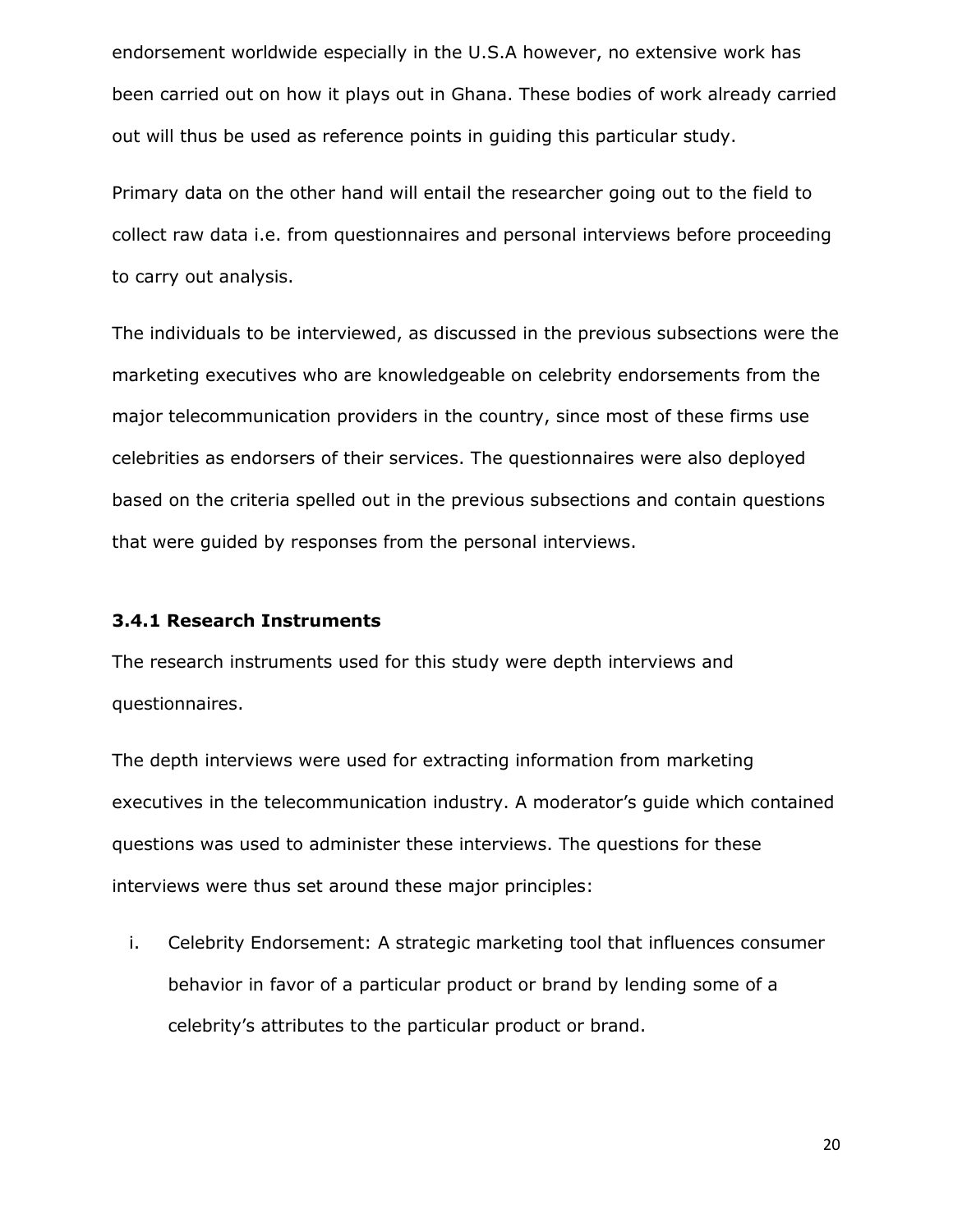- ii. Meaning Transfer: A model that suggests that the effectiveness of a celebrity endorser depends on his/her quality to bring the meanings to the endorsement process (McCraken 1989)
- iii. Perceived brand value: A consumer's overall assessment of the utility of a product based on perceptions of what is given and what is received (Gwin, 2010).
- iv. Consumer Behavior: A study of individuals or groups and the processes they use to select, use, and dispose of products, services, experiences, or ideas to satisfy needs and the impacts that these processes have on the consumer and society (Kumar, 2010).

The insights gained from the interview were key to the fulfillment of the objectives set for the study. These responses also served as guides for the questionnaire design.

Questionnaires, which are the most appropriate tools for collecting data from a large group of respondents by asking them to answer to the same set of questions, are subservient to this study. The questionnaires, which were self-administered electronically and by hand-delivery, were largely designed in line with questionnaires used and tested by Kumar (2010) to study the general effectiveness of celebrity endorsements in India. Thence, the questionnaires were structured in five segments. These are a combination of both close and open-ended questions that are short and clear to guarantee easy understanding. The first segment contains questions that are aimed at collecting demographic information of respondents (Age, Gender and Occupation). The second segment of questions was aimed at exploring the current state of consumer perception about celebrity endorsements. The third segment focused on evaluating the impact each celebrity attribute on the purchase intention of consumers. The fourth segment focused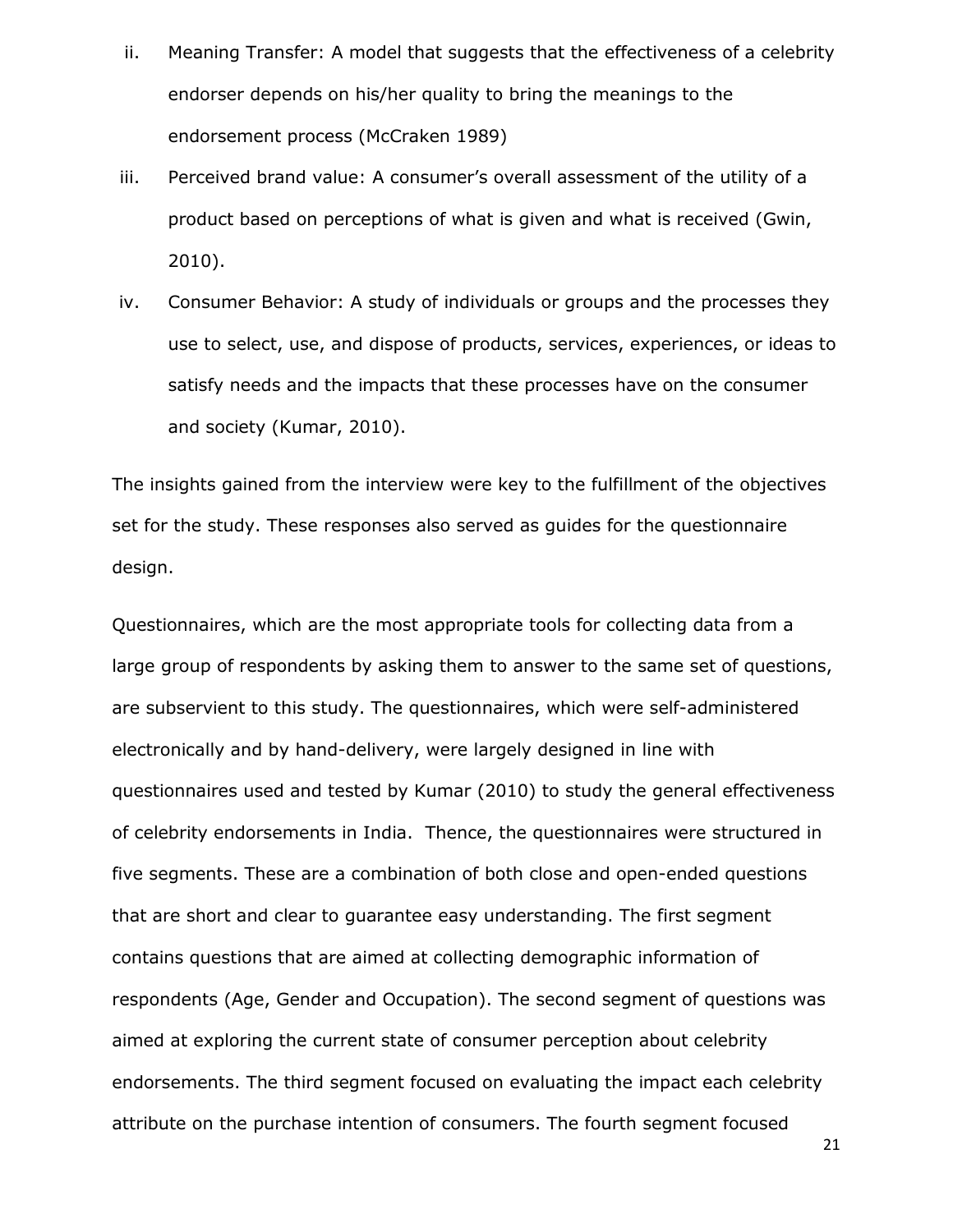largely on evaluating the total impact of celebrity endorsements on consumer purchase intention. And the final segment was aimed at testing respondents on whether they could recall and recognize brand endorsers of selected firms in the telecommunication industry. To enable ease of answering, certain questions were drawn up a five point Likert scale, which allows respondents to indicate their attitude by checking from a range of options, say from very high to very low.

A copy of the questionnaire is attached in Appendix B.

## <span id="page-26-0"></span>**3.4.2 Data Collection Period**

Data was largely collected in 5 weeks in order to do analysis on the study. Online surveys and hard copy paper equivalents were deployed to respondents, right after two successful interviews with marketing executives were completed. For the interviews to be conducted, the offices of the marketing executives had to be visited to schedule meetings and collect appropriate data.

In total, the interviews were conducted over 3 weeks, whereas the questionnaires were deployed for approximately a week and remarkably the target number of responses was obtained in just over two weeks.

#### <span id="page-26-1"></span>**3.5 Data Analysis**

Data collected was to be analyzed qualitatively and quantitatively.

Quantitative data was analyzed using statistical functionalities in Microsoft Excel. The questions presented on the questionnaires were analyzed individually by producing pie charts and bar charts which helped in showing specific frequencies and emphasizing the strengths of the attributes being studied. The tool employed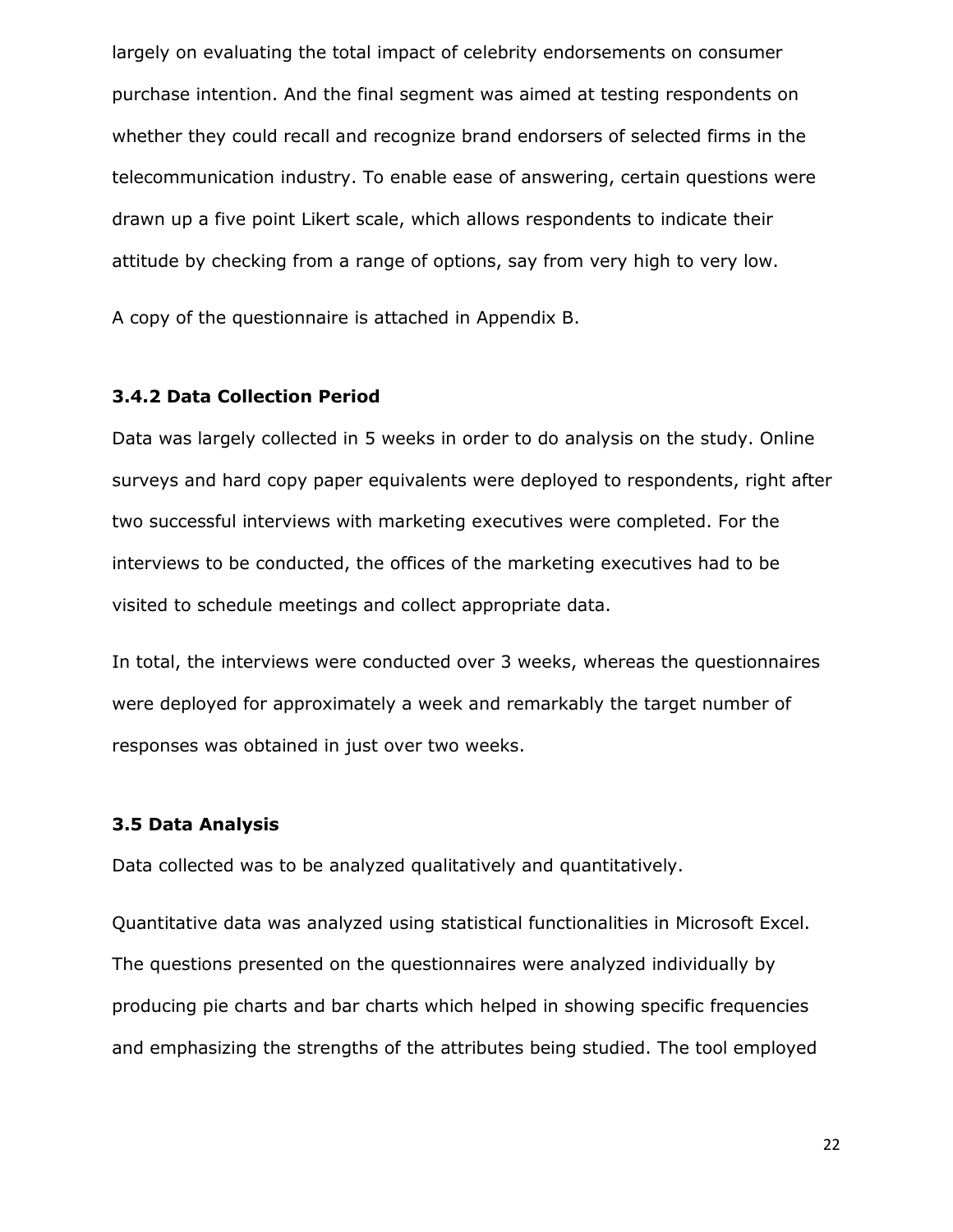was thus appropriate for analyzing the relationship between consumer behavior and the celebrity endorsement attributes mentioned in the second chapter.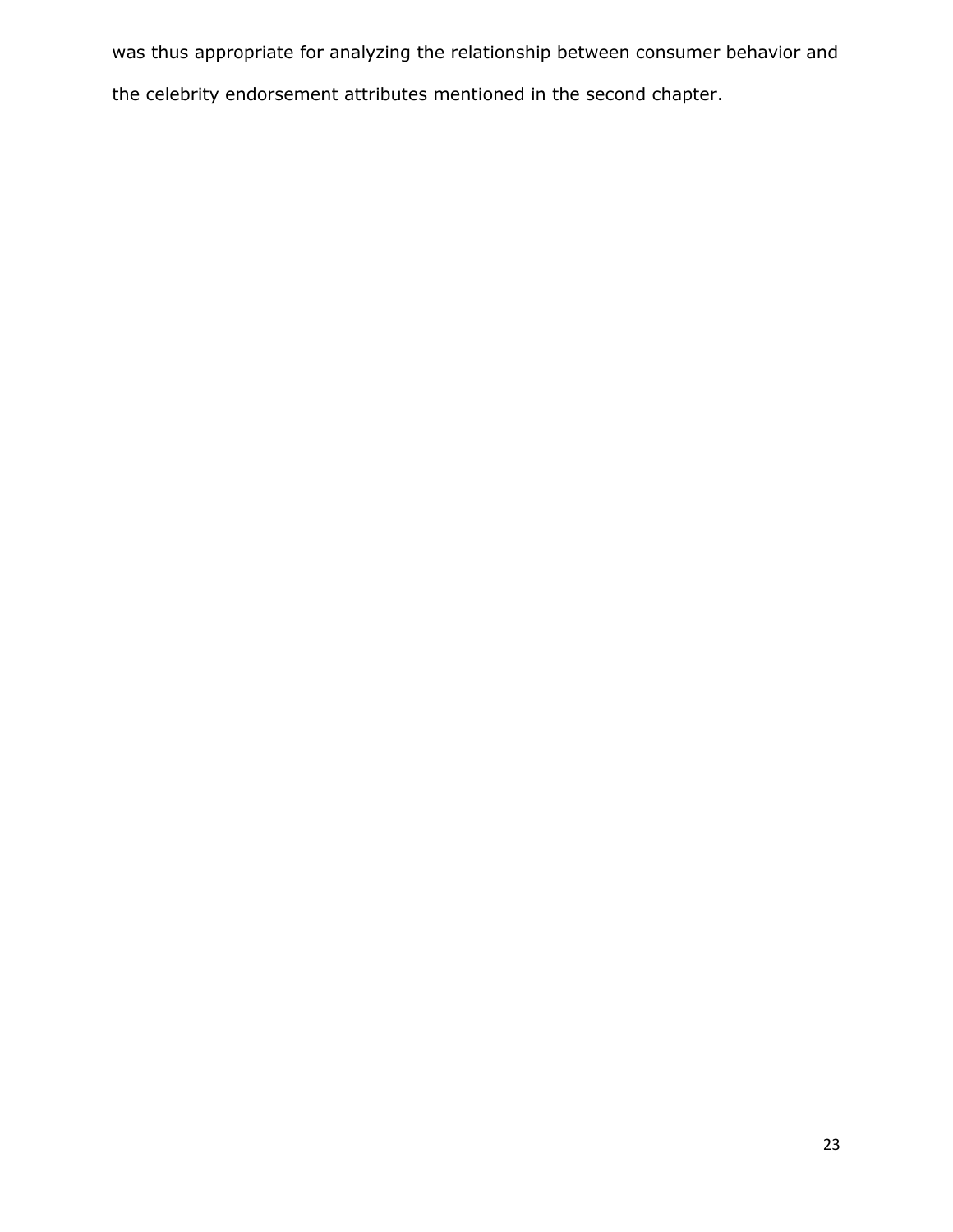#### <span id="page-28-1"></span><span id="page-28-0"></span>**CHAPTER 4: FINDINGS AND DISCUSSION**

## **4.1 Introduction**

The aim of this chapter is to essentially present and discuss the findings of this research. This chapter thus presents the data obtained from the study in response to the stated research questions and objectives mentioned in the introductory chapter.

This chapter is hence broken into two parts. The first part presents a qualitative analysis of the data thus representing the findings acquired from the in-depth interviews. The second part deals with the presentation and discussion of the findings of the questionnaire administered to consumers.

#### <span id="page-28-2"></span>**4.2 Interviews**

As mentioned in the previous chapter, marketing executives in specific companies in the telecommunication industry were interviewed to determine the state of celebrity endorsements in this particular sector and to probe into how this tool is being used by these companies. The people interviewed include Lily Kwakye- Brand Communication Executive, Airtel-Ghana, and the Events and Sponsorship Manager of MTN-Ghana, who discussed into detail the use of this marketing tool in their respective marketing departments, and in relation to consumer behavior.

# <span id="page-28-3"></span>**4.2.1 Interview with Airtel-Ghana's Brand Communication Executive – Lily Kwakye**

The purpose of this interview was to gain insights on how celebrity endorsement is being employed as a marketing tool by Airtel-Ghana – a major player in the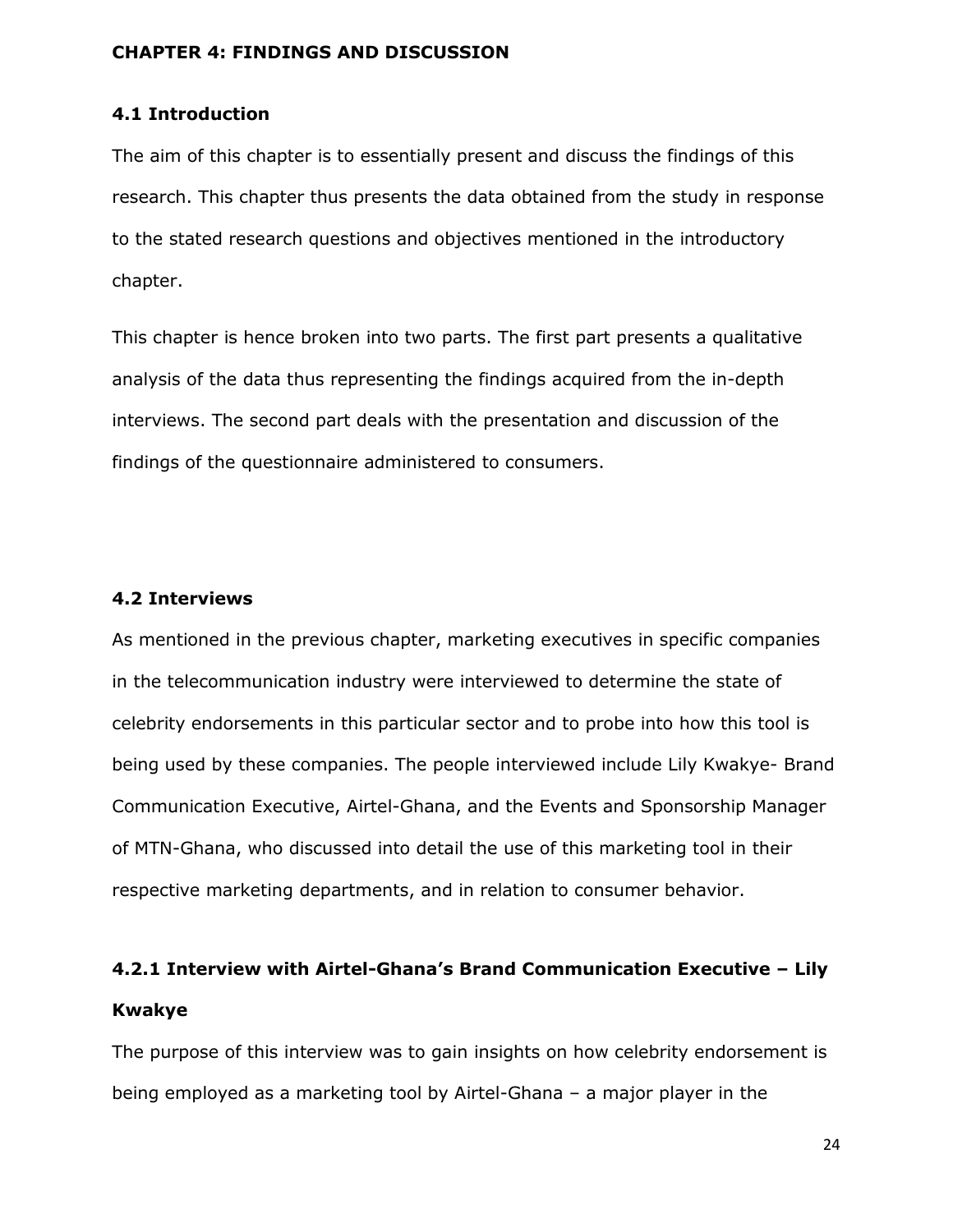telecommunication industry, with a market share of 13% as at January, posting a growth 2.5% from the previous month (National Communicattion Authority, 2013).

Lily Kwakye, the Brand Communication executive at Airtel, was quick to mention that "celebrity endorsement, as a marketing tool, helps extensively to sell the brand". According to her, "this is largely effective because consumers easily link celebrities to brands". This link is possible because the celebrities that are chosen to endorse the brand are loved by consumers and so will automatically love the brand.

In discussing the issues that are considered in choosing a celebrity endorser, she put forward that, "the celebrity should generally be of good behavior and must be famous and loved by most of the consumers". In this regard, she mentioned celebrities such as Ghanaian Hip-life music group 4x4, and popular veteran football stars Samuel Osei Kuffuor and Odartey Lamptey as endorsers of the Airtel brand. The selection process for the celebrity endorser however, she says, "involves a thorough background check of the celebrity to ensure that the celebrity's personality can be aligned with the company's objectives, avoiding any mismatches".

Speaking on negative repercussions from the use of celebrity endorsements over time, she indicates that "there haven't been any of such instances and that there hasn't been any reason at all to withdraw a celebrity endorsement". She maintains that the use of celebrity endorsers has been effective in running specific campaigns and activations such as the success of the Airtel Rising Star talent hunt.

#### <span id="page-29-0"></span>**4.2.2 Interview with MTN Ghana's Events and Sponsorship Manager**

MTN is currently the market leader in the telecommunication industry with a market share of 45% (National Communicattion Authority, 2013).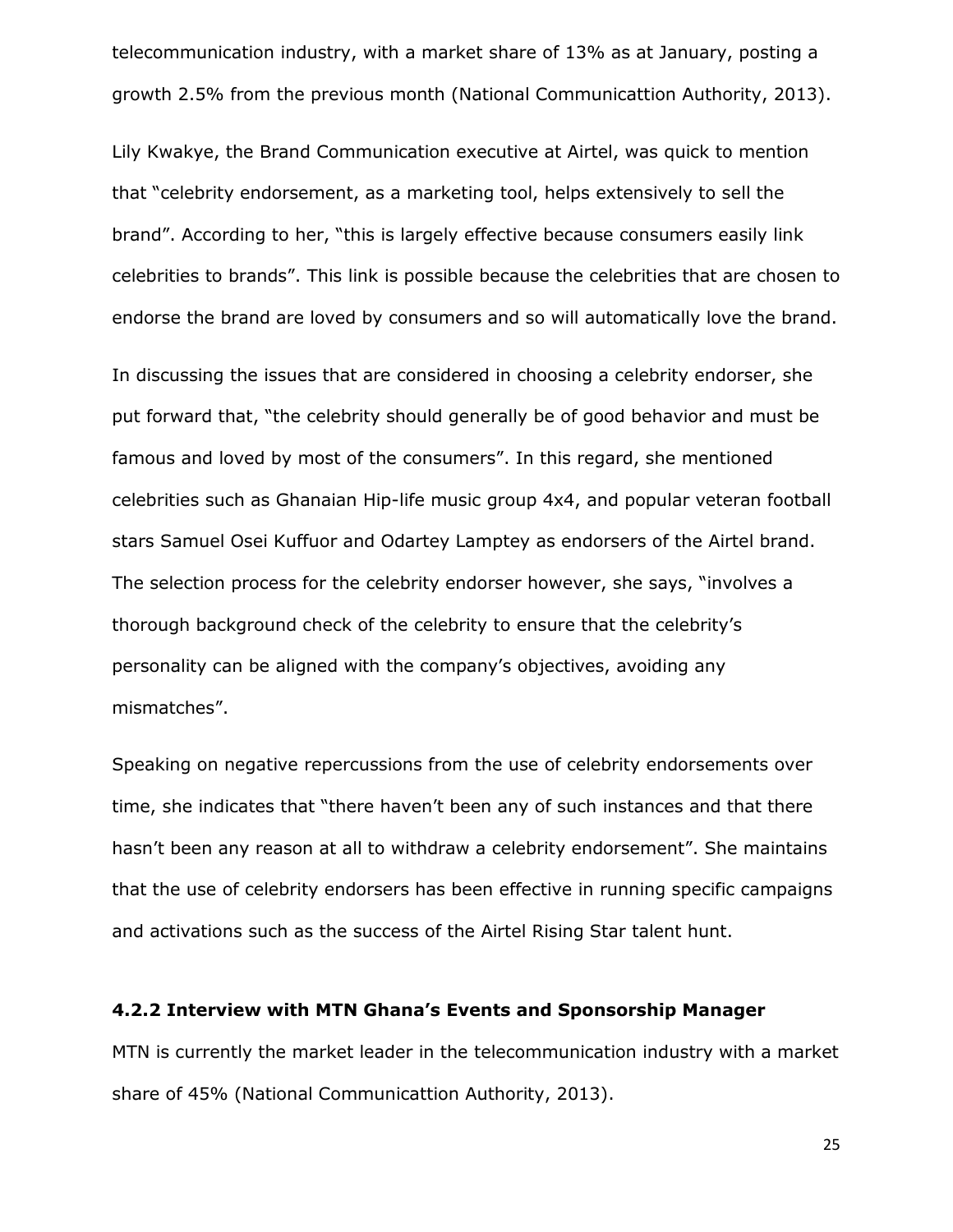This interview was conducted purposely to retrieve information on how MTN is utilizing celebrity endorsement as a marketing tool.

The Events and Sponsorship Manager, who was interviewed, revealed that "the benefits currently being derived from endorsements are more than the cost". According to him, "celebrity endorsements continue to increase the awareness of the brand, though positive endorsements exude positive feelings towards the brand".

Also, he emphasized the fact that "the public image and/or fame of the celebrity is heavily considered in making the choice for a celebrity endorser". As part of the factors considered in making a choice for a celebrity, he further states that "the celebrity's attitude or persona should match the brand so you don't suffer explaining your choice, taking into consideration the ideologies of the brand."

In talking about the effectiveness of celebrity endorsements, he says "when consumers are in favor or like the celebrity that is chosen, they get more attached to the brand" and further states that "billboards as well as television adverts are the most appealing media" in terms of propagating these celebrity endorsed adverts.

He also mentions that MTN has so far not had any problems with celebrity endorsements but however says "the cost is sometimes huge but with good management, you get to make more than you put in".

#### <span id="page-30-0"></span>**4.2.3 Major Findings from Interviews**

From both interviews it was discovered that these brands both place high emphasis on matching the objectives of the firm and the celebrities that they choose to endorse their brand. The use of celebrity endorsements in both instances has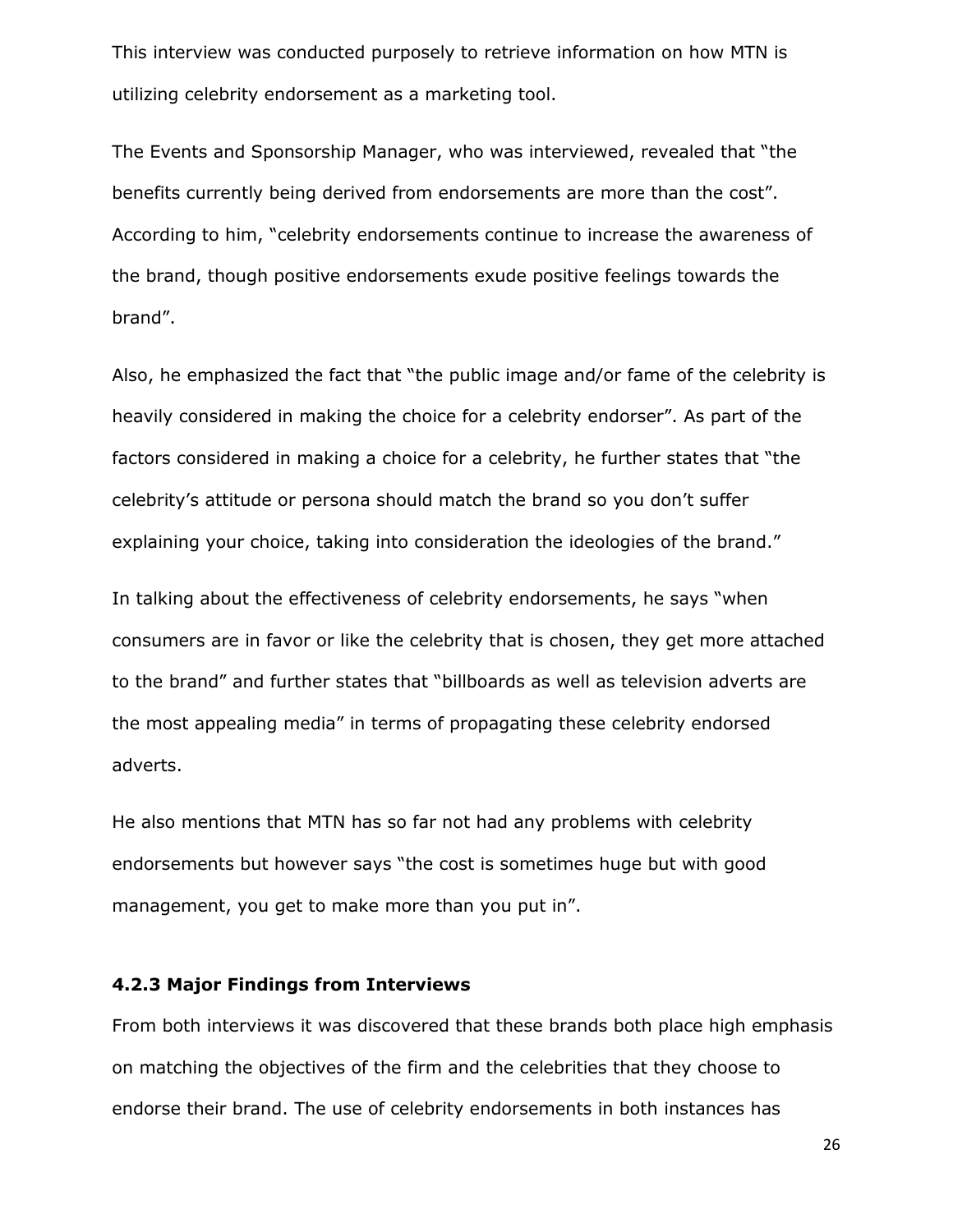ensured a greater awareness of the brand thus an increase in marketing performance for both brands.

Also, in choosing the celebrities as endorsers, their popularity and fame is considered to ensure the attraction of consumers.

According to these executives, both brands have so far not had any issues with celebrity endorsements as a marketing tool but are quick to mention that good management of celebrity endorsement contracts and relationships will ensure purchase behavior in favor of the brand.

The source models discussed earlier on are loosely inherent in these findings as stated by the marketing executives.

#### <span id="page-31-0"></span>**4.3 Questionnaire Analysis Procedure**

The data analysis process was geared at answering the study's research question, "How do celebrity endorsements used in advertisements affect consumer buying behavior in the Telecommunication industry?"

The set objectives of the study will also be discussed in relation to the findings and data analysis.

This section thus provides results acquired from the survey, which have been studied and evaluated through data analysis techniques.

#### <span id="page-31-1"></span>**4.4 Descriptive Statistics**

The descriptive statistics provided a very comprehensive breakdown of the demographic information collected from the questionnaires and is presented in Table 4.1.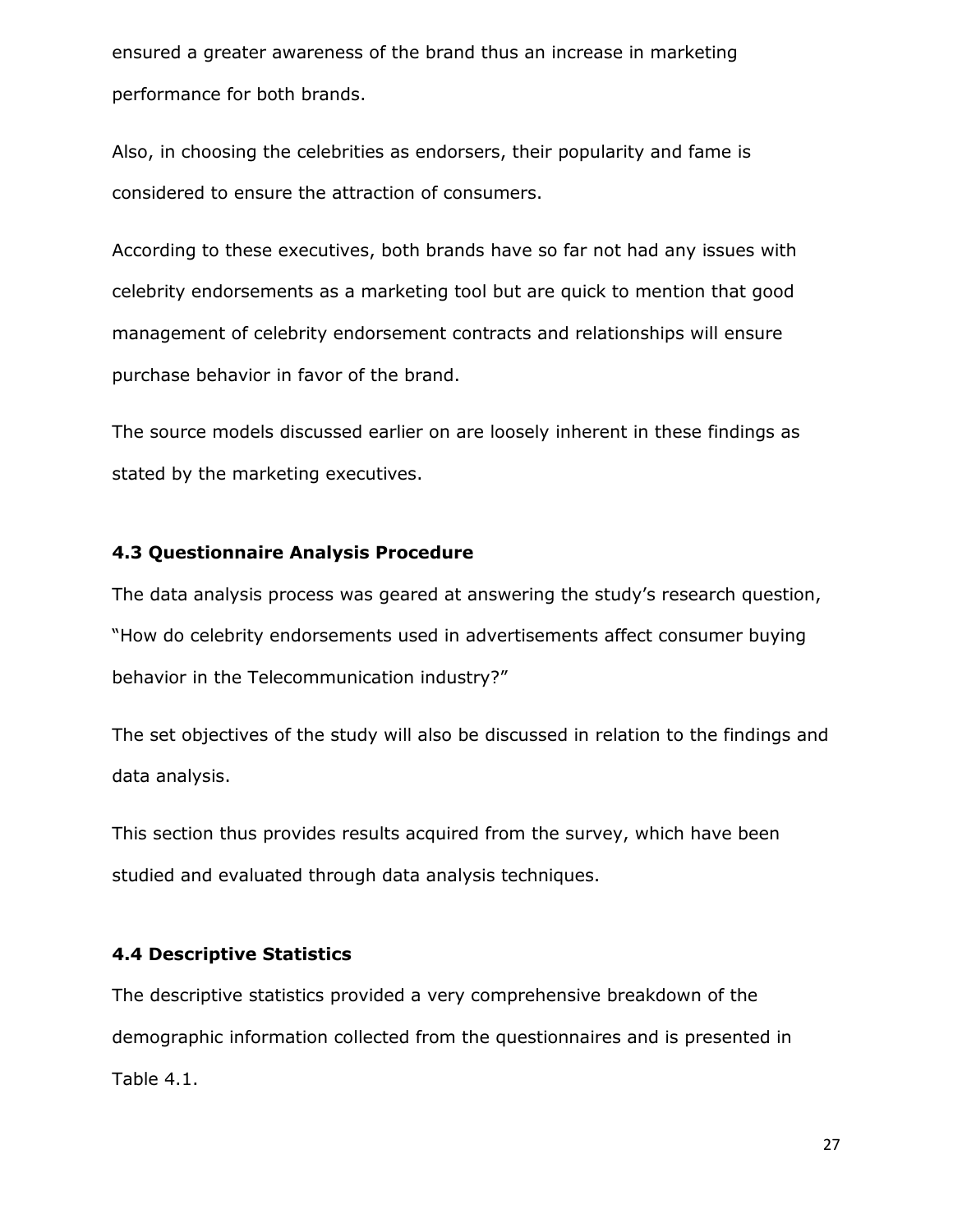|              | <b>Variable</b><br><b>Frequency</b><br><b>Measure</b> |                | <b>Percentages</b> |
|--------------|-------------------------------------------------------|----------------|--------------------|
|              |                                                       |                | (%)                |
| Gender       | Male                                                  | 27             | 54                 |
|              | Female                                                | 23             | 46                 |
|              |                                                       |                |                    |
| Age          | Less than 18 years                                    | 0              | 0                  |
|              | $18 - 30$ years                                       | 50             | 100                |
| 30 and above |                                                       | $\overline{0}$ | $\overline{0}$     |
|              |                                                       |                |                    |
|              | Student                                               | 44             | 88                 |
| Profession   | <b>Business/Professional</b>                          | 6              | 12                 |
|              | Unemployed                                            | $\overline{0}$ | $\overline{0}$     |
|              | Other                                                 | $\overline{0}$ | $\overline{0}$     |

*Table 4.1: Table of Demographic Information*

## <span id="page-32-0"></span>**4.4.1 Analysis of Demographic Information**

The information displayed revealed the gender distribution to be 27 male to 23 female respondents, a percentage representation of 54% to 46%. Also, of all the respondents, a 100% of them fell in the 18-30 years old age bracket, revealing that all the students and business people who responded to the questionnaires were actually relatively young adults. Thence all deductions and inferences made throughout the study will be in reference to this group.

The respondents were also characterized by 88% university students, and the remaining 12% of the respondents were of the business/professional category.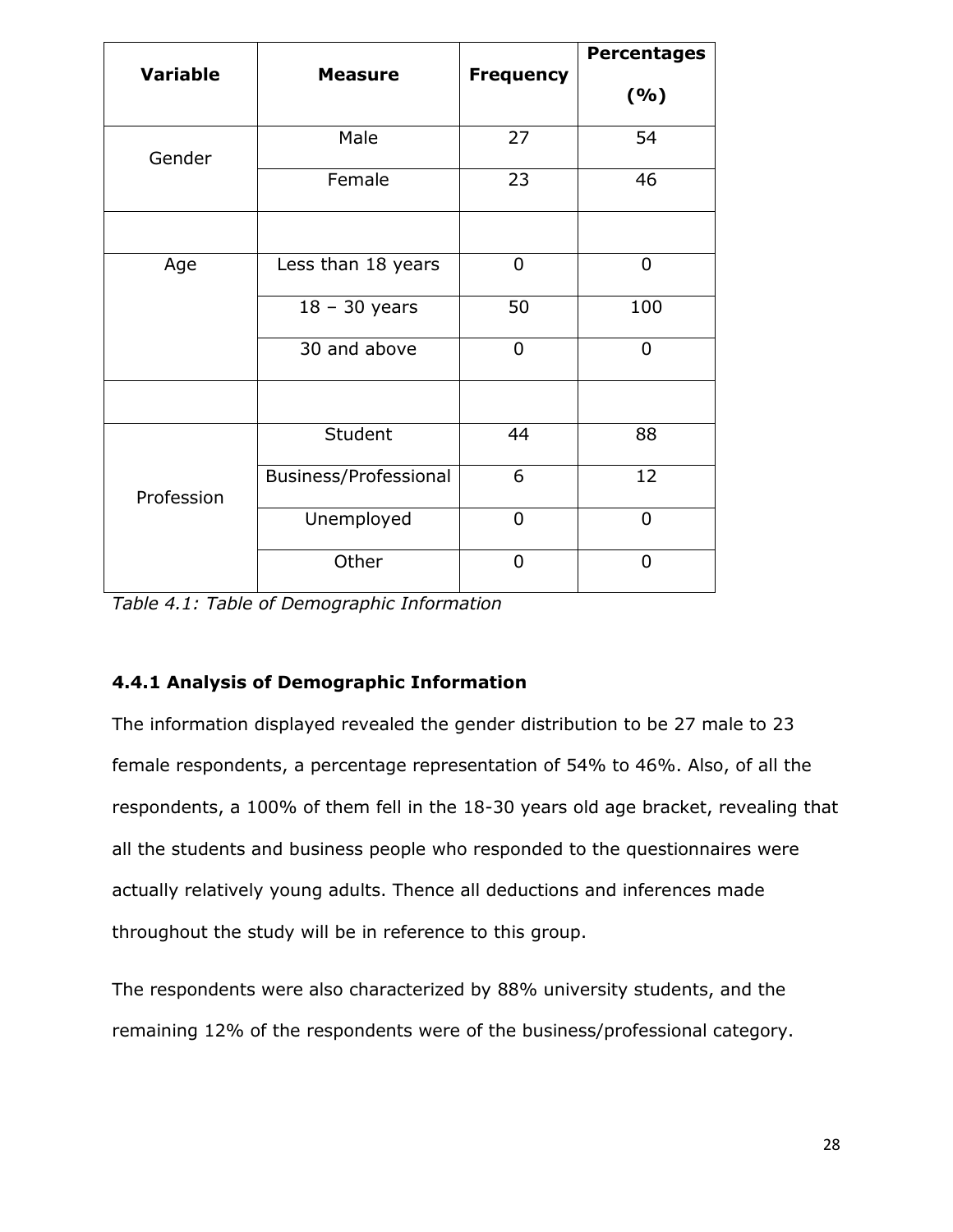Essentially, a huge chunk of the all analyses made will pertain to this group, which is indeed very relevant as this tends to be the group that is heavily targeted by these firms in the telecommunication industry.

## <span id="page-33-0"></span>**4.4.2 Consumer Perception and Celebrity Endorsements**

Consumer perception implements the concept of sensory perception to marketing and advertising. Just as sensory perception relates to how humans observe and process sensory stimuli through all five senses, consumer perception relatedly pertains to how individuals form opinions about companies and the merchandise they offer through the purchases they make (Blank, n.a). Sellers essentially use consumer perception theory to develop marketing and advertising strategies intended to retain current customers -- and attract new ones (Blank, n.a).

The ensuing thus reflects information gathered pertaining to how respondents perceive celebrity endorsements currently and how it is being employed in the country. These questions were very direct and thus extracted very useful opinions from the respondents.

<span id="page-33-1"></span>**Most suitable media for carrying celebrity endorsed advertisements** Based on responses gotten from this question, a pie chart that clearly reveals statistics about which media consumers think is most likely to convey celebrity endorsements is presented in Fig 4.1.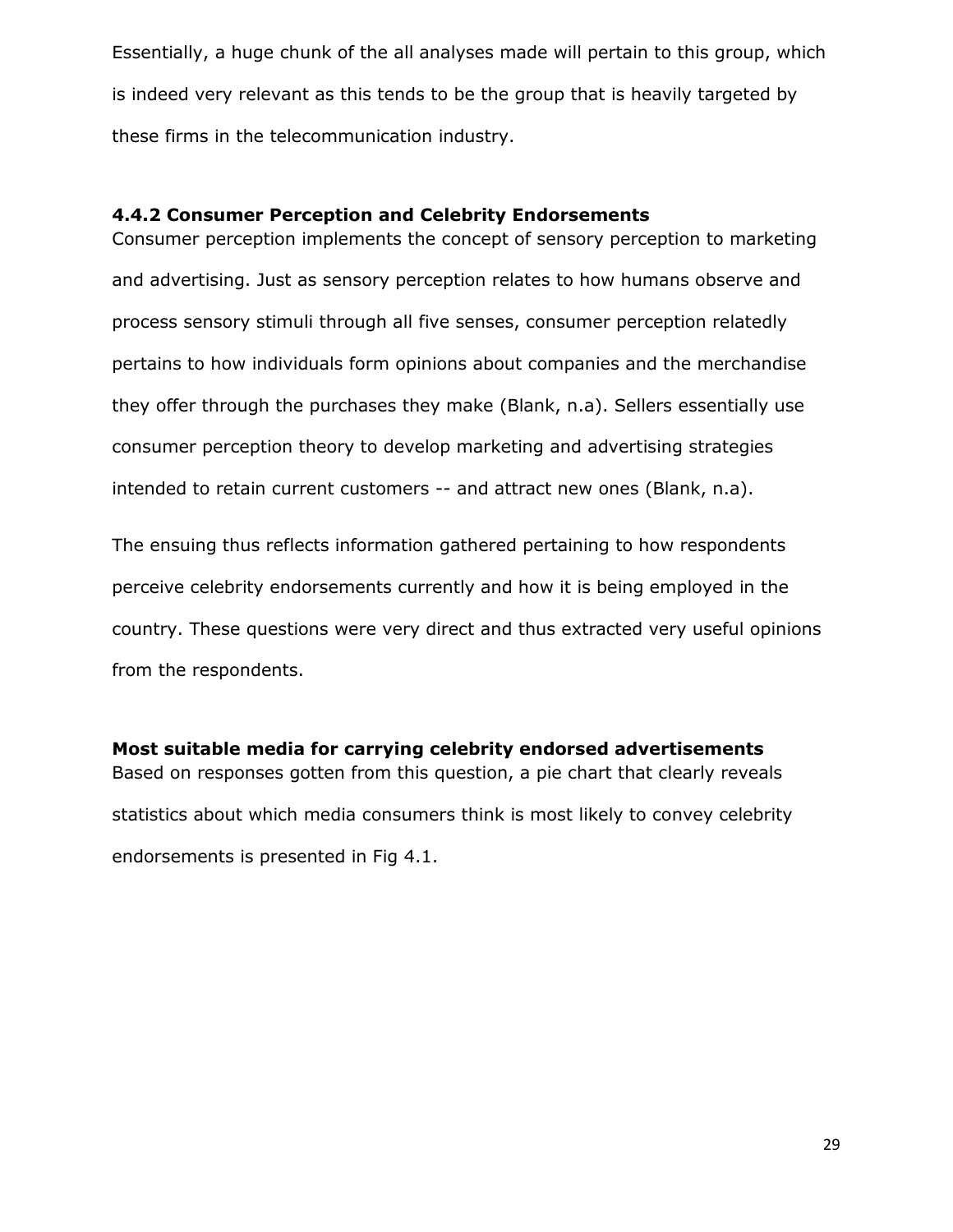

As depicted in the chart, it was ascertained that consumers feel that TV advertisements and Billboards are the most likely media to effectively convey celebrity endorsed advertisements. Other media such as the internet and magazines are also worth noting as probable channels of carrying these celebrity endorsed advertisements.

It is important to note the media which consumers think works best, as this is the channel through which the consumers can witness the advertisement and thence begin to form their opinions of the product or service.

## <span id="page-34-0"></span>**Frequency of encountering celebrity endorsed adverts**

The chart in Fig 4.2 below reveals the consumer responses to the question, "How frequently do you come across advertisements using celebrity endorsements?"

An observation of the chart shows that more than half of the respondents encounter celebrity endorsed adverts 'often', a percentage representation of 56%. Also, 42% of the respondents come across these types of adverts 'occasionally'. 'Often' here describes a high frequency of encounter whereas 'occasionally' also describes a rather low frequency as compared to 'often'.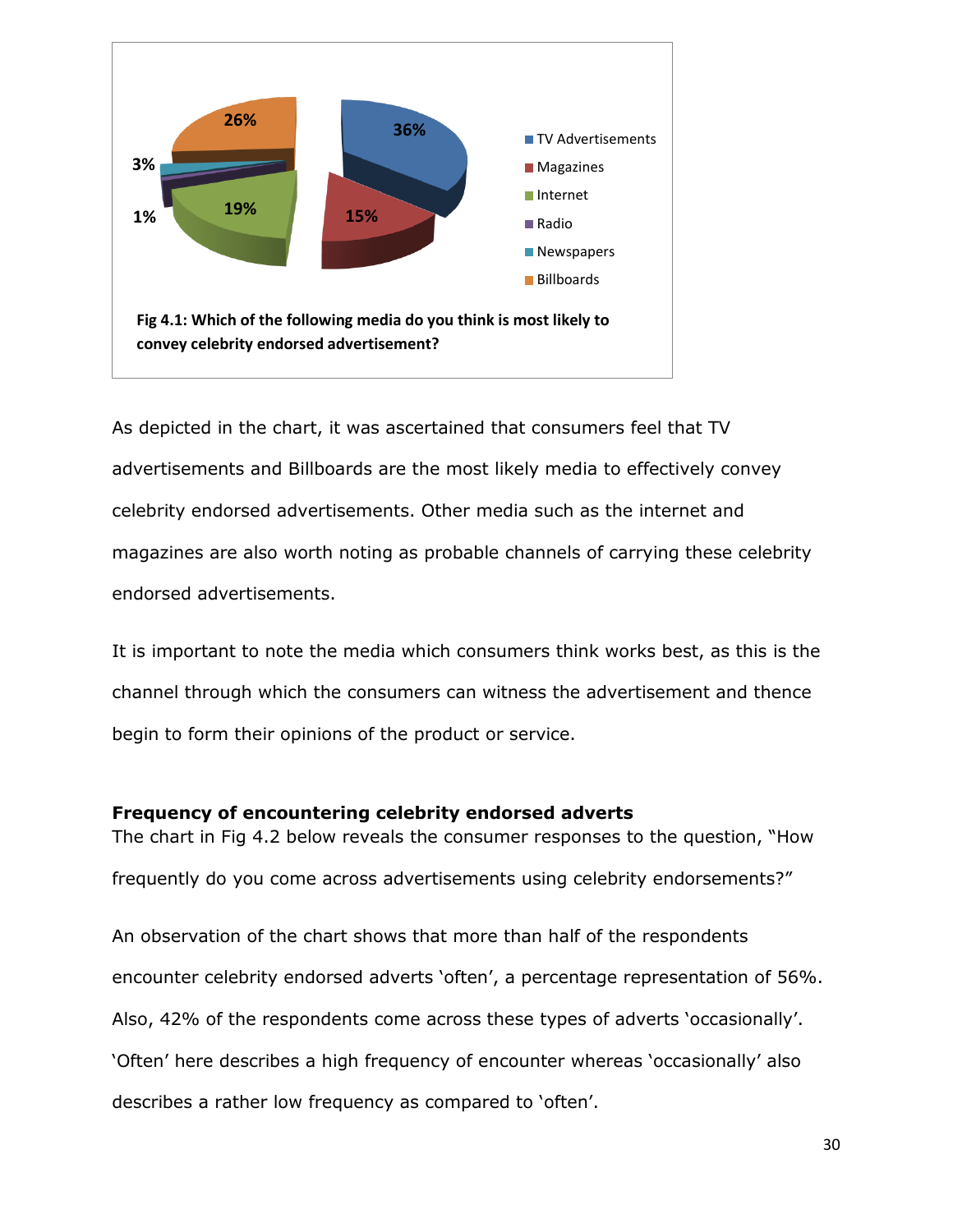

McCracken (1989) states that, celebrity endorsement advertising is a ubiquitous feature of modern marketing and this are clearly evident in the Ghanaian context as well as indicated by the information provided by the study's respondents. This hence further increases the need for this research as it essentially seeks to study how this marketing tool is being used and also suggesting how it can be leveraged effectively.

## <span id="page-35-0"></span>**Celebrity Endorsed adverts vs. Non-Celebrity Endorsed adverts**

The pie chart presented in Fig 4.3 makes known what kind of advertisement attracts respondents more. Celebrity endorsed advertisements and non-celebrity advertisements are the categories presented. Evidently, a greater majority, made up of 85% of respondents are more attracted by celebrity endorsed advertisements.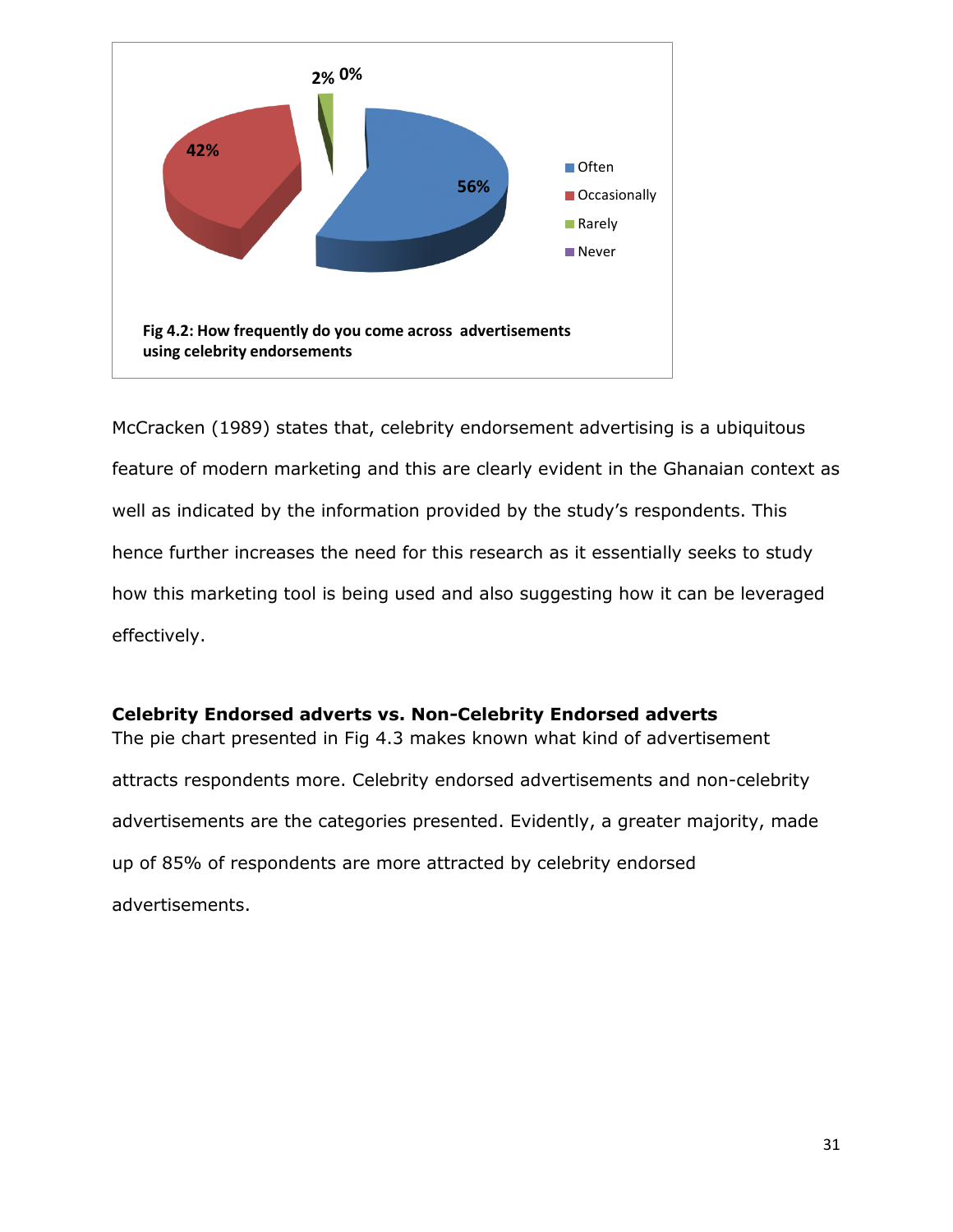

The result obtained reiterates the essence of celebrity endorsed advertisements as

they are aimed at attracting consumers and singling out a particular

product/service from its competitors.

## <span id="page-36-0"></span>**The most influential celebrity endorser**

Below in Fig 4.4 is a chart that presents which type of celebrity that consumers

think is most influential.

As shown by the chart, sports stars are the most influential celebrities, a

representation of 34%. Actors/actresses are also very influential as indicated by the

32%.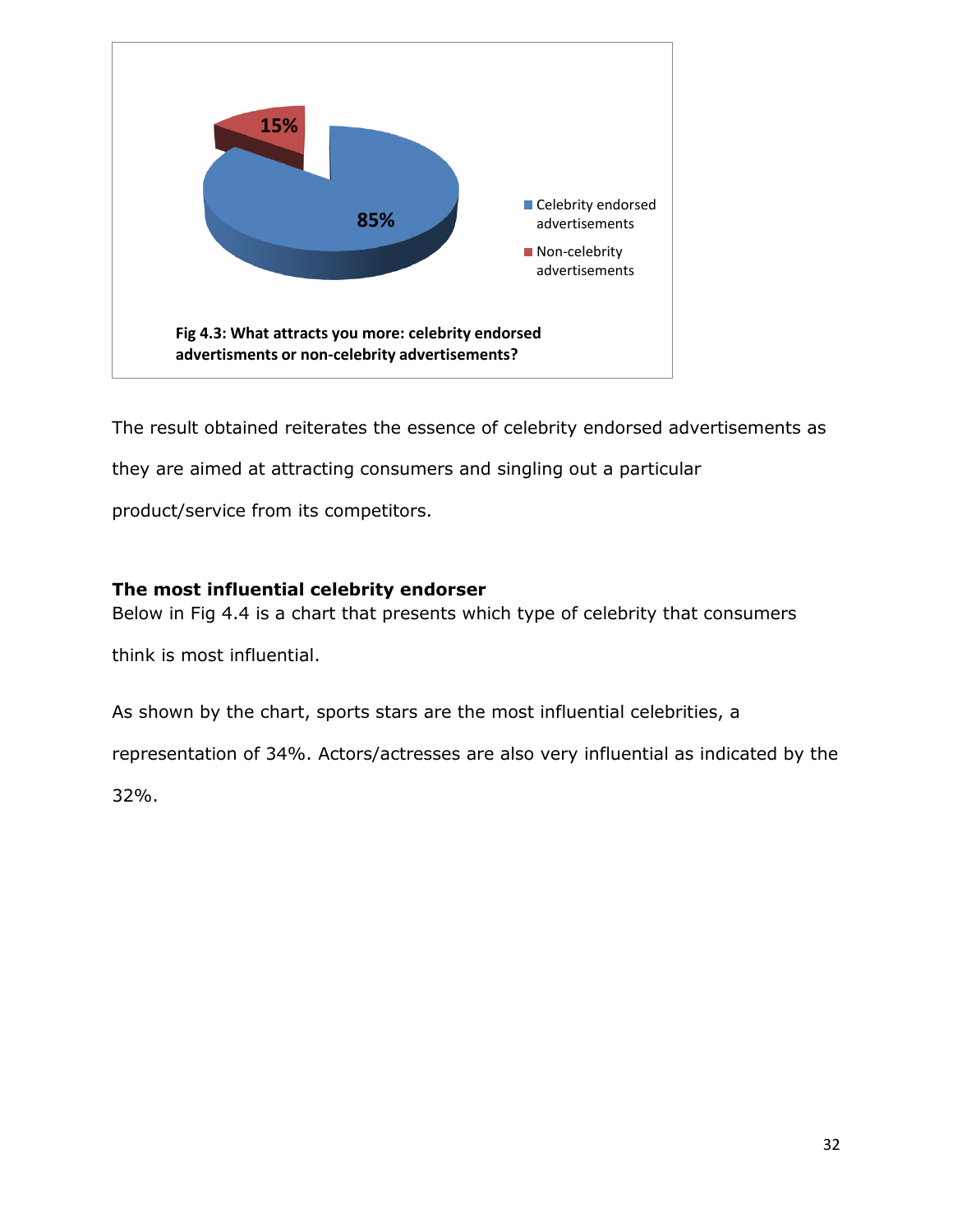

This revelation is critical as it informs which type of celebrities to be considered and chosen to influence consumer behavior. It is worth mentioning here that respondents who chose the 'Other' option entered either 'Musicians', 'TV personalities' or 'Radio personalities' as the most influential endorsers; a representation of 17%.

## <span id="page-37-0"></span>**Celebrity Endorsements, and brand recognition and recall**

This section brings to light consumer behavior in terms of brand recognition and recall when celebrities are featured in adverts. The pie chart in Fig 4.5 presents how respondents reacted to the question, "Does the presence of celebrities in advertisements help you recognize and recall the product more promptly?"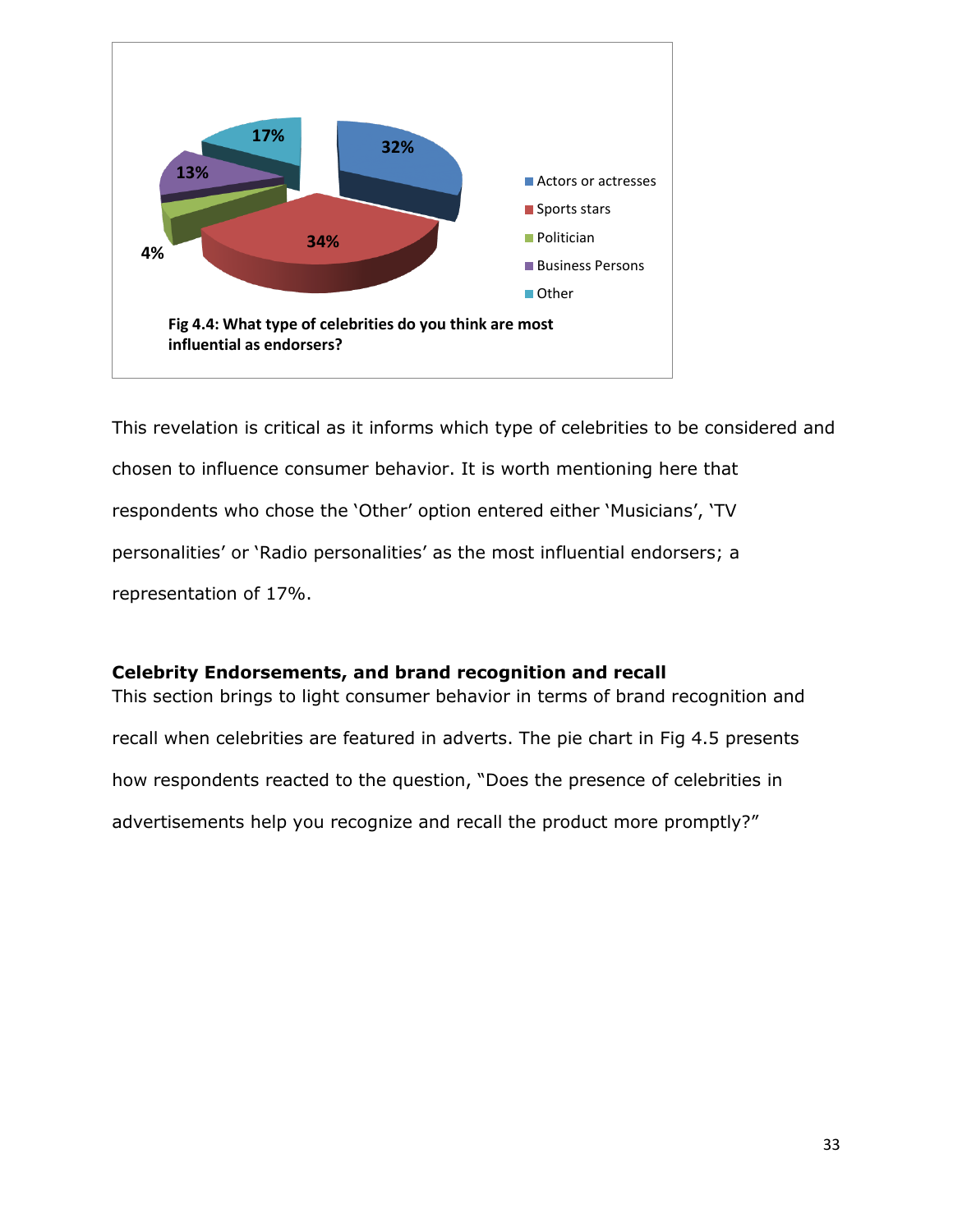

As depicted in the chart, 69% of respondents agree with celebrity endorsements ensuring brand recognition and recall, whereas 22% of them slightly agree. This is certainly a positive response in favor of the use of celebrity endorsements as essentially that is what this tool is intended to do.

## <span id="page-38-0"></span>**Celebrity Endorsers and Celebrity Brand Usage**

By observing the chart displayed in Fig 4.6, results depicting the credibility of celebrity endorsers are evaluated by respondents. This question in effect tests the trustworthiness of these celebrities as described in the literature review. The question as presented in the questionnaire is, "Do you think celebrities actually use the products endorsed by them in real life?"

Despite being paid for their endorsements, celebrities often develop strong and credible public personas that consumers trust (Hawkins & Mothersbaugh, 2010). Usually, this trust is what transforms into purchases (Hawkins & Mothersbaugh, 2010).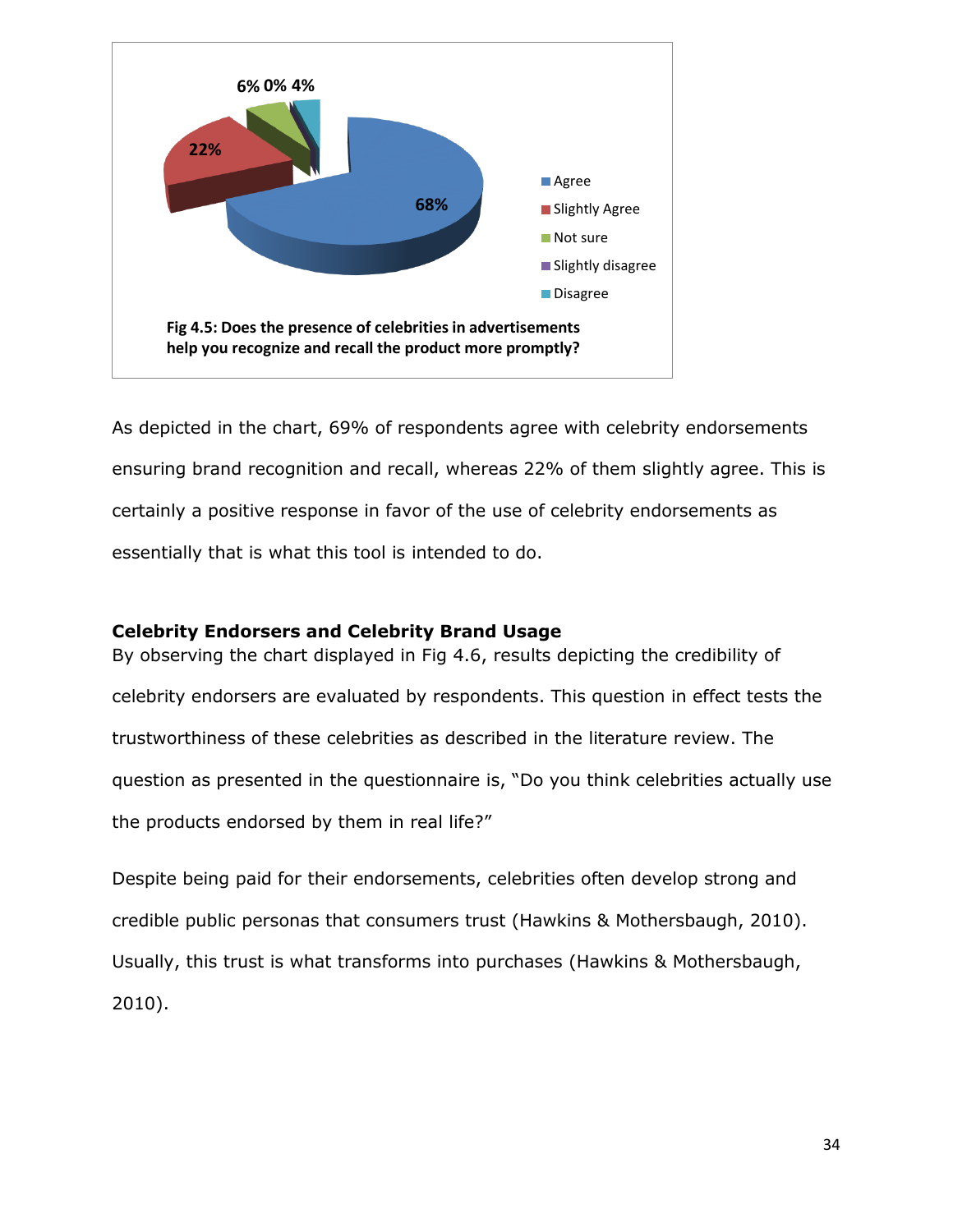

Clearly, it is evident from the chart that most respondents are quite unsure of this attribute as represented by 39% of 'Not sure' responses and 4% of 'Agree' responses, which unquestionably raises a red flag. This issue can however be linked directly to the trustworthiness attribute that will be discussed further on.

## <span id="page-39-0"></span>**The level of influence of celebrity endorsements**

The chart in Fig 4.7 shows respondents' reactions to how influential they think celebrity endorsement is as a marketing tool. The level of influence of a celebrity endorsed brand is crucial as this, in actual fact, alongside with other factors guarantees consumer behavior in favor of the brand.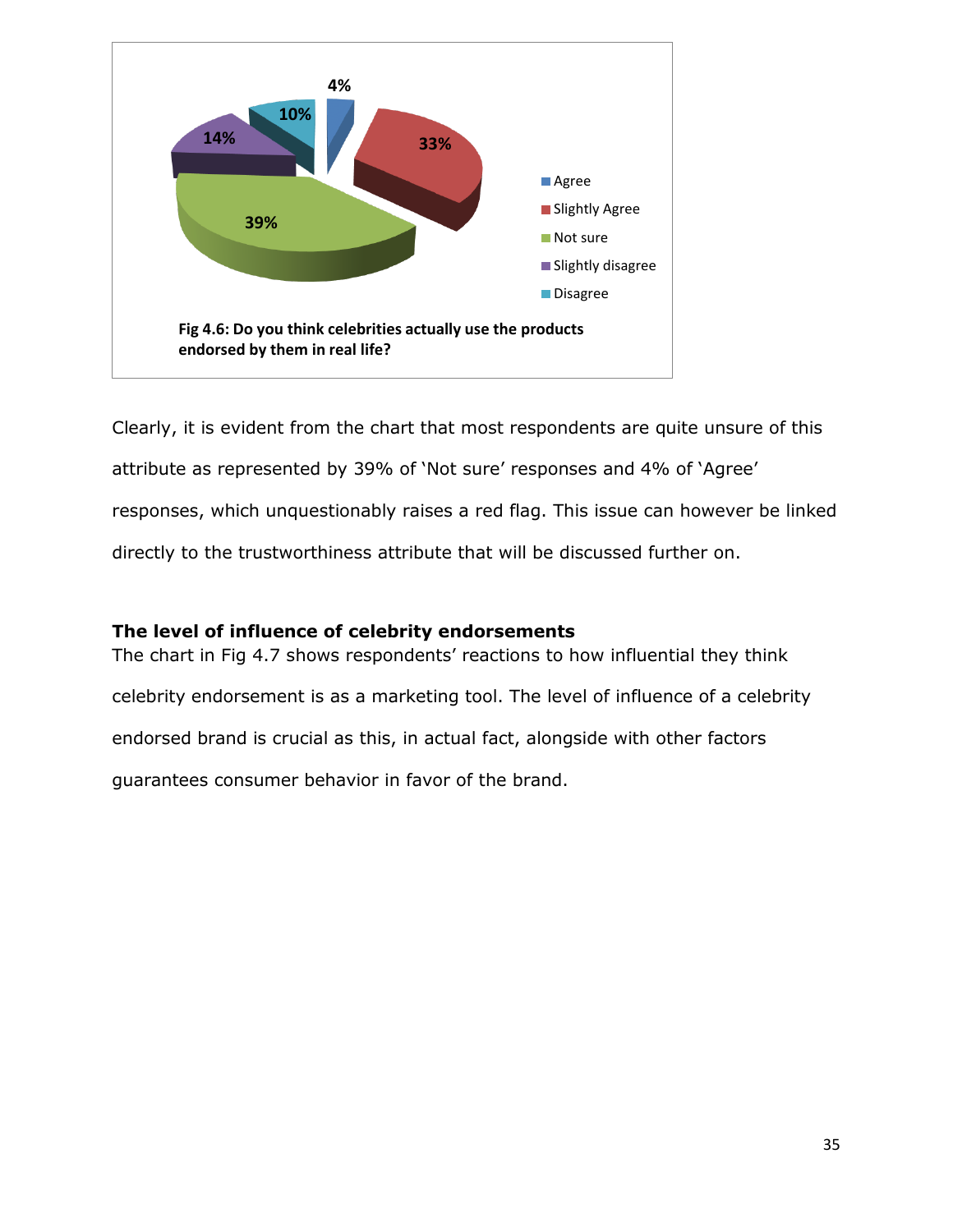

As represented, 60% of the respondents think celebrity endorsements are influential whereas 26% think it is very influential. This also reflects a positive feedback that works in favor of the companies employing celebrity endorsements as it clearly influences consumer behavior.

## <span id="page-40-0"></span>**4.4.3 Celebrity Attributes and Purchase Intentions**

As discussed in the previous chapters, a celebrity's attributes are expected to be transferred unto a product or service and thence influence the consumers purchasing behavior in favor of that product or service.

Here is where the source-models come into play. The source-credibility effectively states that the strength of an advertisement is based upon the celebrity's perceived level of two attributes: expertise and trustworthiness.

The source attractiveness model on the other hand discusses the consumer's perception of the celebrity's similarity, familiarity and likeability.

This section thus discusses and analyses consumer responses that test these attributes as argued by the source-models as well as other major celebrity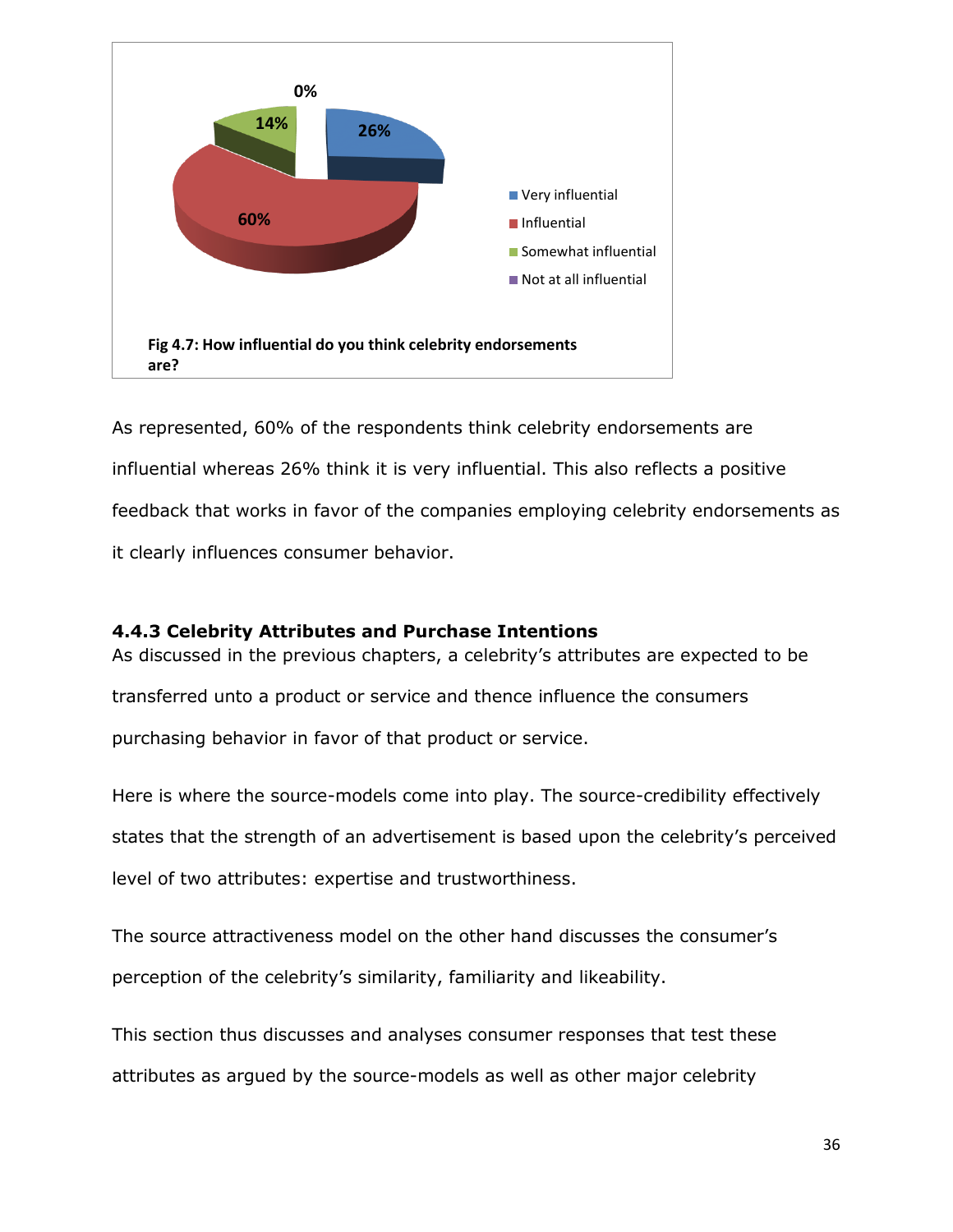endorsement models, i.e. the meaning transfer model and the match-up hypothesis.

## <span id="page-41-0"></span>**Expertise of Celebrity and Purchase Intentions**

This section of the study discusses the expertise of a celebrity endorser in relation to the purchase intentions of respondents. The expertise of a celebrity endorser describes the level of knowledge, experience and expertise a celebrity possesses in a particular field. Respondents were thus to respond to the question, "As a consumer, do you consider the expertise of the celebrity as an attribute that can influence your purchase decision?"

As per the results gathered from the study and displayed in Fig 4.8, it was observed that a representation of the respondents forming 40% slightly agree with the statement whereas 32% agree. Also, 10% slightly disagree and another 10% strongly disagree. However, a representation of 8% is not sure. It can thence be deduced that a clear majority of respondents are influenced by the expertise of a celebrity.

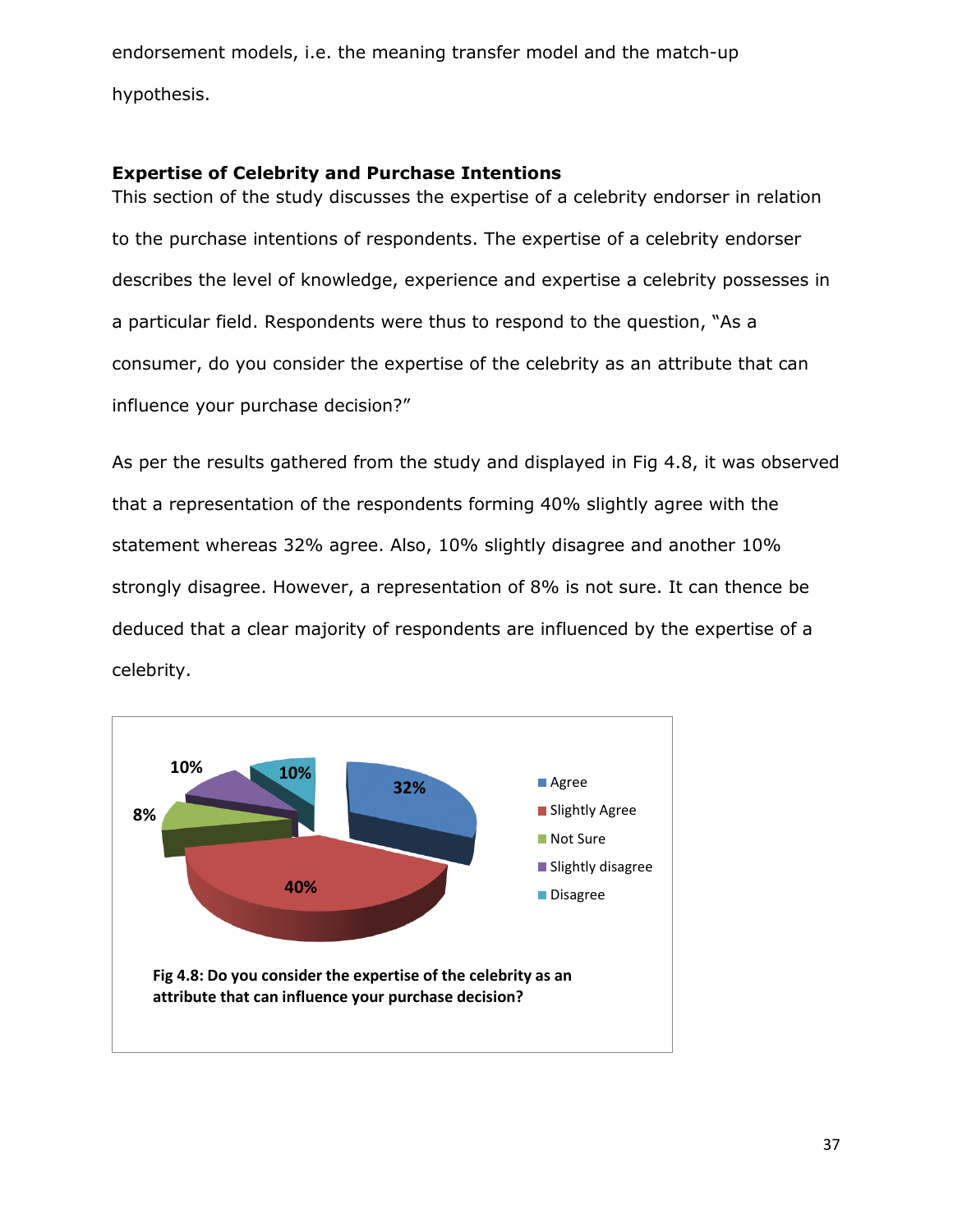This piece of information is indeed very relevant as it reflects the level of importance consumers place on the expertise of celebrity endorser's. This particular attribute boosts the believability of advertisements and should also be heavily factored in when choosing celebrities to endorse brands.

## <span id="page-42-0"></span>**Trustworthiness of Celebrity and Purchase Intention**

The trustworthiness of a celebrity endorser is another important attribute that is looked at in discussing the source-credibility model. The trustworthiness of a celebrity endorser mainly refers to the honesty and the believability of the celebrity. This principally looks at the extent to which consumers believe the celebrity, translating it into purchases in favor of the endorsed brand.



The results gathered as shown in Fig 4.9 reveal that 18 out of the 50 respondents, representing 37% consider the trustworthiness of the celebrity as an attribute that can influence their purchase decisions. 31% of these respondents slightly agree with this assertion and 14% are not sure.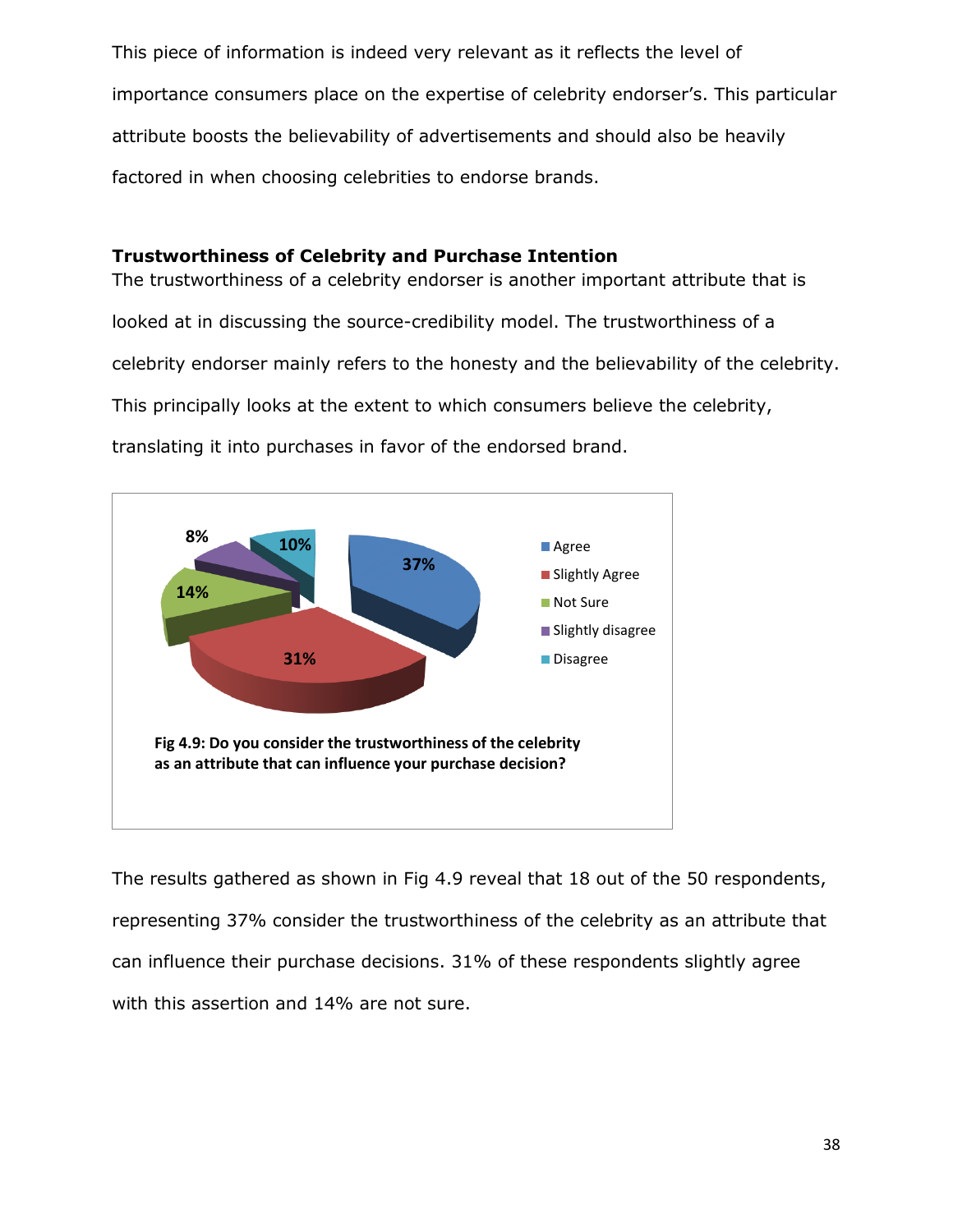## <span id="page-43-0"></span>**Similarity of Celebrity and Purchase Intention**

As mentioned earlier in this chapter, the source attractiveness model takes into consideration the similarity, familiarity and likeability of the celebrity. The similarity of the celebrity to the consumer mainly refers to the level of resemblance the consumer feels with the celebrity. This section of the study presents the reactions of consumers to the question, "As a consumer, do you think the sense of similarity between you and the celebrity endorser can influence your purchase decision for a certain product or service?"

The pie chart in Fig 4.10 brings to light respondents' reaction to the sense of similarity with celebrity endorsers.



33% of total respondents agree that similarity affects their purchase decisions, and an identical 33% also slightly agree. However, 22% of respondents are sitting on the fence and are thus unsure of the effect of similarity on purchase decisions. This attribute should thence be looked at critically in the choice of celebrity endorsers where consumers can feel a sense of similarity with chosen endorsers.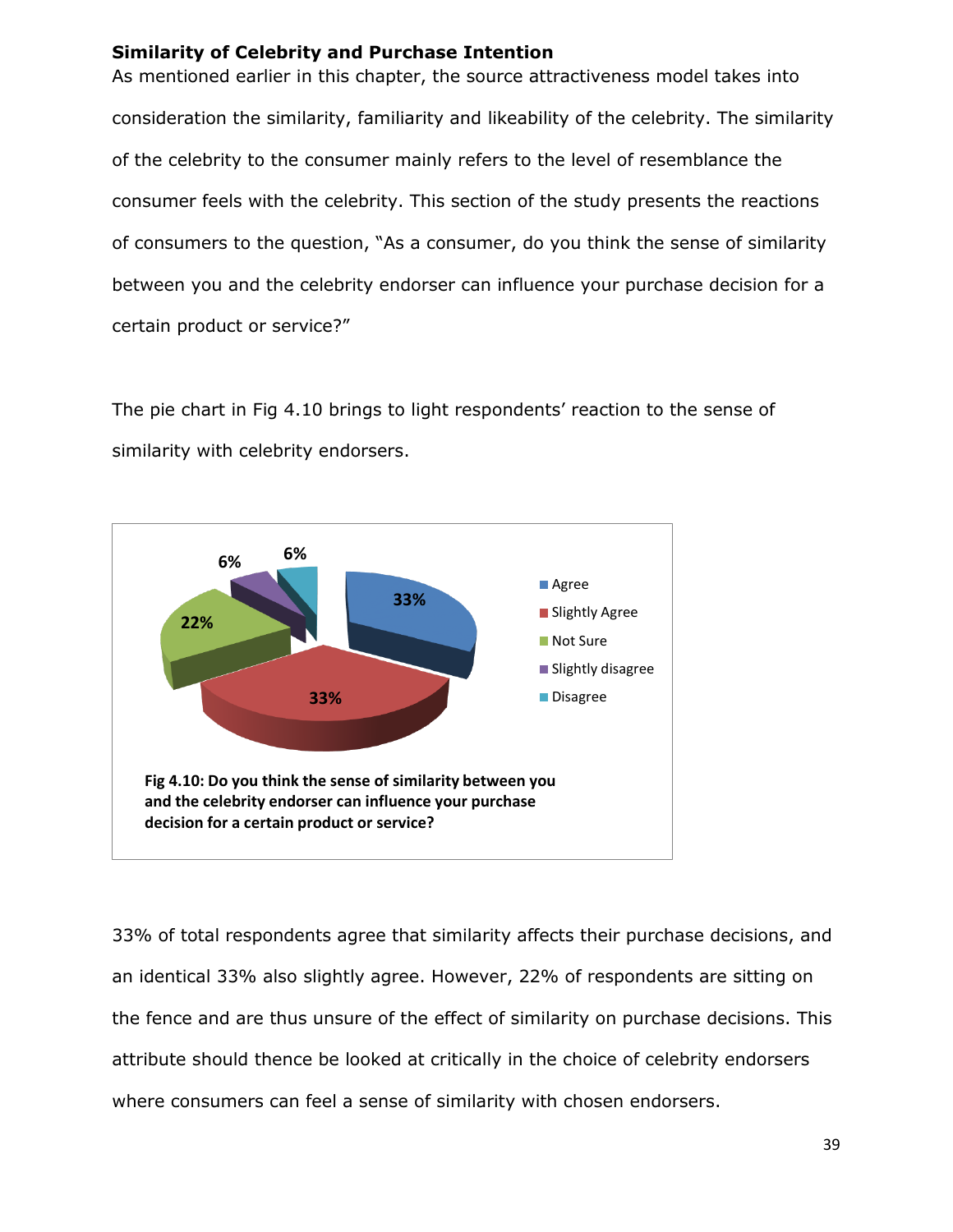## <span id="page-44-0"></span>**Fame of Celebrity and Purchase Intention**

This particular attribute is ordinarily the commonest and essentially comes to life through knowledge of the source via repeated exposure. Thence when consumers come into either direct or indirect contact with celebrities constantly, through several other means of interaction, the prospect of the consumers to like the celebrities tends to be high. This thus plays to the advantage of the brand being endorsed.

The chart below shows how respondents feel about the fame of the celebrity affecting their purchase decisions.



As depicted in Fig 4.11, 51% of respondents lean on the fact that the fame of a certain celebrity affects their purchase decisions. Also, 33% of these respondents slightly agree that they are influenced by the fame of the endorser. Clearly, this type of influence on purchasing decisions tends to be in favor of the particular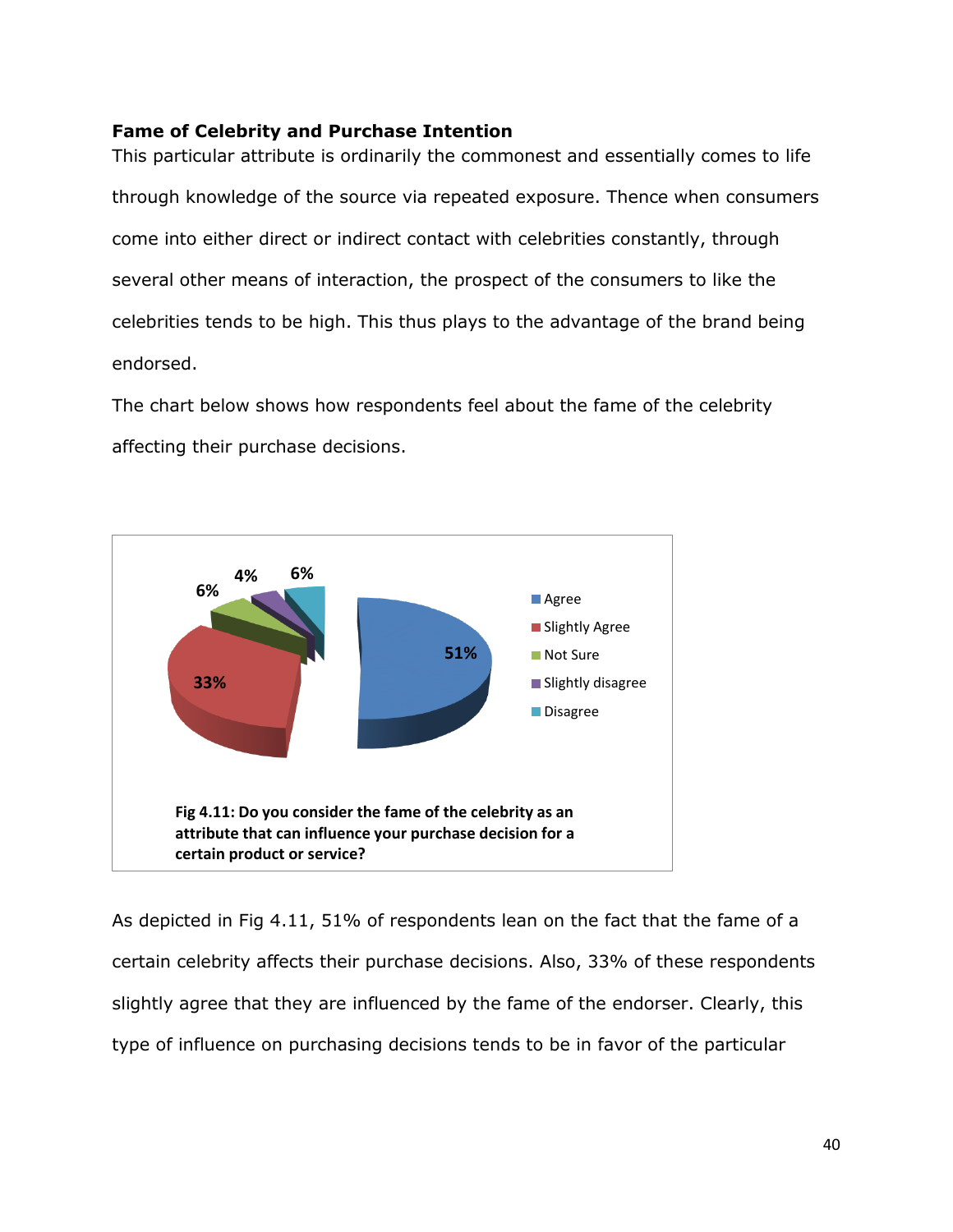endorsed brand, another major indication of the effectiveness of celebrity endorsements as marketing tools.

<span id="page-45-0"></span>**The Match between Endorser and Brand, and effect on Purchase Intention** The match or fit between a celebrity endorser and a brand looks at the coherence of the match between the endorser and the brand being endorsed. The target market is also completely considered in this case so as to ensure no instances of confusion.



By the results displayed in Fig 4.12 above, almost half of the respondents feel that the match between the brand and celebrity endorser is highly capable in affecting their purchasing decisions, an important lesson for players in the telecommunication industry. Additionally, a significant 39% of respondents slightly agree to the influence of celebrity/brand match on purchase intentions.

As revealed in the literature review, if the match is perfect, the advertisements containing these celebrity endorsers are more believable, and the message conveyed are more genuine. It is thence worth mentioning here that, it is the strength of the match between endorser and brand that determines whether the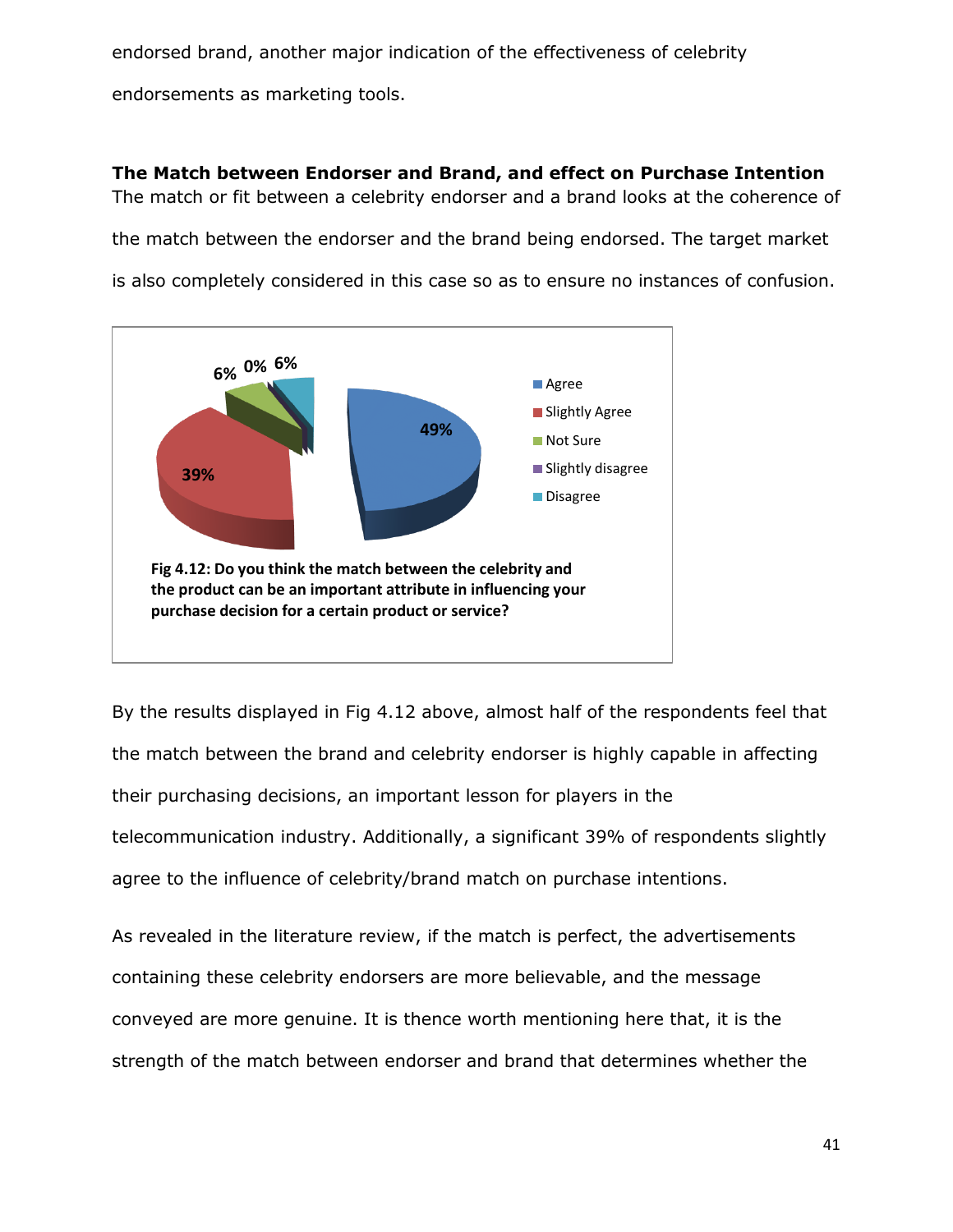consumer feels that the product or brand is actually being used by the celebrity and this is indeed very important.

Furthermore, it is imperative to get the perfect match between the celebrity endorser and brand as this also prevents the celebrity's image from swallowing up or overshadowing the brand, a case referred to as the vampire effect.

## <span id="page-46-0"></span>**Meaning Transfer by Celebrities and Purchase Intention**

Meaning transfer talks about celebrities conveying to the product and then eventually to the consumer, personas developed through roles played in society and how they are portrayed by the media.

This model is tested for effectiveness by asking respondents, "As a consumer, do you think celebrities can provide or transfer meaning to the product and influence your purchase intentions based on celebrity's roles, age, gender and lifestyle?"

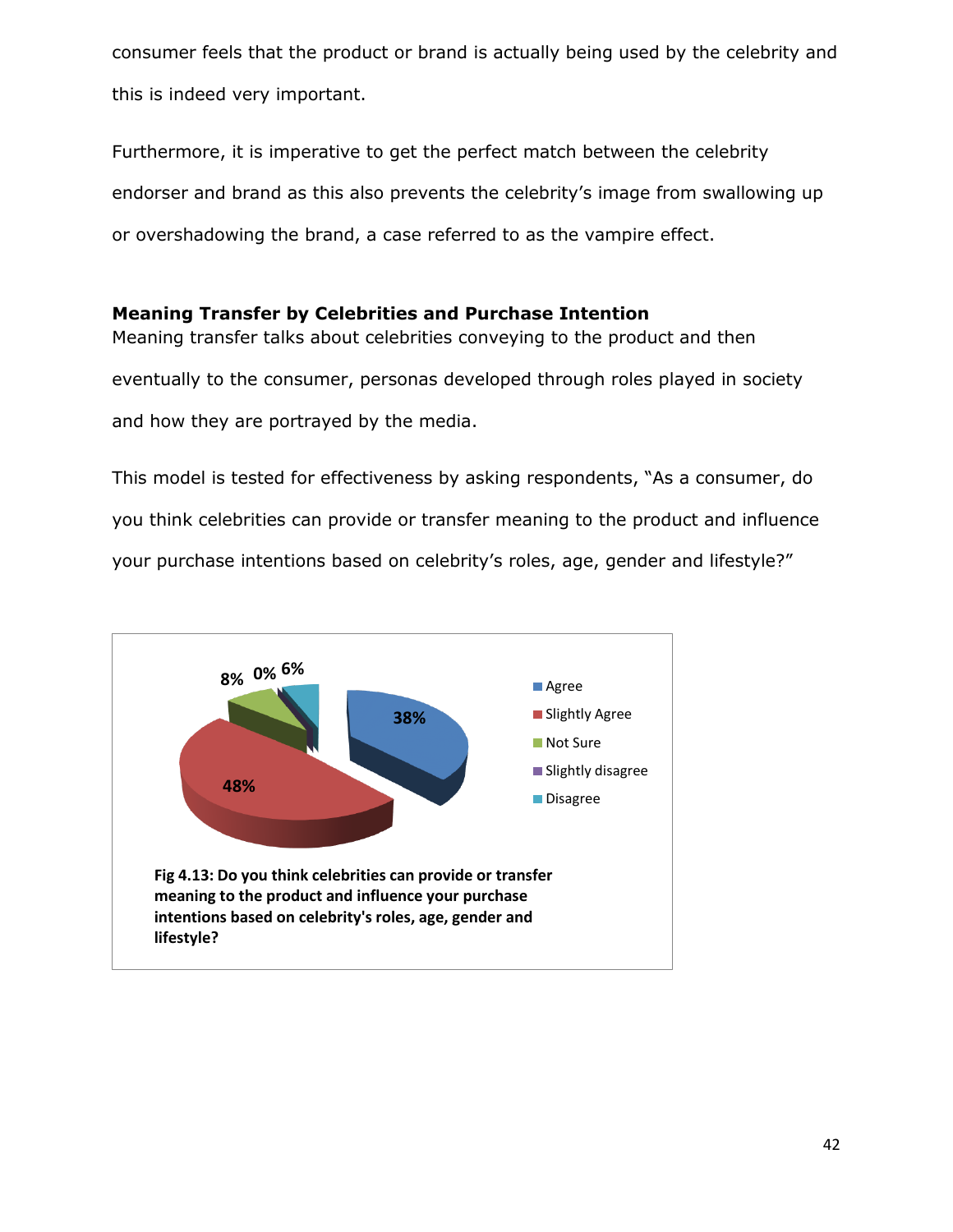Out of the 50 respondents, 38% actually agree to the effect of meaning transfer in informing their buying decision. Also, a representation of 48% slightly agrees to the effect of meaning transfer on their buying decision, as shown in Fig 4.13.

It is thus important for the concept of meaning transfer to be considered in the choosing of celebrity endorsers. This is mainly because the selected celebrity determines how advantageous buying decisions are in favor of a particular brand, based on the celebrity's endearing persona and public image.

<span id="page-47-0"></span>**Rating of Celebrity Endorsement Attributes that influence Buying Behavior** With this question, respondents were asked to assess and compare the attributes inherent in the source models, to determine which one affects consumer buying behavior the most.

This is important as it highlights the key attributes that should be looked at in order to achieve success with celebrity endorsements.



The chart in Fig 4.14 displays the number of responses per each attribute. As seen, the expertise of a celebrity in a given field ranks as the highest attribute that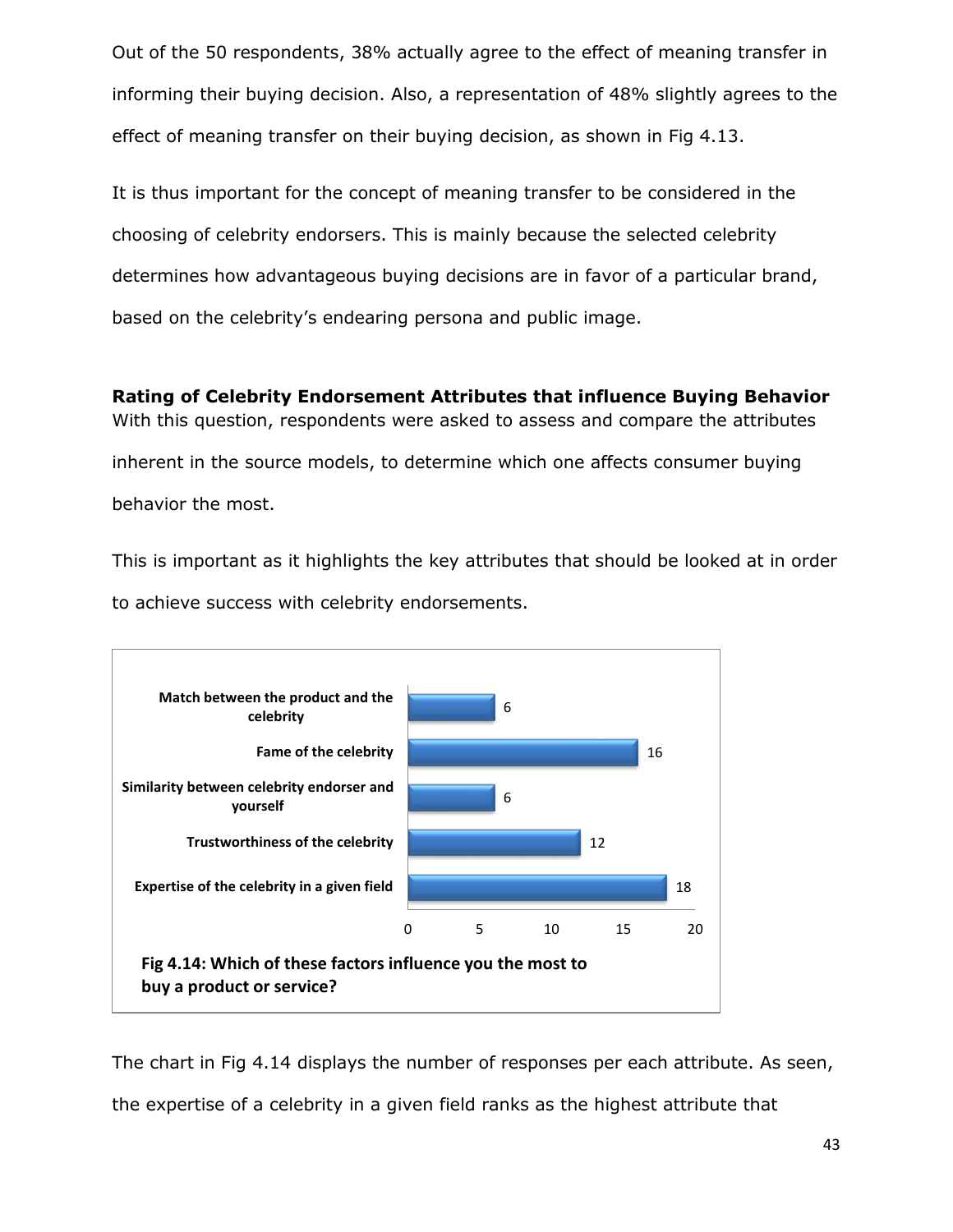should be considered in influencing buying behavior in favor of a particular brand. Also, the fame and trustworthiness of the celebrity should be subsequently considered as important attributes that can influence buying behavior in favor of a brand.

## <span id="page-48-0"></span>**4.4.4 Celebrity Endorsements and Purchase Intentions**

This section presents respondents' general perceptions and reactions towards celebrity endorsements as a marketing tool. Specific issues highlighted here thus include reactions to negative publicity about a celebrity endorser, and the overall benefits derived from celebrity endorsed products.

## <span id="page-48-1"></span>**Negative Publicity about Celebrities and its effect on Purchase Decision**

Negative publicity about a celebrity refers to the controversies that surround a particular celebrity and questions his or her credibility. When this happens, attention also shifts from the brand and the focus is more on the celebrity leading to overshadowing or the vampire effect (Kumar, 2010). Likewise, when there is negative information about a celebrity in the public eye, by the meaning transfer model, this negativity is transferred unto the brand. The brand loses out as a result.

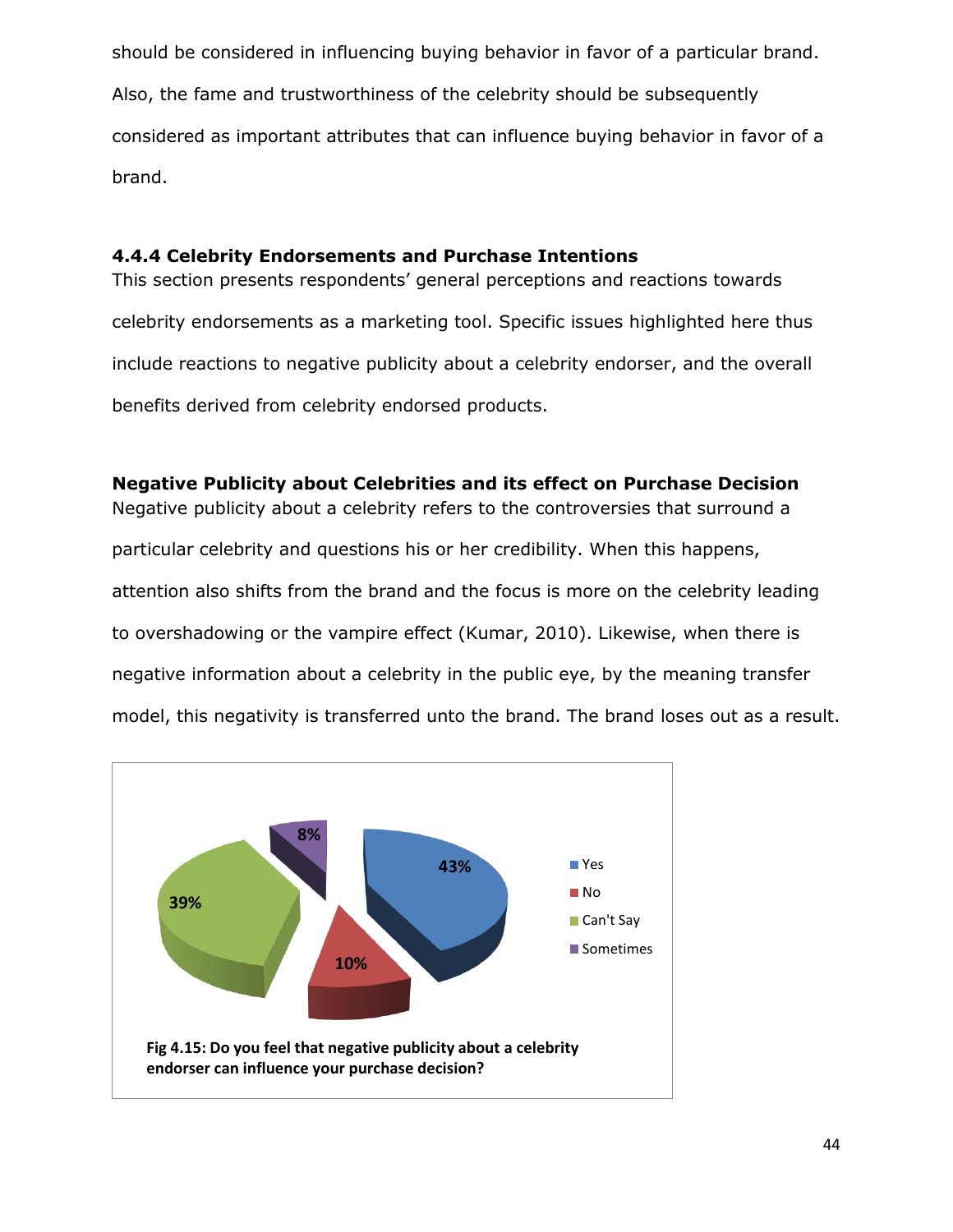When respondents were questioned about the influence of negative publicity about a celebrity endorser on their purchase decision, a representation of 43% agreed that their decisions can be affected. However, as shown by Fig 4.15, 39% of respondents were of the view that negative publicity sometimes influences their purchasing decisions and 10% said not at all.

## <span id="page-49-0"></span>**Purchase of Celebrity Endorsed Brands**

This part of the data analysis presents a vital part of the entire study where the bare essence of using celebrity endorsements as a marketing tool is divulged.

Respondents are questioned as to whether they purchase products and services endorsed by celebrities and the results are displayed in the chart in Fig 4.16.



It is quite interesting to find out that almost half (47%) of respondents actually do purchase celebrity endorsed brands. Also, another 47% of respondents sometimes purchase celebrity endorsed products and services and 6% cannot really say- an indication of uncertainty or ambivalence towards celebrity endorsements.

It is also interesting to discover that, amongst respondents, no person does not purchase celebrity endorsed products and services, meaning each of them at least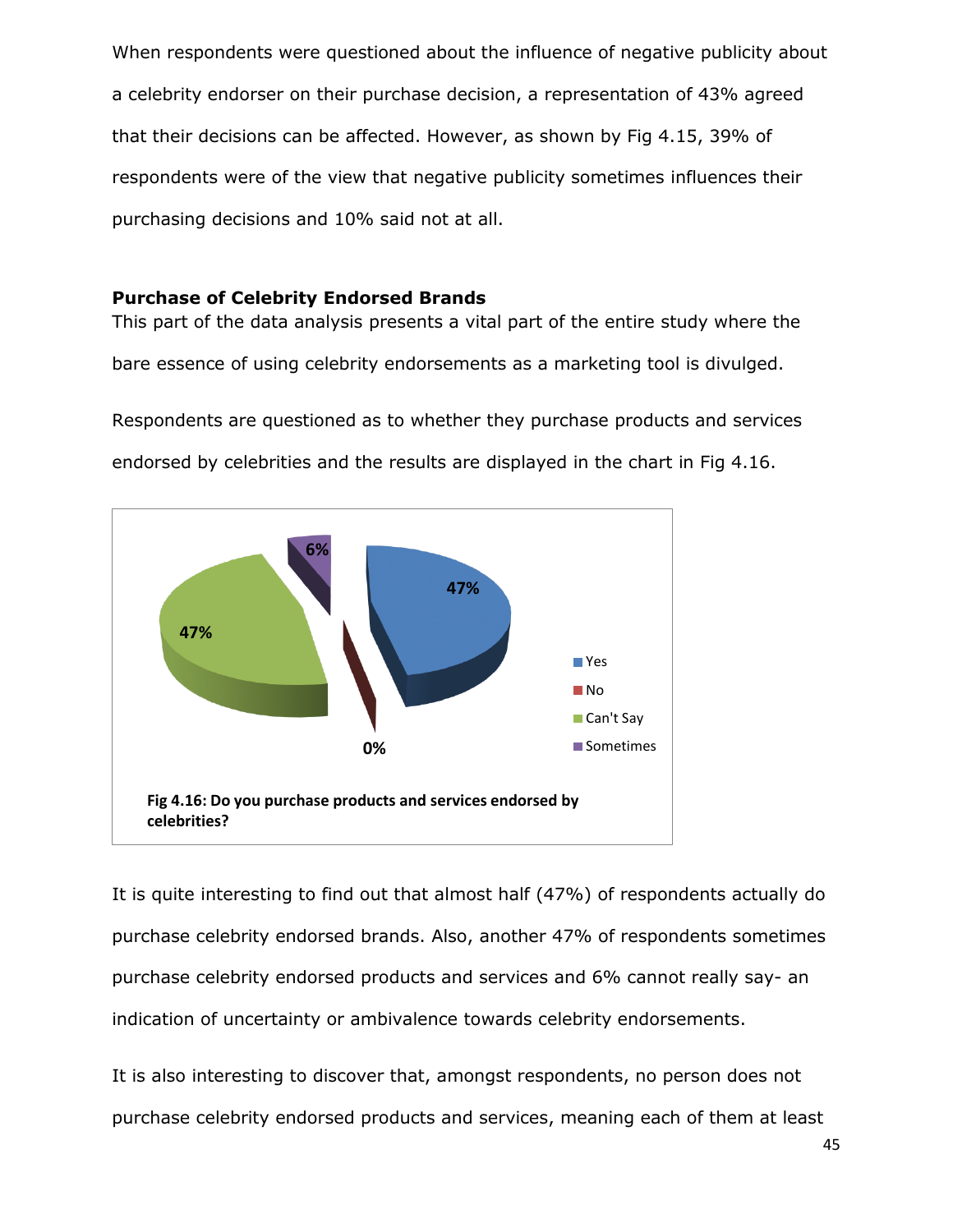at some point in time purchases a celebrity endorsed brand. This is portrayed in the chart in Fig 4.16 and is certainly a positive indication for the use of celebrity endorsement as it definitely draws customer attraction.

Moreover, out of this percentage of respondents who purchase celebrity endorsed brands, 34% of them agree to be happy with purchased celebrity endorsed products and services though 46% of them slightly agree to this. Combined, this forms about 80% of total respondents who express positive reactions and are happy with celebrity endorsed brands as displayed in Fig 4.17.



Celebrity endorsement as a marketing tool's effectiveness in Ghana as per these positive reactions from respondents is thus highlighted.

## <span id="page-50-0"></span>**Celebrities in Ghana's Telecommunication Market**

This section of the study sought to test respondents' ability to recall celebrity

endorsers for selected players in Ghana's telecommunication market.

As mentioned earlier, the telecommunication industry is one that extensively

employs celebrity endorsements.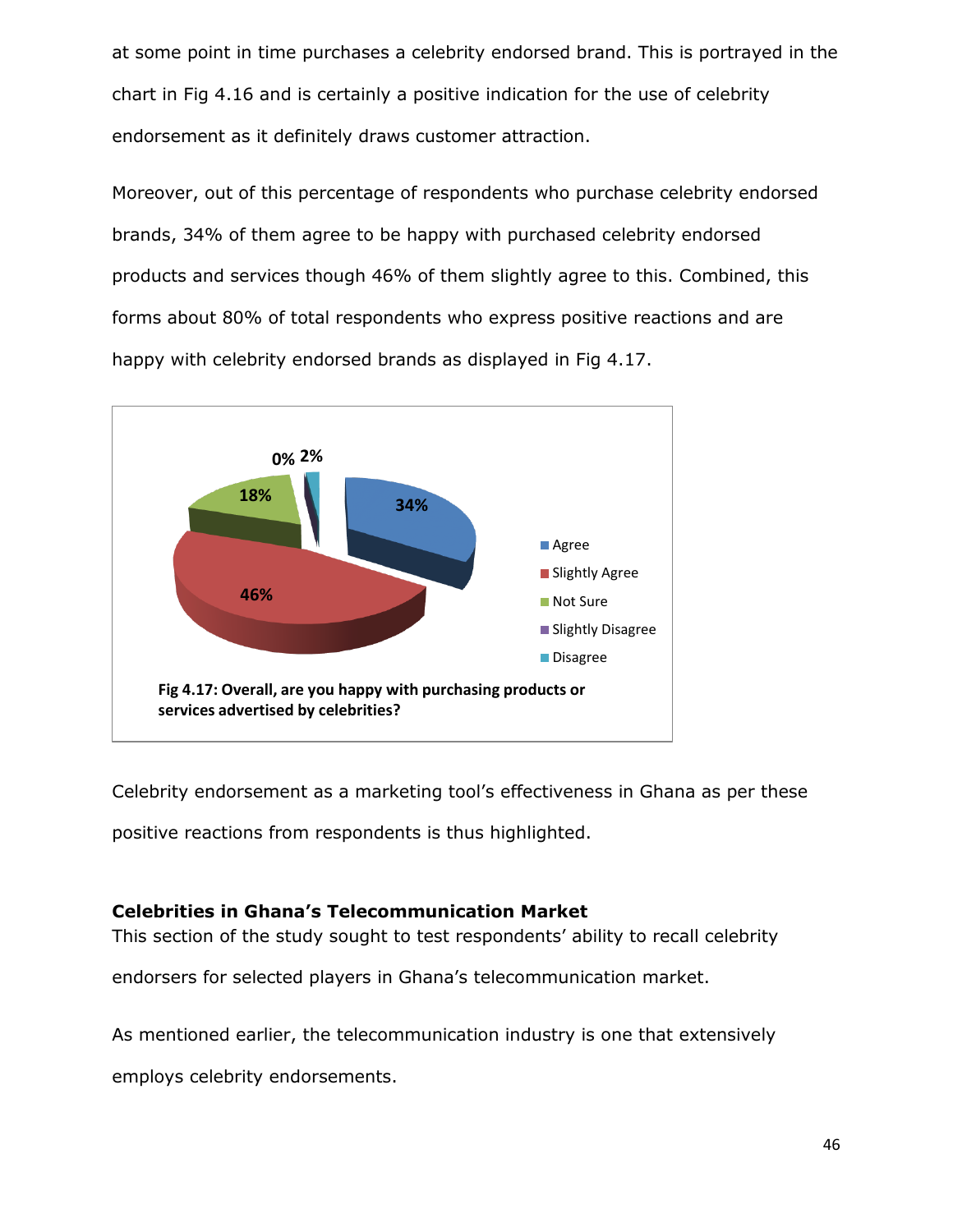Respondents are asked to provide a list of celebrities that they know to be endorsers of each brand.

This is presented in Table 4.2 and further compared with responses obtained from the marketing executives that were interviewed. This comparison will as a result validate whether respondents are able to link the brands to celebrities, hence also testing the overall effectiveness of the celebrity endorsements.

| Company/Brand | <b>Celebrity Brand Endorsers</b>    | <b>Celebrity Brand Endorsers</b> |
|---------------|-------------------------------------|----------------------------------|
|               | (As stated by Marketing             | (As stated by                    |
|               | executives)                         | respondents)                     |
| Airtel        | E.L.<br>$\bullet$                   | "E.L."                           |
|               | 4X4<br>$\bullet$                    | "4X4"                            |
|               | Sammy Kuffuor                       | "Don't Know"                     |
|               | <b>Odartey Lamptey</b><br>$\bullet$ | "Can't Remember"                 |
|               |                                     | "Legon Students"                 |
| <b>MTN</b>    | Samini<br>$\bullet$                 | "Samini"                         |
|               | Michael Essien<br>$\bullet$         | "Michael Essien"                 |
|               | Stephen Appiah<br>$\bullet$         | "Stephen Appiah"<br>٠            |
|               | Bola Ray<br>$\bullet$               | "Bola Ray"                       |
|               | Nana Aba Anamoah<br>$\bullet$       | "Nana Aba Anamoah"<br>$\bullet$  |
|               | Okyeame KKwame<br>$\bullet$         | "Kwame Sefa-Kayi"<br>$\bullet$   |
|               |                                     | "Okyeame KKwame"                 |
|               |                                     | "Don't Know"                     |

*Table 4.2: Table of celebrity endorsers of selected brands in the Telecomm. market*

From the table above, it can be noticed that generally, respondents are able to recall celebrities that are used to endorse brands.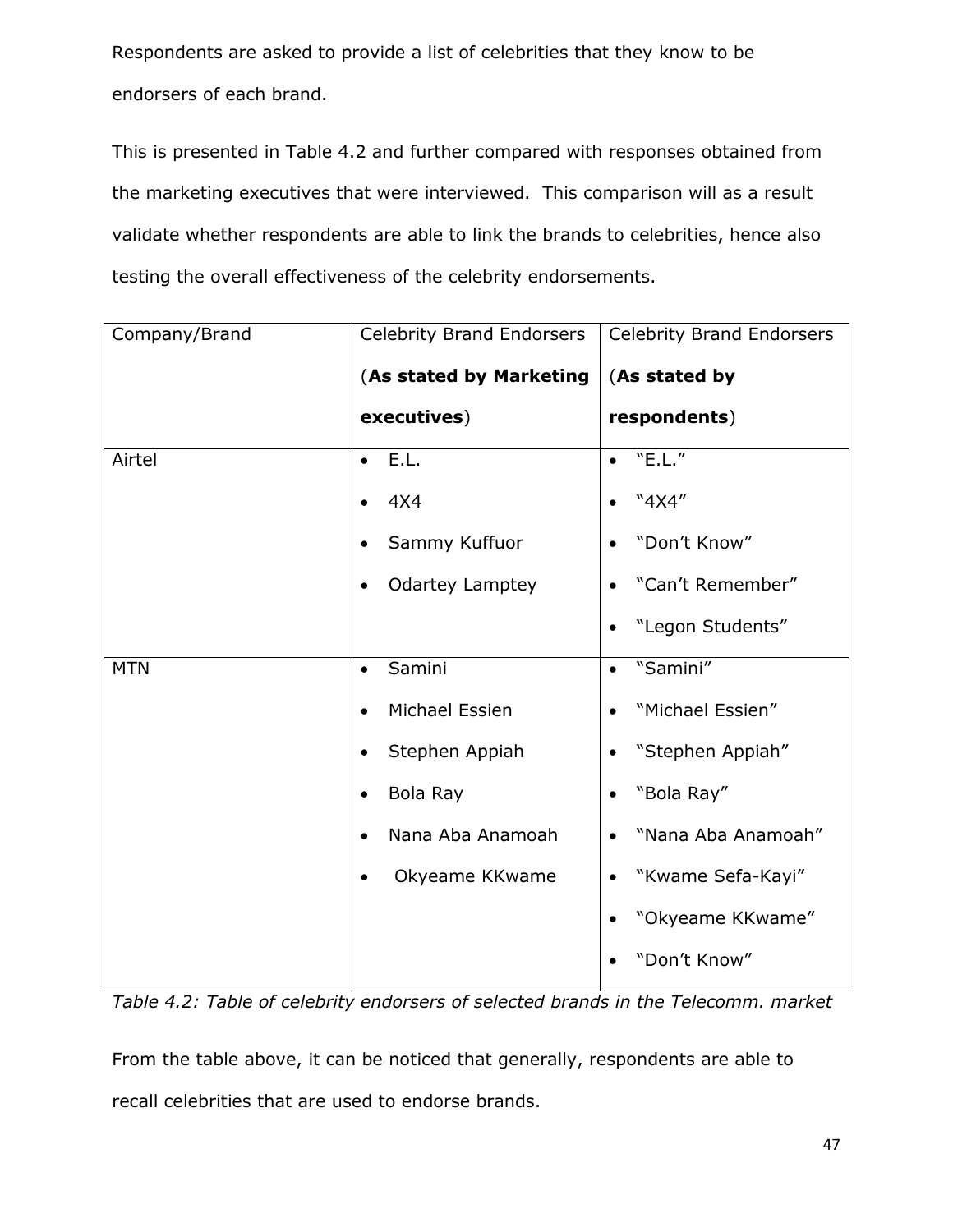In the case of Airtel, music group 4x4 and hip-life artiste E.L were identified by respondents as endorsers of the brand whereas retired footballers Sammy Kuffuor and Odartey Lamptey were not identified or mentioned by respondents.

A probable reason for not recognizing these retired footballers as endorsers is because the specific brand activation program that they are being used for is not one that is targeted at the demographic that took part in the study. Nonetheless, the main celebrity endorsers for the Airtel brand were recalled and mentioned.

However, in the case of MTN, hip-life artistes Samini and Okyeame Kwame, footballers Michael Essien and Stephen Appiah and radio and television personalities Kwame Sefa-Kayi, Nana Aba Anamoah and Bola Ray were all recognized by respondents as being endorsers of the MTN brand, an indication that their use of celebrities as endorsers is relatively more successful.

#### <span id="page-52-0"></span>**4.4.5 Summary of Major Findings of Study**

The research sought to answer the question, "How does celebrity endorsements used in advertisements affect consumer buying behavior in Ghana's Telecommunication industry?"

In essence, all the findings generated from the study point to the fact that celebrity endorsements affect consumer buying behavior positively in favor of players in the Telecommunication industry.

Majority of respondents, who all fall between the 18-30 years bracket reveal that they often come across celebrity endorsed advertisements, an indication of the popularity of celebrity endorsements or as stated by McCracken (1989): "the ubiquitous nature of celebrity endorsements" even in Ghana.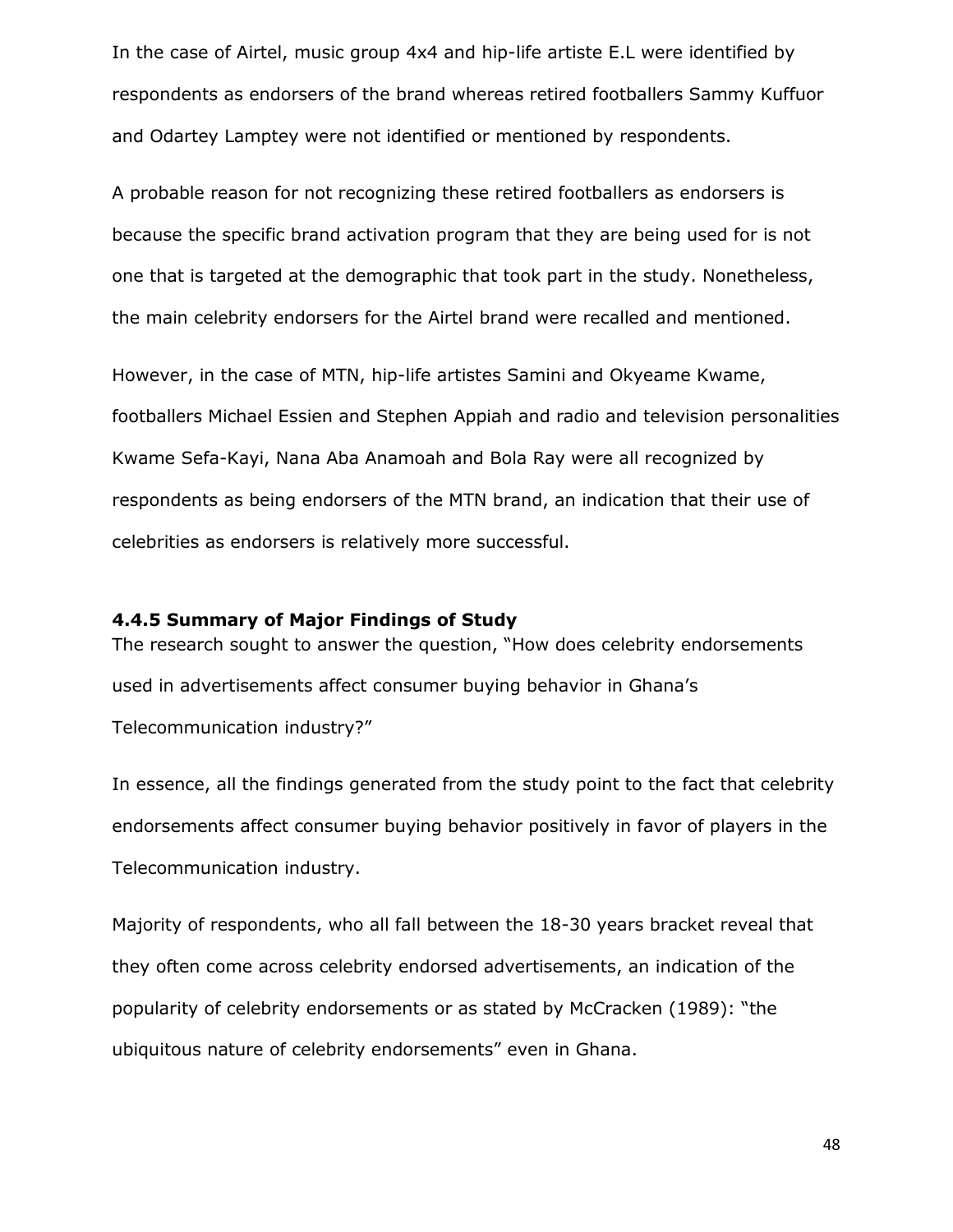Also, respondents feel that these celebrity endorsed advertisements are mainly encountered through television advertisements and billboards, which tallies with information received from the depth interviews conducted. The marketing executives mentioned that the most preferred media used in conveying celebrity endorsed advertisements is through television and billboards.

Respondents are highly attracted by celebrity endorsed as indicated by the chart presented in Fig 4.3. Basically, celebrity endorsements affect consumer behavior positively in the telecommunication industry mainly because it boosts brand recognition and recall. In simple terms, when a particular celebrity is used as an endorser of a brand, the brand vividly stands out and is chosen out of bunch because of the celebrity's association with the brand.

The study further explores how and why celebrity endorsements as a marketing tool is effective in Ghana's Telecommunication industry and it is discovered that this can be attributed mainly to a couple of factors. The level of expertise of the celebrity, the fame of the celebrity and the trustworthiness of the celebrity, all inherent in the source models discussed in the literature review, were the main factors that were exposed during primary research.

Furthermore, it was discovered that negative publicity about a celebrity endorser mostly affects consumer buying behavior. This should thus be highly considered in the Ghanaian context but interestingly enough it contrasts with the study conducted by Kumar (2010) in India where the effect of negative publicity about a celebrity endorser is not as influential.

Also, the current situation in the telecommunication market in Ghana as per the depth interviews reflect that celebrity endorsers are chosen based on their popularity and level of influence as assessed by the marketing departments of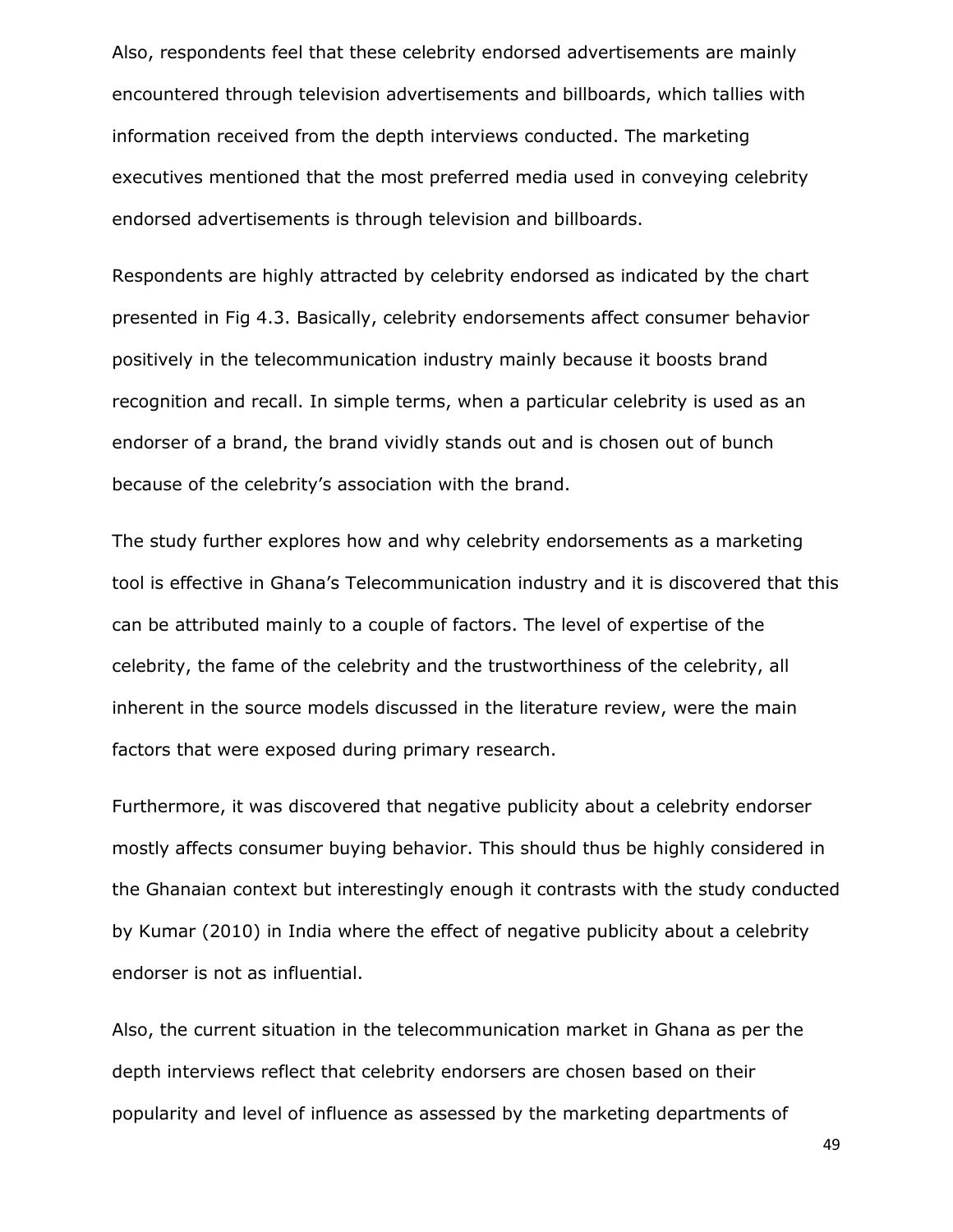these companies in the telecommunication industry. Relatedly, as portrayed in Table 4.2 respondents are well able to recognize and recall celebrities as brand endorsers.

Generally, the positive link between the different celebrity attributes and consumer buying behavior as gathered from the study reveals the effectiveness of celebrity endorsements as a marketing tool in the Telecommunication market. This is further confirmed by both marketing executives interviewed, as they mentioned that celebrity endorsements do increase the awareness or popularity of the brand and thus a boost in marketing performance.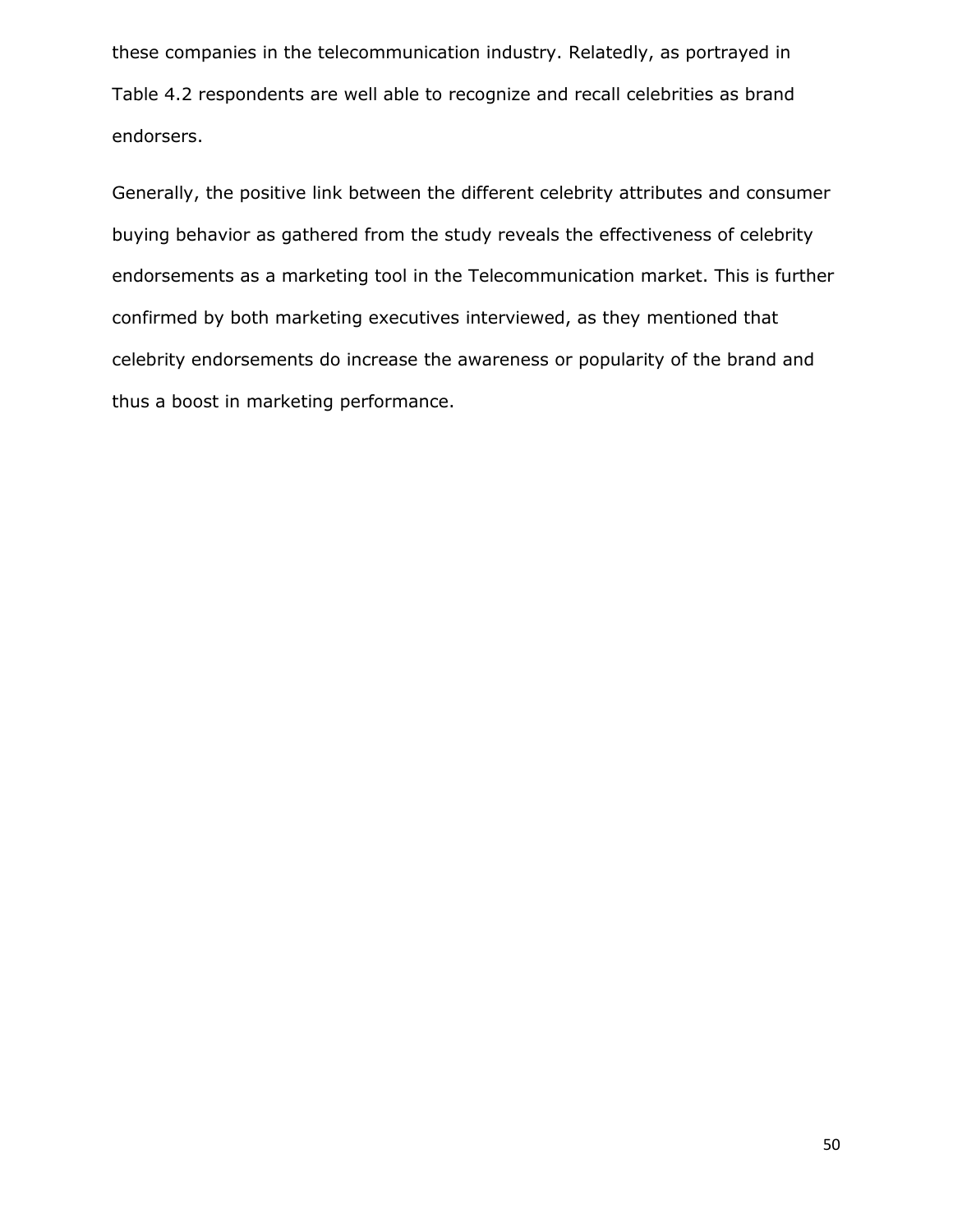## <span id="page-55-0"></span>**CHAPTER 5: CONCLUSIONS AND RECOMMENDATIONS**

Based on the data analysis, it was determined that there was a positive correlation between the tested celebrity attributes (obtained from the source-models) and consumer buying behavior, an indication of the effectiveness of celebrity endorsements for advertising purposes by these companies in the industry.

Also, marketing executives interviewed gave insights on the current use of celebrity endorsements as a marketing tool. However, based on the quantitative aspect of the study, it is essential for certain factors also to be looked into to take full advantage of this marketing tool. This chapter also outlines some key recommendations that would ensure an effective leverage of celebrity endorsements by firms in the telecommunication industry as well other industries.

#### <span id="page-55-1"></span>**5.1 Recommendations**

Celebrity endorsements in the Ghanaian context can be used to influence consumer buying behavior more effectively if the following points discussed below are taken into account. These suggestions are made based on insight obtained from the research.

#### <span id="page-55-2"></span>**5.1.1 Proper Management of Celebrity Endorsement Contracts**

Consumers, in forming their perceptions about a brand are affected by negative publicity surrounding a celebrity. It is thus important to ensure that contracts sealing these endorsement deals ensure that celebrities maintain good behavior otherwise suffer severe repercussions.

Also, these contracts or agreements should spell out that celebrities actually make use of the brands being endorsed as it will boost the credibility and believability of the entire endorsement deal hence influencing consumer buying behavior in favor of the brand.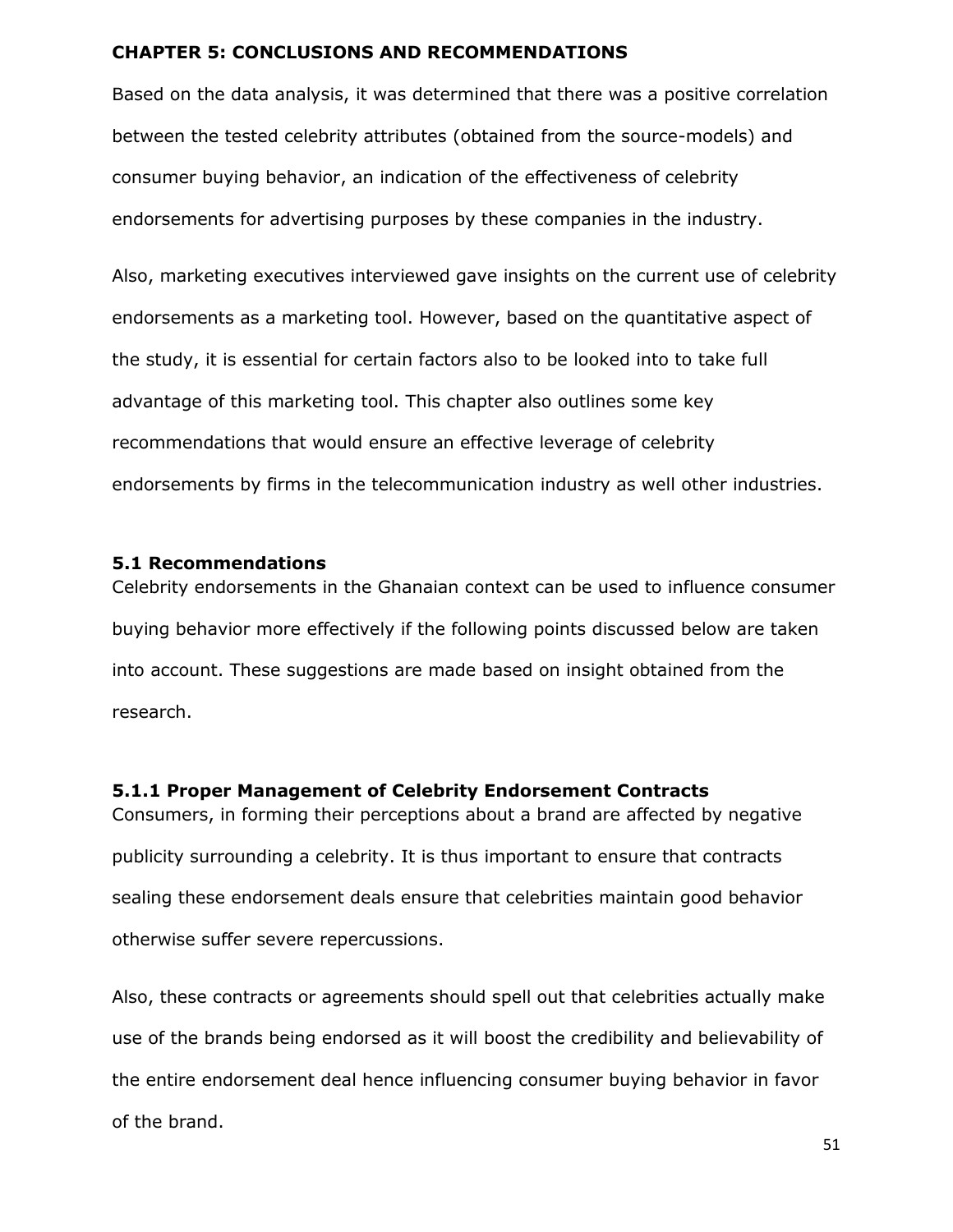Essentially, the costs involved in these endorsement deals are high and companies must reap these by getting celebrities to fulfill their part of the contract.

#### <span id="page-56-0"></span>**5.1.2 Major Celebrity Attributes to be considered**

The study revealed that the expertise of the celebrity, the trustworthiness of the celebrity and the fame of the celebrity are the main attributes that influence consumer buying behavior in favor of a particular brand as depicted in Fig 4.14. It is thus important for companies to ensure that celebrities chosen to endorse products at least have two of these mentioned attributes, while also making sure that the personas of these celebrities aptly match the objectives of the brand. A perfect blend of this will go a long way to ensure the elimination of responses such as 'Don't know' and 'Can't remember' as presented in Table 4.2.

The background checks that are conducted on celebrities thus need to intensified, where these mentioned attributes are heavily considered before choosing a celebrity to endorse a brand.

## <span id="page-56-1"></span>**5.1.3 Transmission Media for Celebrity Endorsements**

Marketing executives should ensure that the media through which celebrity endorsed advertisements are channeled are effective. From the study, television adverts and billboards stand out as the most effective, followed by the internet. These should be used efficiently snd extensively to propagate celebrity endorsed advertisements to consumers. The qualitative part of the study however shows that these channels (TV adverts and billboards) are already being used, but no reference was made to the internet, as a medium through which these celebrities endorsed adverts can be channeled through.

The upside of using the internet as a transmission media is that more and more consumers in Ghana are becoming tech-savvy and are able to access the internet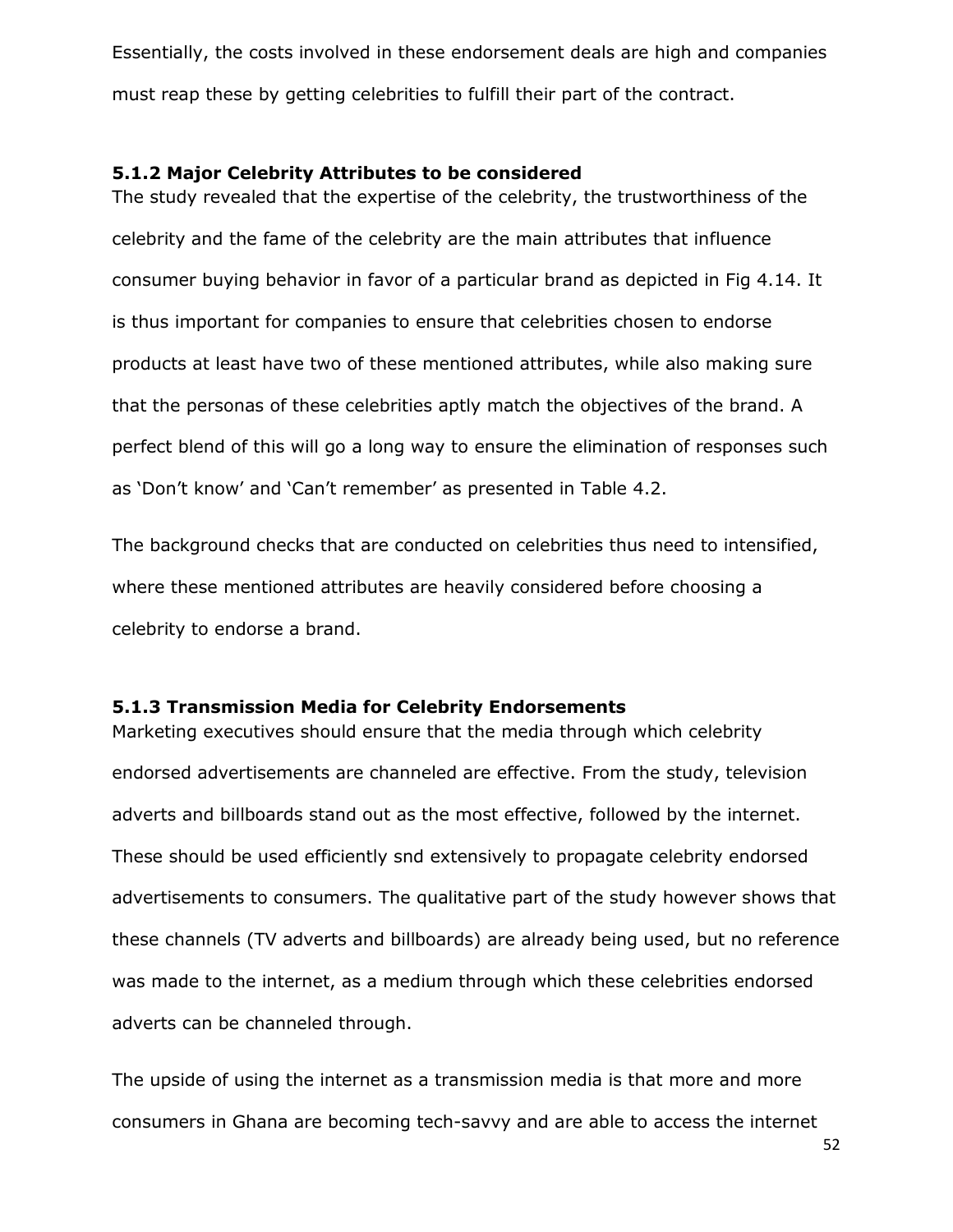easily. Also, compared to the traditional media of transmitting these adverts, the cost of putting out an advert using the internet is much cheaper and thus helps the company to drastically cut back on costs.

The internet also through social media avenues such as Facebook, YouTube and Twitter provide the companies with a platform to interact more with consumers. Thence through this channel, consumers can witness real-time as their favorite celebrities make use of an endorsed brand. Marketers can take advantage of this phenomenon and influence consumer buying behavior in favor of their brand.

#### <span id="page-57-0"></span>**5.2 Limitations**

The research definitely encountered certain limitations which in a way could have an effect on the findings of the study. These are briefly discussed here.

Firstly, the number of marketing executives that was intended to be interviewed was not fulfilled. Out of the 6 major companies in the Telecommunication industry, the research sought to interview 5 marketing executives in the various companies. However, only 2 marketing executives were available to help in the study and this may or may not have skewed responses to questions in a particular direction.

Also, the accuracy of the data collected from the questionnaires may be an issue. This is because, despite the fact all technical terms on the research instrument was explained, certain respondents may still not get the full understanding and thus may not respond appropriately.

Furthermore, the sample size was relatively small and the demographic profile indicated that all respondents fall within only one age bracket (18-30) and this does not easily make room for certain generalizations to be made.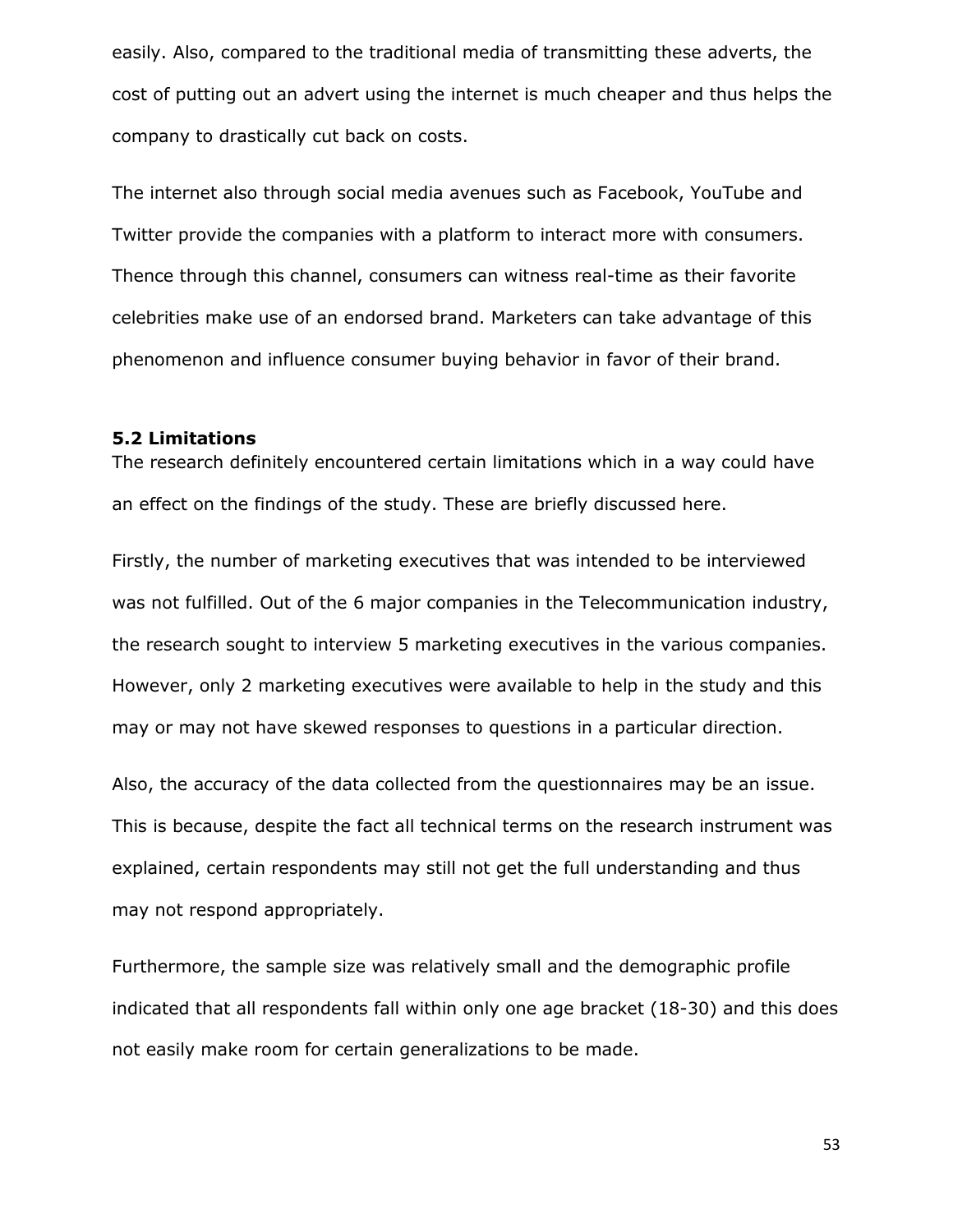## <span id="page-58-0"></span>**5.3 Further Studies**

As mentioned earlier, celebrity endorsements are now being employed extensively in Ghana. This study however serves as a seminal research into this phenomenon known as celebrity endorsement and how it affects consumer buying behavior, serving as a guide for corporations or companies who want to use this tool to boost market performance. The study was however limited to the Telecommunication industry to facilitate good research based on the time given for the study.

Further research should include an exploration of how this marketing tool performs in other industries in the country and spreading it out to a wider demographic group. This will be interesting based on how diverse the Ghanaian population is.

The intricacies of negative publicity of a celebrity endorser and how it affects consumer purchasing decisions is also another area that can be explored.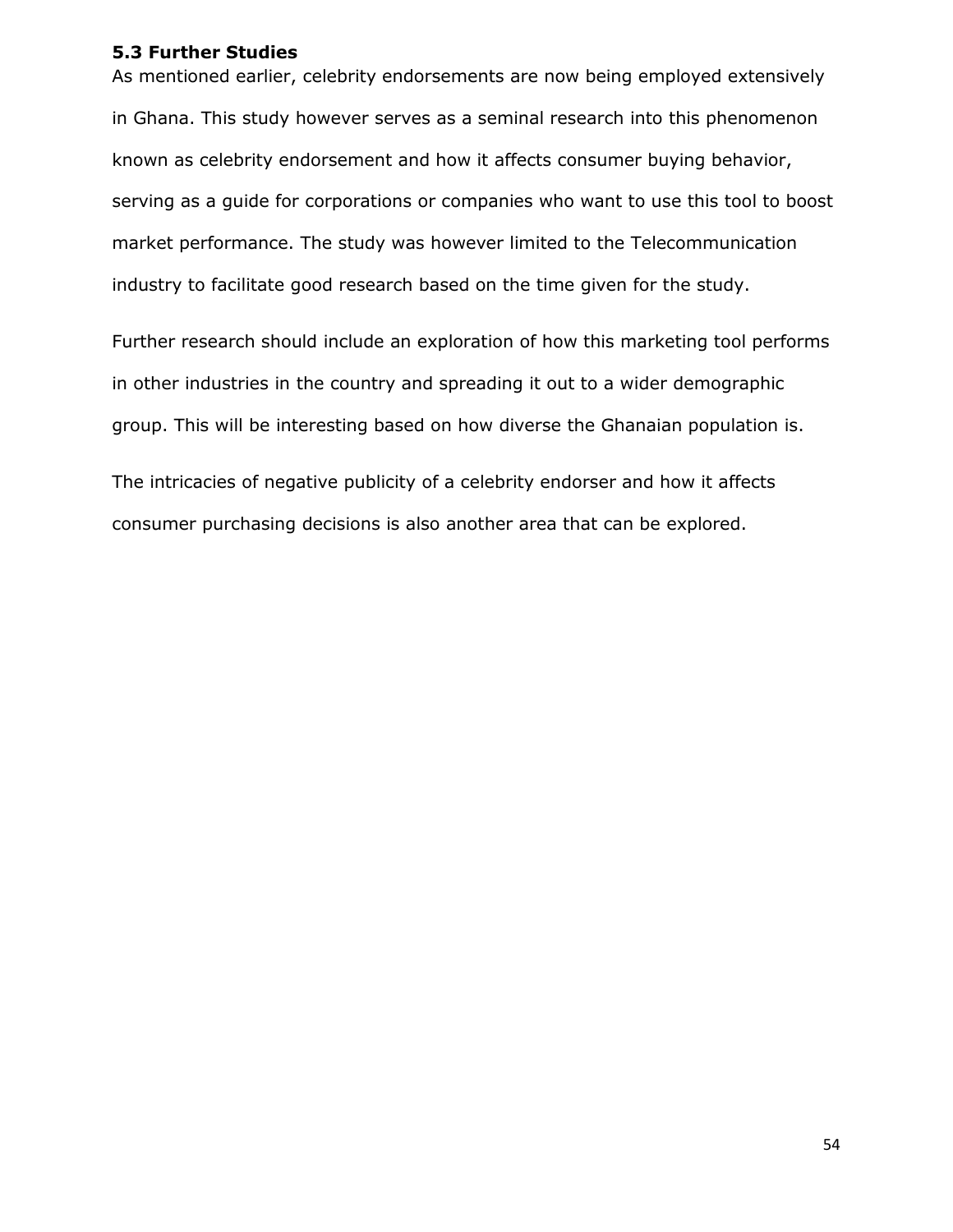#### <span id="page-59-0"></span>**WORKS CITED**

- Agrawal, J., & Kamakura, W. A. (1995, July). The Economic Worth of Celebrity Endorsers: An Event Study Analysis. *Journal of Marketing, 59*(3), 56-62.
- Amos, C., Holmes, G., & Strutton, D. (2008). Exploring the relationship between celebrity endorser effects and advertising effectiveness. *International Journal of Advertising, 27(2)*, 209-234.
- Basehart, J., & Miller, G. (1969). Source Trustworthiness Opinionated Statements, and Responses to persuasive Communication. *Speech Monographs, 36 (1)*, 1-7.
- Blank, C. (n.a). *Hearst Communications, Inc.* Retrieved April 8, 2013, from Consumer Perception Theory: http://smallbusiness.chron.com/consumerperception-theory-40176.html
- Byrne, A., Whitehead, M., & Breen, S. (2003). The naked truth of celebrity endorsement. *British Food Journal, Vol. 105 Iss:4*, 288-296.
- Canning, L., & West, D. (2006). *Celebrity Endorsement in Business Markets.* Milan: IMP Group.
- Daily Mail. (2012). *Daily Mail News UK*. Retrieved November 29, 2012, from http://www.dailymail.co.uk/news/article-2199025/Dr-Dre-built-headphonesempire-paid-110million-year.html
- Endorgan, B. (1999). Celebrity Endorsement: A literature Review. *Journal of Marketing Management, 15*, 291-314.

Fowles, J. (1996). Advertising and Popular Culture.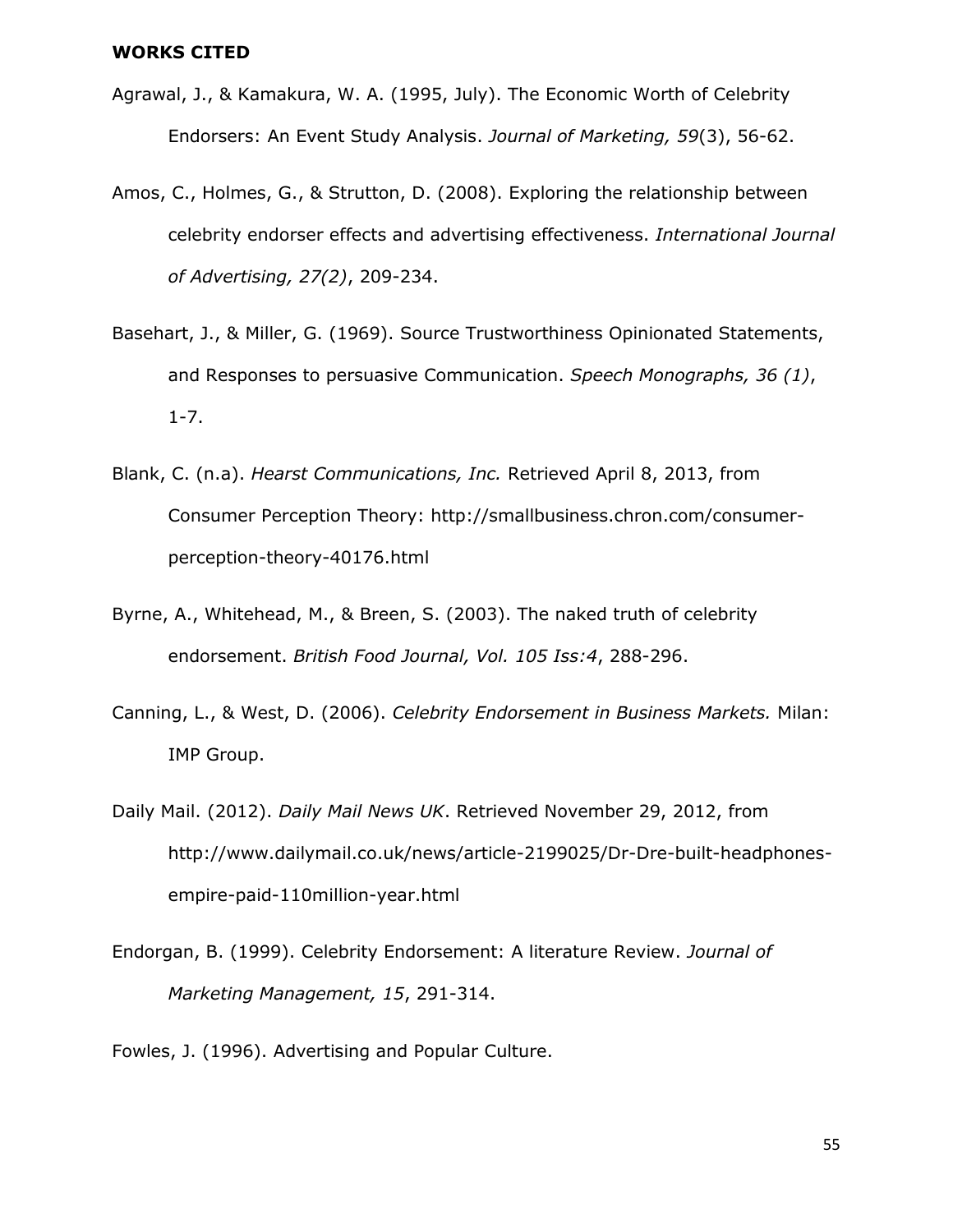- Gwin, C. F. (2010). The Impact of Trust and Brand Relationship Quality on Perceived Value and Loyalty in a Consumer Goods Environment. 1-10.
- Hawkins, D. I., & Mothersbaugh, D. L. (2010). *Consumer Behavior: Building Marketing Strategy.* New York: McGraw-Hill/Irwin.
- Hovland, C. I., & Walter, W. (1951-1952). The In-fluence of Source Credibility on Communication Effectiveness. *Public Opinion Quarterly*, 636-650.
- Kamins, M. A., Brand, M. J., Hoeke, S. A., & Moe, J. C. (1989). Two-Sided versus One-Sided Celebrity Endorsements: The Impact on Advertising Effectiveness and Credibility. *Journal of Advertising Volume 18, Number 2*, 4-10.
- Knott, C. L., & James, M. S. (2004). An alternate approach to developing a total celebrity endorser. *International Transactions in Operational Research*, 87– 95.
- Kumar, A. (2010). *Celebrity Endorsement and Its Effect on Consumer Buying Behaviour (In Context to India).* Bournemouth: The Executive Business School, Bournemouth University.
- McCracken, G. (1989, December). Who Is the Celebrity Endorser? Cultural Foundations of The Endorsement Process. *Journal Of Consumer Research Vol. 16*, 310-321.
- McGuire, W. J. (1985). Attitudes and Attitude Change. *Handbook of Social Psychology, Vol. 2*, 233-346.
- National Communicattion Authority. (2013, January). *National Communication Authority*. Retrieved February 10, 2013, from NCA Ghana: http://nca.org.gh/40/105/Market-Share-Statistics.html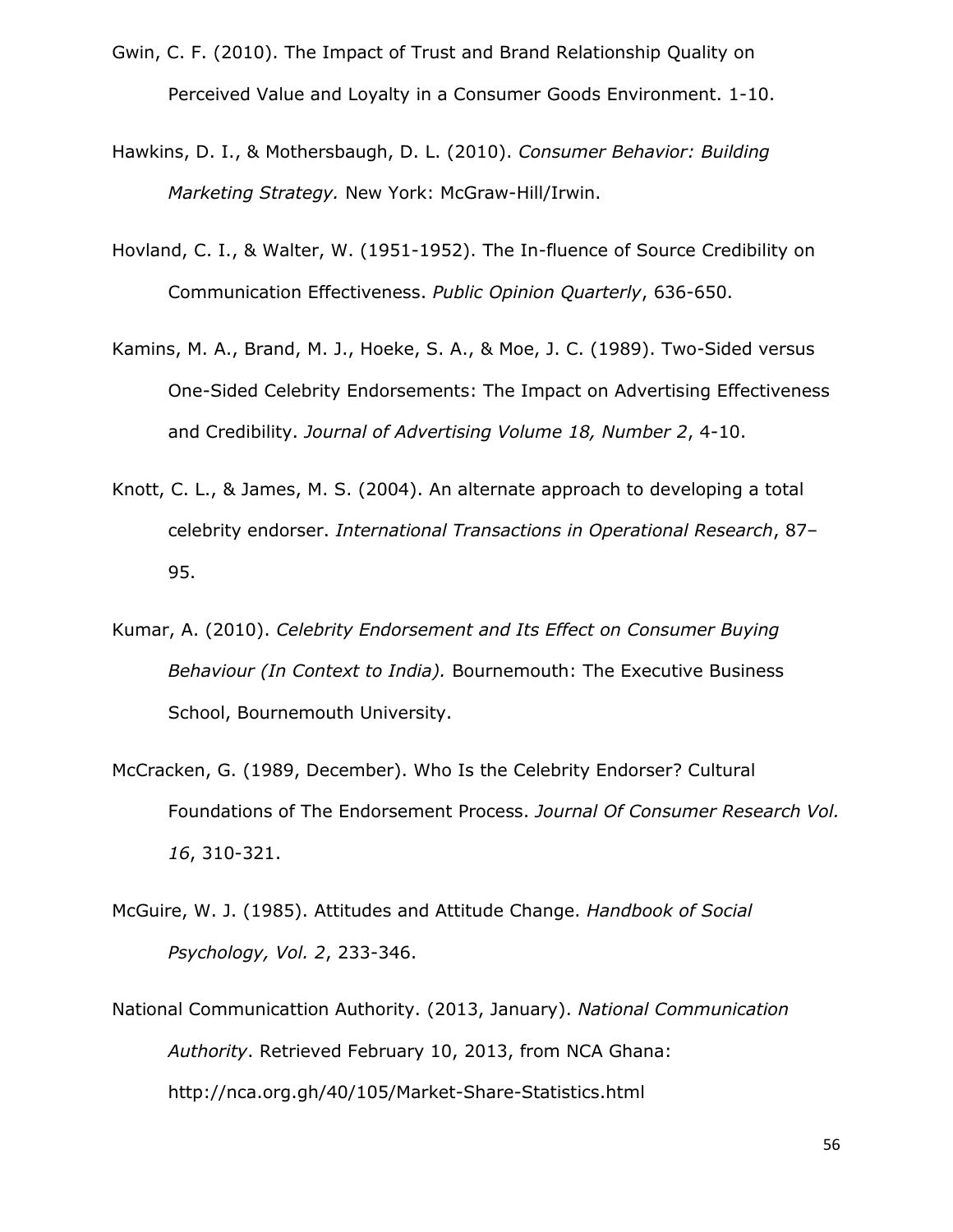- Ohanian, R. (1990). The impact of celebrity spokespersons' perceived image on consumers' intention to purchase. *Journal of Advertising Research, Vol. 31, Issue 1*, 46-52.
- Sharma, C., & Melfi, V. (2008). A five-points measurement framework for mobile advertising. *International Journal of Mobile Marketing*, 4-11.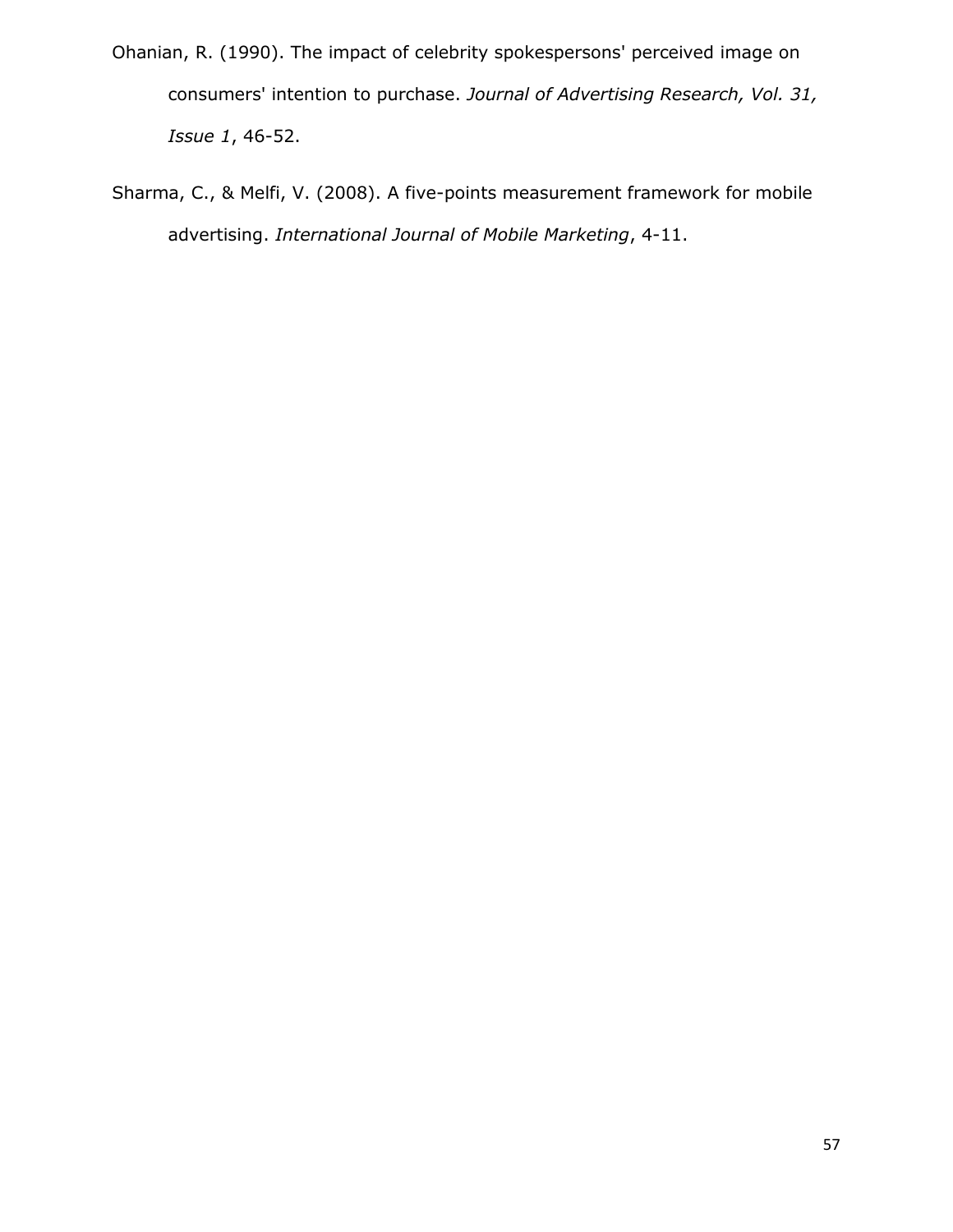## <span id="page-62-0"></span>**APPENDIX A**

*Interview Guide*

## **Ashesi University College**



**This set of questions is designed to seek your expert opinion on the effectiveness of Celebrity Endorsements in the Telecommunication industry in Ghana, in relation to consumer buying behavior. This is an academic research paper, and as such any information volunteered will be kept confidential and will be used solely for this research paper.**

## **Thesis Interview Questions:**

- 1. Name: ……………………………………………………………………
- 2. What role do you play in the marketing department?
- 3. What role do celebrity endorsements play in the marketing of your service/brand? (Quantify if possible)
- 4. What factors are considered in choosing a celebrity to endorse your service/brand?
	- a. Please explain
	- b. Any Theoretical models used
- 5. Any statistics to prove the effectiveness of celebrities as endorsers of your brand?
- 6. How do celebrity endorsements affect consumer's perceived brand value?
- 7. Which media (television, radio, billboard, print) is most preferred for celebrity endorsed ads and why?
- 8. How do these *special* ads which feature celebrities affect consumer behavior as opposed to *regular* ads?
- 9. What informs your decision to zone in on a particular celebrity?
- 10. Had any instance of negative repercussion from using a particular celebrity? (Please Divulge)
- <span id="page-62-1"></span>11.Any problems with celebrity endorsements as a marketing tool?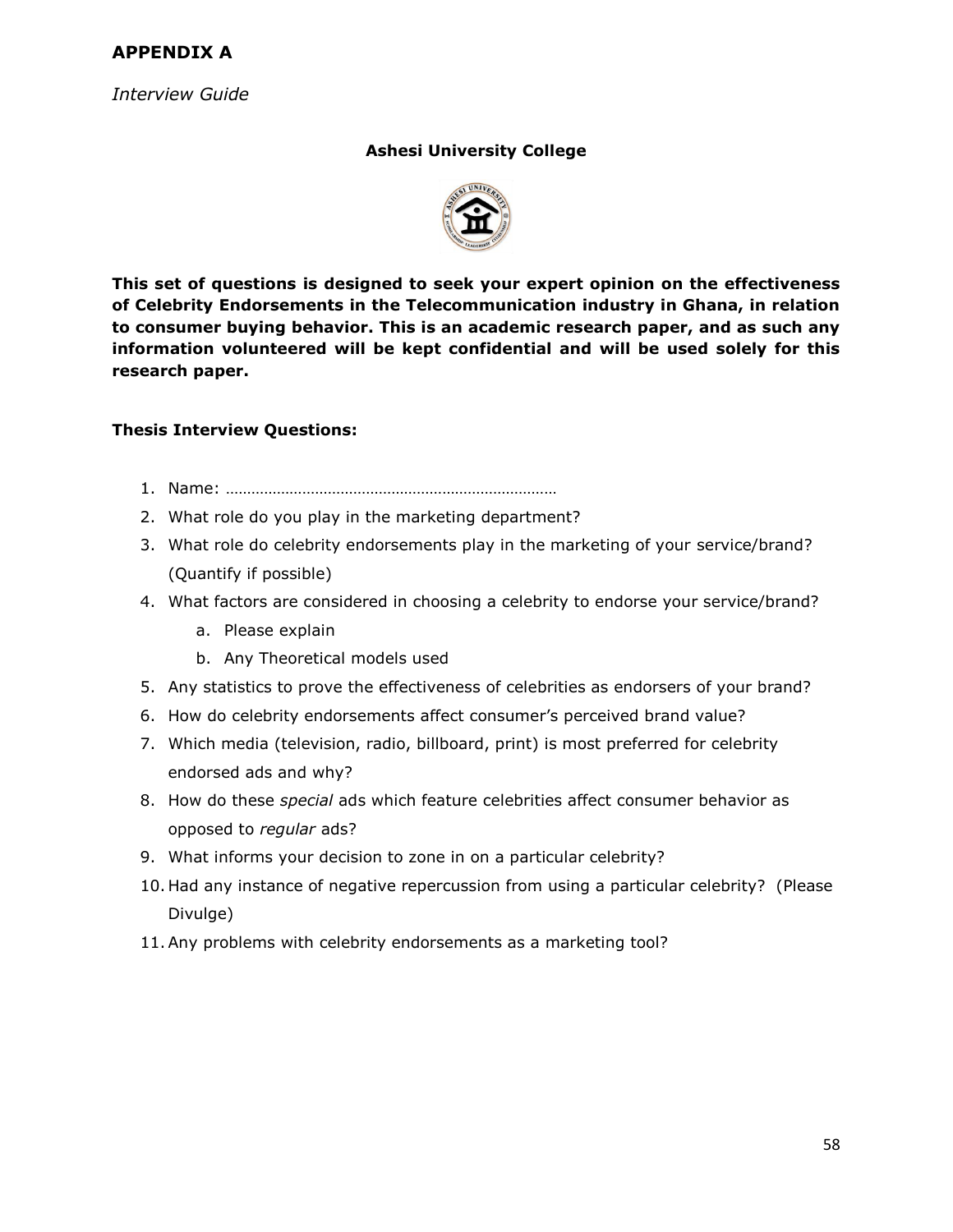## **APPENDIX B**

*Sample Questionnaire* 



**This questionnaire is designed to seek your opinions on the effectiveness of Celebrity Endorsements in the Telecommunication Industry in Ghana. This is an academic research paper, and as such any information volunteered will be kept confidential and will be used solely for this research paper.**

#### **Background Information:**

*Celebrity Endorsements are basically marketing tools that involve a celebrity appearing in an advertisement showing approval for a particular good or service.*

#### **Demographic Profile**

- 1. What is your gender?
- a. Male
- b. Female
- 2. What is your age?
- a. Less than 18 years
- b. 18-30
- c. 30 and above
- 3. What is your profession?
- a. Student
- b. Business/Professional
- c. Unemployed
- d. Other (Please Specify) \_\_\_\_\_\_\_\_\_\_\_\_\_\_\_\_\_\_\_\_\_\_\_

## **Consumer Perception and Celebrity Endorsements**

4. Which of the following medium do you think is more likely to convey celebrity endorsed advertisements?

- a. TV advertisements
- b. Magazines
- c. Internet
- d. Radio
- e. Newspapers
- 5. How frequently do you come across advertisements using celebrity endorsements?
- a. Often
- b. Occasionally
- c. Rarely
- d. Never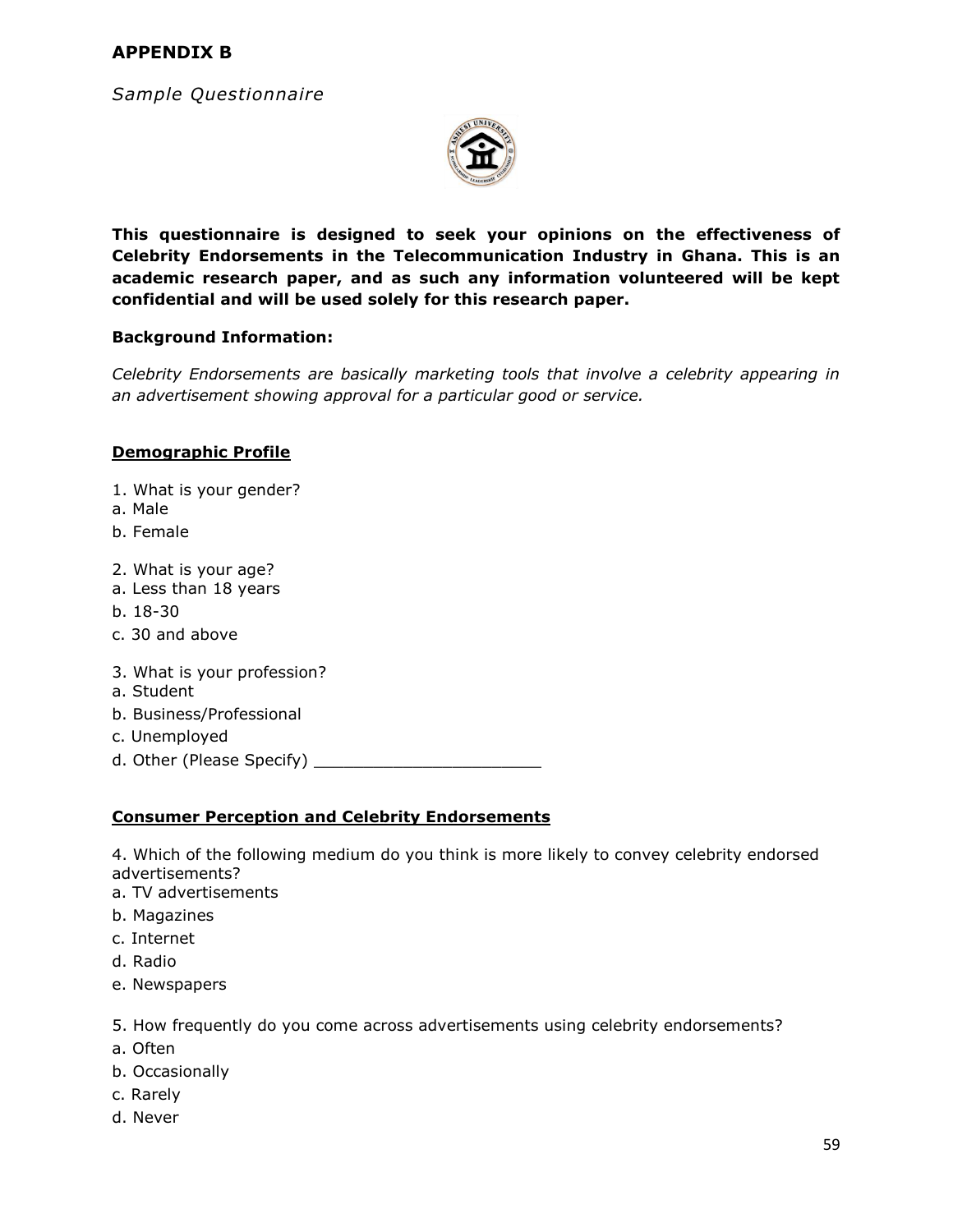6. What attracts you more: celebrity endorsed advertisements or non-celebrity advertisements?

- a. Celebrity endorsed advertisements
- b. Non celebrity advertisements

7. What type of celebrities do you think are more influential as endorsers?

- a. Actors or Actresses
- b. Sport stars
- c. Politicians
- d. Business persons
- e. Other (Please specify) example the control of the control of the control of the control of the control of the control of the control of the control of the control of the control of the control of the control of the cont

8. Does the presence of celebrities in advertisements help you recognize and recall the product more promptly?

- a. Agree
- b. Slightly agree
- c. Not sure
- d. Slightly disagree
- e. Disagree

9. Do you think celebrities actually use the product endorsed by them in real life?

- a. Agree
- b. Slightly agree
- c. Not sure
- d. Slightly disagree
- e. Disagree

10. How influential do you think celebrity endorsements are?

- a. Very influential
- b. Influential
- c. Somewhat influential
- d. Not at all influential

#### **Celebrity Attributes and Purchase Intention**

11. As a consumer, do you consider the **expertise**‖ of the celebrity as an attribute that can influence your purchase decision? *(Expertise refers to the level of knowledge, experience and expertise a celebrity has in a particular field)*

- a. Agree
- b. Slightly agree
- c. Not sure
- d. Slightly disagree
- e. Disagree

12. As a consumer, do you consider the **trustworthiness**‖ of the celebrity as an attribute that can influence your purchase decision? *(Trustworthiness refers to the honesty and believability of the celebrity)* 

- a. Agree
- b. Slightly agree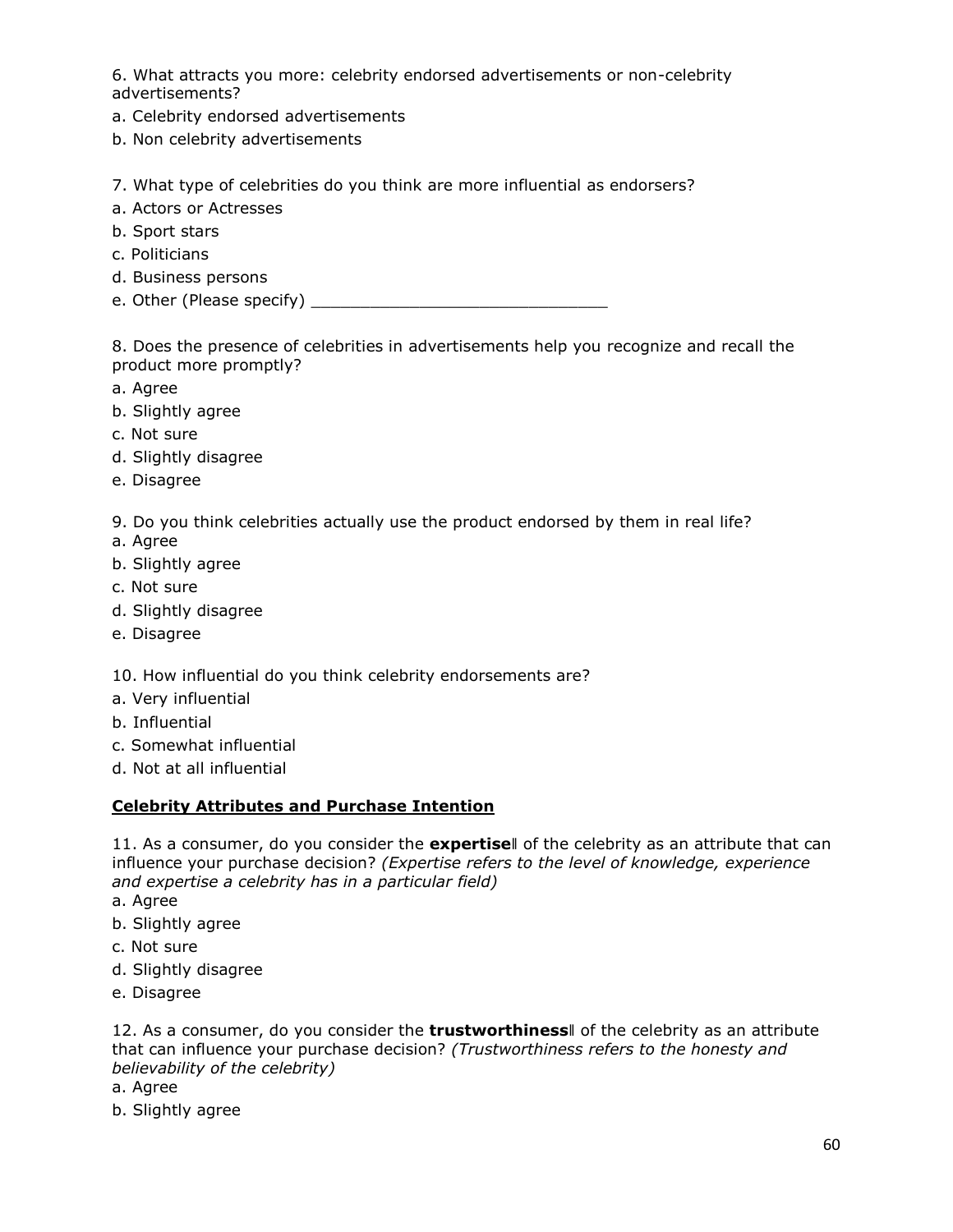- c. Not sure
- d. Slightly disagree
- e. Disagree

13. As a consumer, do you think the sense of **similarity**‖ between you and the celebrity endorser can influence your purchase decision for a certain product or service? *(Similarity refers to the sense of similarity a consumer feels with a celebrity)* 

- a. Agree
- b. Slightly agree
- c. Not sure
- d. Slightly disagree
- e. Disagree

14. As a consumer, do you consider the **likeability**‖ of the celebrity as an attribute that can influence your purchase decision for a certain product or service? *(Likeability refers to the level of celebrity's fame in the public opinion and how popular the celebrity is)*

- a. Agree
- b. Slightly agree
- c. Not sure
- d. Slightly disagree
- e. Disagree

15. As a consumer, do you think the **match**‖ between the celebrity and the product can be an important attribute in influencing your purchase decision for a certain product or service? *(Fit/Match refers to how well the connection between the celebrity and the product is)* a. Agree

- b. Slightly agree
- c. Not sure
- d. Slightly disagree
- e. Disagree

16. As a consumer. do you think celebrities can provide or **transfer meaning** to the product and influence your purchase intentions based on celebrity's roles, age, gender and lifestyle? *(Meaning Transfer refers to the meaning a celebrity brings or transfers to a certain product with the help of their personality and lifestyle)* 

- a. Agree
- b. Slightly agree
- c. Not sure
- d. Slightly disagree
- e. Disagree

17. Which of the factors below influence you the most to buy a product or service endorsed by a celebrity?

- a. Expertise of the celebrity in the given field/ product endorsed.
- b. Trustworthiness of the celebrity
- c. Similarity between the celebrity endorser and yourself.
- d. Likeability of the celebrity
- e. Match between the Product and the celebrity.

#### **Celebrity Endorsements and Purchase Intention**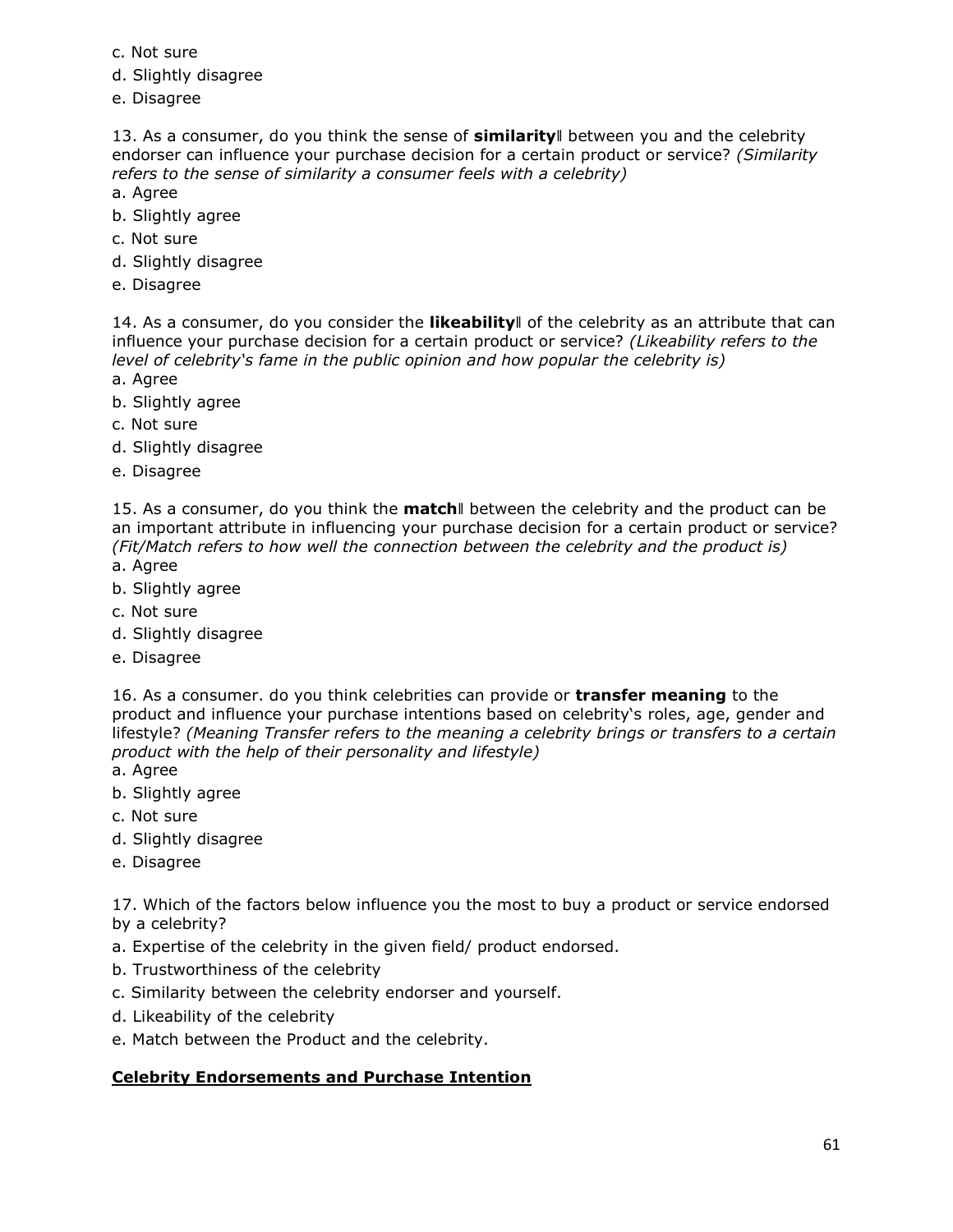18. Do you feel that **negative publicity**‖ about a celebrity endorser can influence your purchase decision?

a. Yes

- b. No
- c. Sometimes
- d. Can't say

19. Are you likely to purchase products or services that have been endorsed by celebrities? a. Yes

- b. No
- c. Sometimes
- d. Can't say

20. Do you purchase products and services endorsed by celebrities?

- a. Yes
- b. No
- c. Sometimes
- d. Can't say

21. Overall, are you happy with purchasing products or services advertised by celebrities? a. Agree

- b. Slightly agree
- c. Not sure
- d. Slightly disagree
- e. Disagree

## **Celebrities in Ghana's Telecommunication Industry**

22. When I ask you what celebrities/celebrity endorse(s) these companies, can you fill in the blanks? (Please list as many as you can)

MTN:…………………………………………………………………………………………………………………

Airtel:…………………………………………………………………………………………………………………

## <span id="page-66-0"></span>**Thank you very much for taking part in this research!**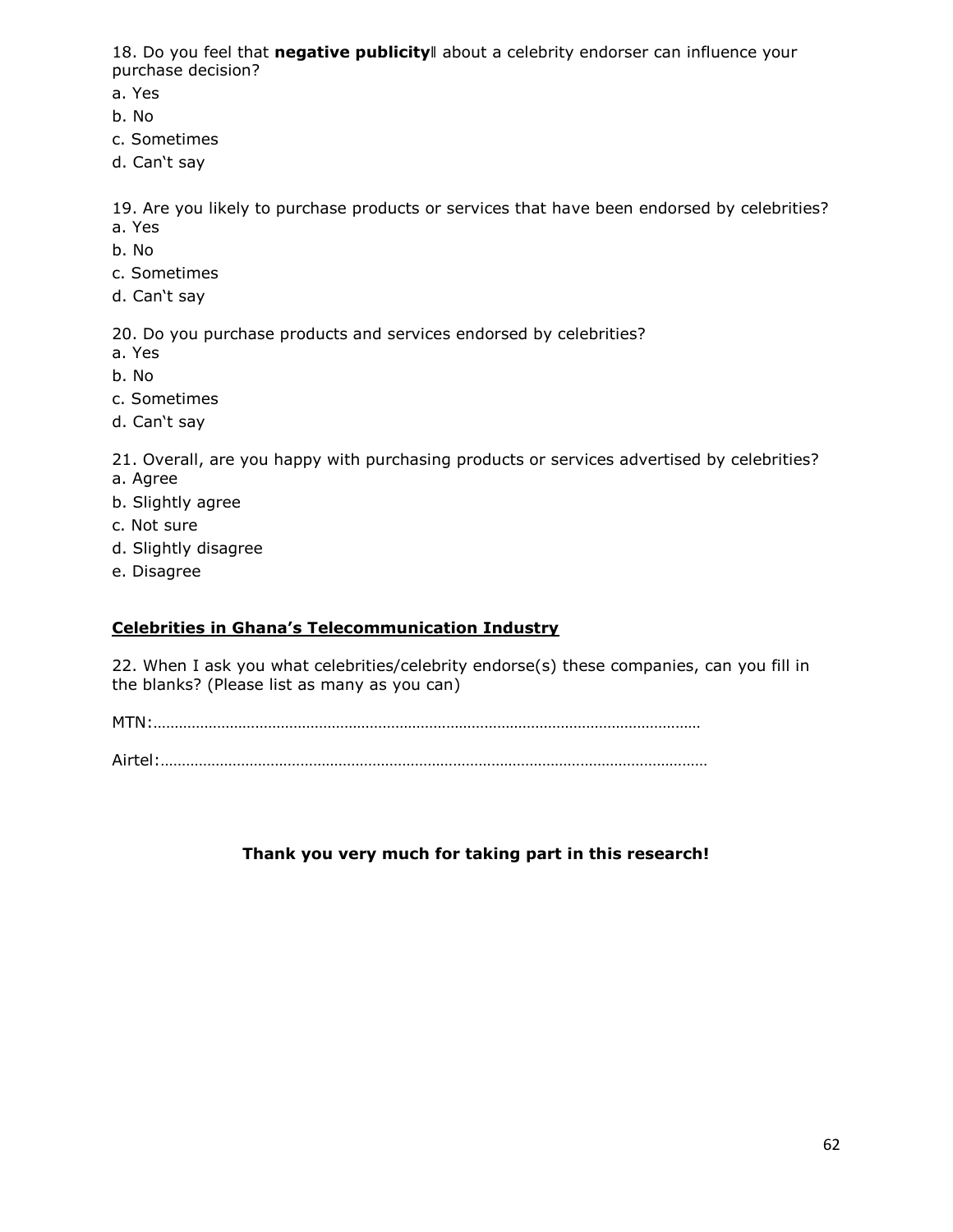## **APPENDIX C**

Table 6.1: Which of the following media do you think is most likely to convey celebrity endorsed advertisements?

|                   | Frequency | Percentage |
|-------------------|-----------|------------|
|                   |           |            |
| Advertisements    | 28        | 36%        |
| Magazines         | 12        | 15%        |
| Internet          | 15        | 19%        |
| Radio             |           | $1\%$      |
| Newspapers        | フ         | 3%         |
| <b>Billboards</b> | 20        | 26%        |

Table 6.2: How frequently do you come across advertisements using celebrity endorsements?

|              | Frequency | Percentage |
|--------------|-----------|------------|
| Often        | 28        | 56%        |
| Occasionally | 21        | 42%        |
| Rarely       |           | 2%         |
| Never        |           |            |

Table 6.3: What attracts you more: celebrity endorsed advertisments or non-celebrity advertisements?

|                    | Frequency | Percentage |
|--------------------|-----------|------------|
| Celebrity endorsed |           |            |
| advertisements     | 41        | 85%        |
| Non-celebrity      |           |            |
| advertisements     |           | 15%        |

Table 6.4: What type of celebrities do you think are most influential as endorsers?

|                 | Frequency | Percentage |
|-----------------|-----------|------------|
| Actors or       |           |            |
| actresses       | 23        | 32%        |
| Sports stars    | 24        | 34%        |
| Politician      | 3         | 4%         |
| <b>Business</b> |           |            |
| Persons         | q         | 13%        |
| Other           | 12        | 17%        |

Table 6.5: Does the presence of celebrities in advertisements help you recognize and recall the product more promptly?

|                       | Frequency | Percentage |
|-----------------------|-----------|------------|
| Agree                 | 35        | 69%        |
| <b>Slightly Agree</b> | 11        | 22%        |
| Not sure              | 3         | 6%         |
| Slightly              |           |            |
| disagree              | ი         | 0%         |
| Disagree              | っ         | 40/        |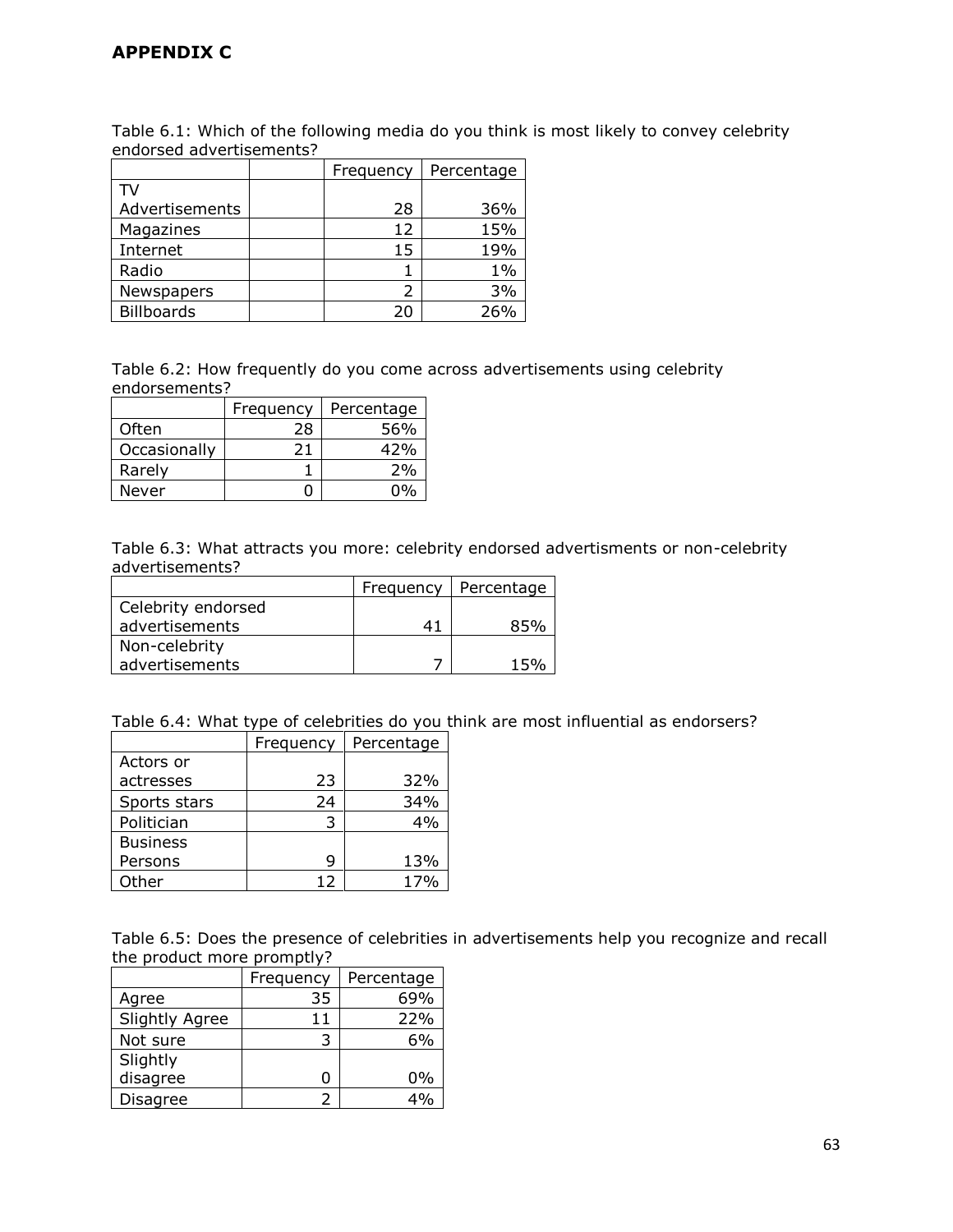Table 6.6: Do you think celebrities actually use the products endorsed by them in real life?

|                 | Frequency | Percentage |
|-----------------|-----------|------------|
| Agree           |           | 4%         |
| Slightly        |           |            |
| Agree           | 17        | 33%        |
| Not sure        | 20        | 39%        |
| Slightly        |           |            |
| disagree        |           | 14%        |
| <b>Disagree</b> |           | 10%        |

Table 6.7: How influential do you think celebrity endorsements are?

|                  | Frequency | Percentage |
|------------------|-----------|------------|
| Very influential | 13        | 26%        |
| Influential      | 30        | 60%        |
| Somewhat         |           |            |
| influential      |           | 14%        |
| Not at all       |           |            |
| influential      |           |            |

Table 6.8: As a consumer, do you consider the \*expertise of the celebrity as an attribute that can influence your purchase decision?

|                       | Frequency | Percentage |
|-----------------------|-----------|------------|
| Agree                 | 16        | 32%        |
| <b>Slightly Agree</b> | 20        | 40%        |
| Not Sure              |           | 8%         |
| Slightly disagree     | 5         | 10%        |
| Disagree              |           | 10%        |

| Table 6.9: As a consumer, do you consider the *trustworthiness of the celebrity as an |  |  |
|---------------------------------------------------------------------------------------|--|--|
| attribute that can influence your purchase decision?                                  |  |  |

|          | Frequency | Percentage |
|----------|-----------|------------|
| Agree    | 18        | 37%        |
| Slightly |           |            |
| Agree    | 15        | 31%        |
| Not Sure |           | 14%        |
| Slightly |           |            |
| disagree |           | 8%         |
| Disagree |           | 10%        |

Table 6.10: As a consumer, do you think the sense of \*similarity between you and the celebrity endorser can influence your purchase decision for a certain product or service?

|          | Frequency | Percentage |
|----------|-----------|------------|
| Agree    | 16        | 33%        |
| Slightly |           |            |
| Agree    | 16        | 33%        |
| Not Sure | 11        | 22%        |
| Slightly |           |            |
| disagree | っ         | 6%         |
| Disagree |           | ና%         |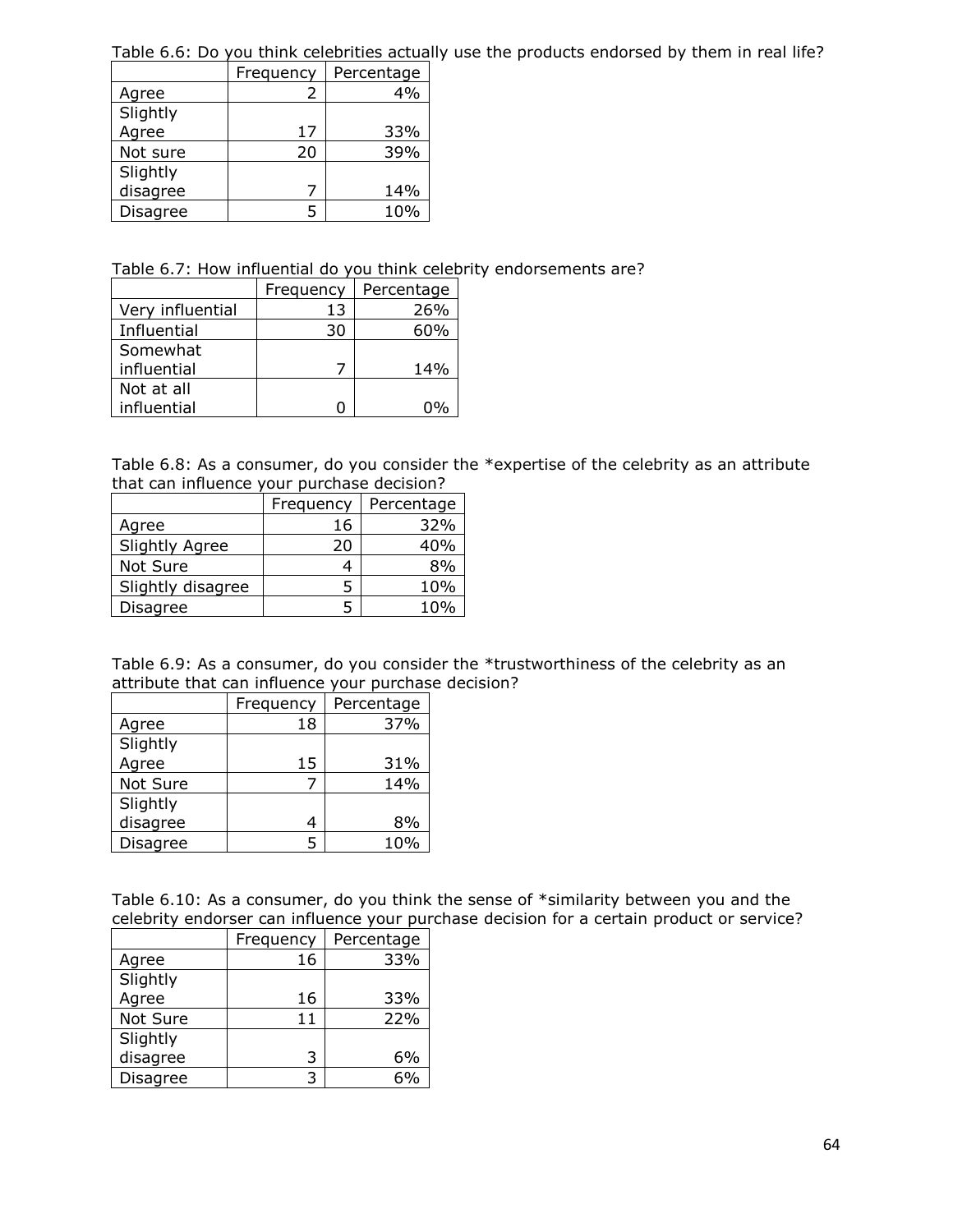Table 6.11: As a consumer, do you consider the \*fame of the celebrity as an attribute that can influence your purchase decision for a certain product or service?

|          | Frequency | Percentage |
|----------|-----------|------------|
| Agree    | 25        | 51%        |
| Slightly |           |            |
| Agree    | 16        | 33%        |
| Not Sure | 3         | 6%         |
| Slightly |           |            |
| disagree | 2         | 4%         |
| Disagree | 3         | 6%         |

Table 6.12: As a consumer, do you think the \*match between the celebrity and the product can be an important attribute in influencing your purchase decision for a certain product or service?

|          | Frequency | Percentage |
|----------|-----------|------------|
| Agree    | 25        | 49%        |
| Slightly |           |            |
| Agree    | 20        | 39%        |
| Not Sure |           | 6%         |
| Slightly |           |            |
| disagree |           | 0%         |
| Disagree |           |            |

Table 6.13: As a consumer, do you think celebrities can provide or \*transfer meaning to the product and influence your purchase intentions based on celebrity's roles, age, gender and lifestyle?

|          | Frequency | Percentage |
|----------|-----------|------------|
| Agree    | 18        | 38%        |
| Slightly |           |            |
| Agree    | 23        | 48%        |
| Not Sure |           | 8%         |
| Slightly |           |            |
| disagree |           | 0%         |
| Disagree |           |            |

Table 6.14: Which of these factors influence you the most to buy a product or service endorsed by a celebrity?

|                                                | Frequency | Percentage |
|------------------------------------------------|-----------|------------|
| Expertise of the celebrity in a given field    | 18        | 31%        |
| Trustworthiness of the celebrity               | 12        | 21%        |
| Similarity between celebrity endorser and      |           |            |
| yourself                                       | 6         | 10%        |
| Fame of the celebrity                          | 16        | 28%        |
| Match between the product and the<br>celebrity | 6         | 10%        |
|                                                |           |            |

Table 6.15: Do you feel that negative publicity about a celebrity endorser can influence your purchase decision?

|     | requency   Percentage |
|-----|-----------------------|
| 785 |                       |